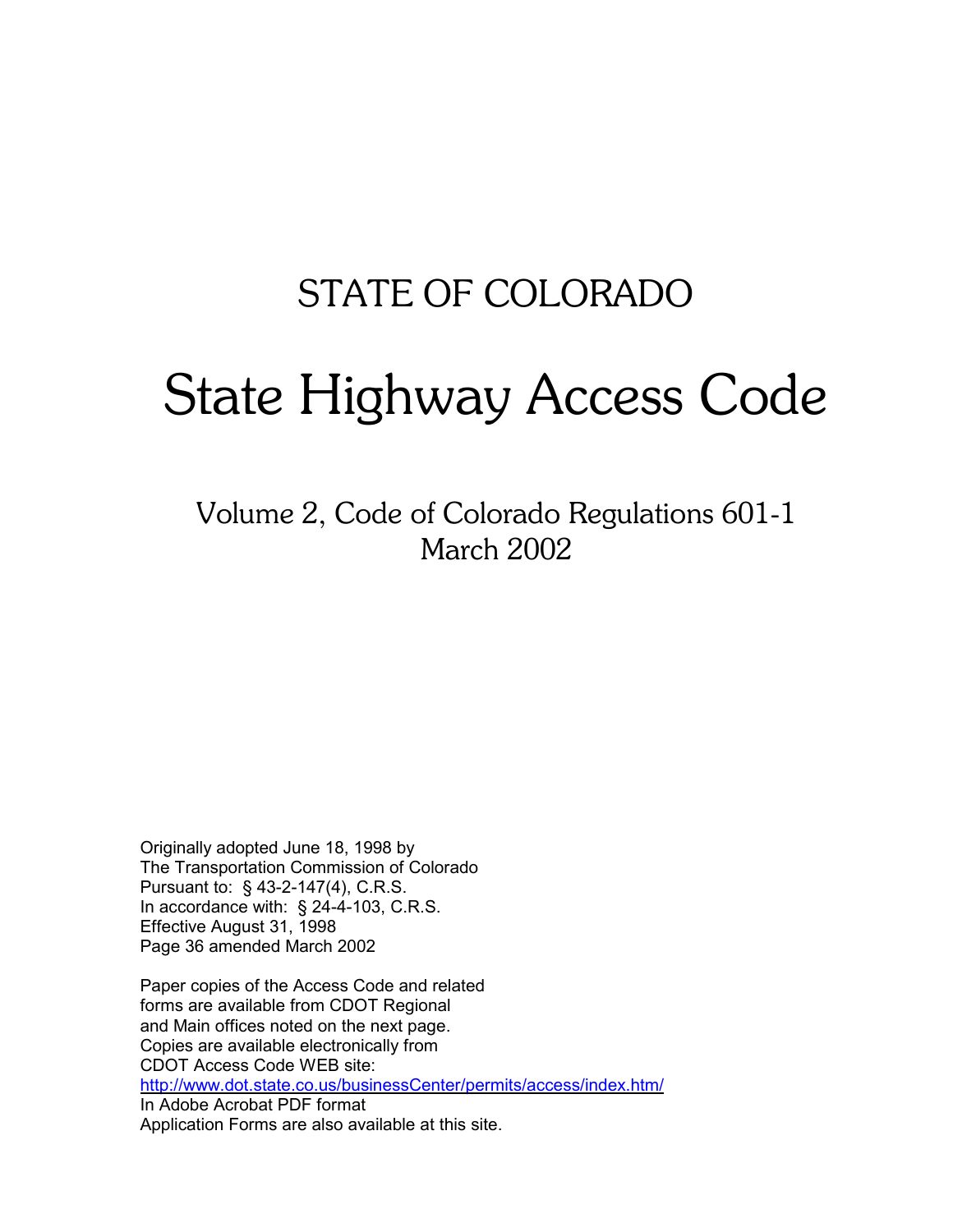### **State Highway Access Code**

#### Table of Contents

| 1.1<br>1.2<br>1.3<br>1.4<br>1.5<br>1.6<br>1.7<br><b>SECTION TWO</b><br>2.1<br>2.2<br>The Commission Shall Maintain an Access Category Assignment Schedule 9<br>(1)<br>(2)<br>(3)<br>2.3<br>(1)<br>$\hat{c}(2)$<br>(3)<br>(4)<br>(5)<br>Submitting an Application When the Department is the Issuing Authority  16<br>(6)<br>Processing of an Access Permit Application When the Department is the Issuing<br>(7)<br>Submitting an Application When the Local Authority is the Issuing Authority<br>17<br>(8)<br>Processing of an Access Permit Application When the Local Authority is the Issuing<br>(9)<br>(10)<br>2.4<br>2.5<br>2.6<br>2.7<br>2.8<br>2.9<br><b>SECTION THREE</b><br>3.1 |  | <b>SECTION ONE</b> |  |
|--------------------------------------------------------------------------------------------------------------------------------------------------------------------------------------------------------------------------------------------------------------------------------------------------------------------------------------------------------------------------------------------------------------------------------------------------------------------------------------------------------------------------------------------------------------------------------------------------------------------------------------------------------------------------------------------|--|--------------------|--|
|                                                                                                                                                                                                                                                                                                                                                                                                                                                                                                                                                                                                                                                                                            |  |                    |  |
|                                                                                                                                                                                                                                                                                                                                                                                                                                                                                                                                                                                                                                                                                            |  |                    |  |
|                                                                                                                                                                                                                                                                                                                                                                                                                                                                                                                                                                                                                                                                                            |  |                    |  |
|                                                                                                                                                                                                                                                                                                                                                                                                                                                                                                                                                                                                                                                                                            |  |                    |  |
|                                                                                                                                                                                                                                                                                                                                                                                                                                                                                                                                                                                                                                                                                            |  |                    |  |
|                                                                                                                                                                                                                                                                                                                                                                                                                                                                                                                                                                                                                                                                                            |  |                    |  |
|                                                                                                                                                                                                                                                                                                                                                                                                                                                                                                                                                                                                                                                                                            |  |                    |  |
|                                                                                                                                                                                                                                                                                                                                                                                                                                                                                                                                                                                                                                                                                            |  |                    |  |
|                                                                                                                                                                                                                                                                                                                                                                                                                                                                                                                                                                                                                                                                                            |  |                    |  |
|                                                                                                                                                                                                                                                                                                                                                                                                                                                                                                                                                                                                                                                                                            |  |                    |  |
|                                                                                                                                                                                                                                                                                                                                                                                                                                                                                                                                                                                                                                                                                            |  |                    |  |
|                                                                                                                                                                                                                                                                                                                                                                                                                                                                                                                                                                                                                                                                                            |  |                    |  |
|                                                                                                                                                                                                                                                                                                                                                                                                                                                                                                                                                                                                                                                                                            |  |                    |  |
|                                                                                                                                                                                                                                                                                                                                                                                                                                                                                                                                                                                                                                                                                            |  |                    |  |
|                                                                                                                                                                                                                                                                                                                                                                                                                                                                                                                                                                                                                                                                                            |  |                    |  |
|                                                                                                                                                                                                                                                                                                                                                                                                                                                                                                                                                                                                                                                                                            |  |                    |  |
|                                                                                                                                                                                                                                                                                                                                                                                                                                                                                                                                                                                                                                                                                            |  |                    |  |
|                                                                                                                                                                                                                                                                                                                                                                                                                                                                                                                                                                                                                                                                                            |  |                    |  |
|                                                                                                                                                                                                                                                                                                                                                                                                                                                                                                                                                                                                                                                                                            |  |                    |  |
|                                                                                                                                                                                                                                                                                                                                                                                                                                                                                                                                                                                                                                                                                            |  |                    |  |
|                                                                                                                                                                                                                                                                                                                                                                                                                                                                                                                                                                                                                                                                                            |  |                    |  |
|                                                                                                                                                                                                                                                                                                                                                                                                                                                                                                                                                                                                                                                                                            |  |                    |  |
|                                                                                                                                                                                                                                                                                                                                                                                                                                                                                                                                                                                                                                                                                            |  |                    |  |
|                                                                                                                                                                                                                                                                                                                                                                                                                                                                                                                                                                                                                                                                                            |  |                    |  |
|                                                                                                                                                                                                                                                                                                                                                                                                                                                                                                                                                                                                                                                                                            |  |                    |  |
|                                                                                                                                                                                                                                                                                                                                                                                                                                                                                                                                                                                                                                                                                            |  |                    |  |
|                                                                                                                                                                                                                                                                                                                                                                                                                                                                                                                                                                                                                                                                                            |  |                    |  |
|                                                                                                                                                                                                                                                                                                                                                                                                                                                                                                                                                                                                                                                                                            |  |                    |  |
|                                                                                                                                                                                                                                                                                                                                                                                                                                                                                                                                                                                                                                                                                            |  |                    |  |
|                                                                                                                                                                                                                                                                                                                                                                                                                                                                                                                                                                                                                                                                                            |  |                    |  |
|                                                                                                                                                                                                                                                                                                                                                                                                                                                                                                                                                                                                                                                                                            |  |                    |  |
|                                                                                                                                                                                                                                                                                                                                                                                                                                                                                                                                                                                                                                                                                            |  |                    |  |
|                                                                                                                                                                                                                                                                                                                                                                                                                                                                                                                                                                                                                                                                                            |  |                    |  |
|                                                                                                                                                                                                                                                                                                                                                                                                                                                                                                                                                                                                                                                                                            |  |                    |  |
|                                                                                                                                                                                                                                                                                                                                                                                                                                                                                                                                                                                                                                                                                            |  |                    |  |
|                                                                                                                                                                                                                                                                                                                                                                                                                                                                                                                                                                                                                                                                                            |  |                    |  |
|                                                                                                                                                                                                                                                                                                                                                                                                                                                                                                                                                                                                                                                                                            |  |                    |  |
|                                                                                                                                                                                                                                                                                                                                                                                                                                                                                                                                                                                                                                                                                            |  |                    |  |
|                                                                                                                                                                                                                                                                                                                                                                                                                                                                                                                                                                                                                                                                                            |  |                    |  |
|                                                                                                                                                                                                                                                                                                                                                                                                                                                                                                                                                                                                                                                                                            |  |                    |  |
|                                                                                                                                                                                                                                                                                                                                                                                                                                                                                                                                                                                                                                                                                            |  |                    |  |
|                                                                                                                                                                                                                                                                                                                                                                                                                                                                                                                                                                                                                                                                                            |  |                    |  |
|                                                                                                                                                                                                                                                                                                                                                                                                                                                                                                                                                                                                                                                                                            |  |                    |  |
|                                                                                                                                                                                                                                                                                                                                                                                                                                                                                                                                                                                                                                                                                            |  |                    |  |
|                                                                                                                                                                                                                                                                                                                                                                                                                                                                                                                                                                                                                                                                                            |  |                    |  |
| Table 3.1: Overview of the Access Category Classification Hierarchy  33                                                                                                                                                                                                                                                                                                                                                                                                                                                                                                                                                                                                                    |  |                    |  |
| 3.2                                                                                                                                                                                                                                                                                                                                                                                                                                                                                                                                                                                                                                                                                        |  |                    |  |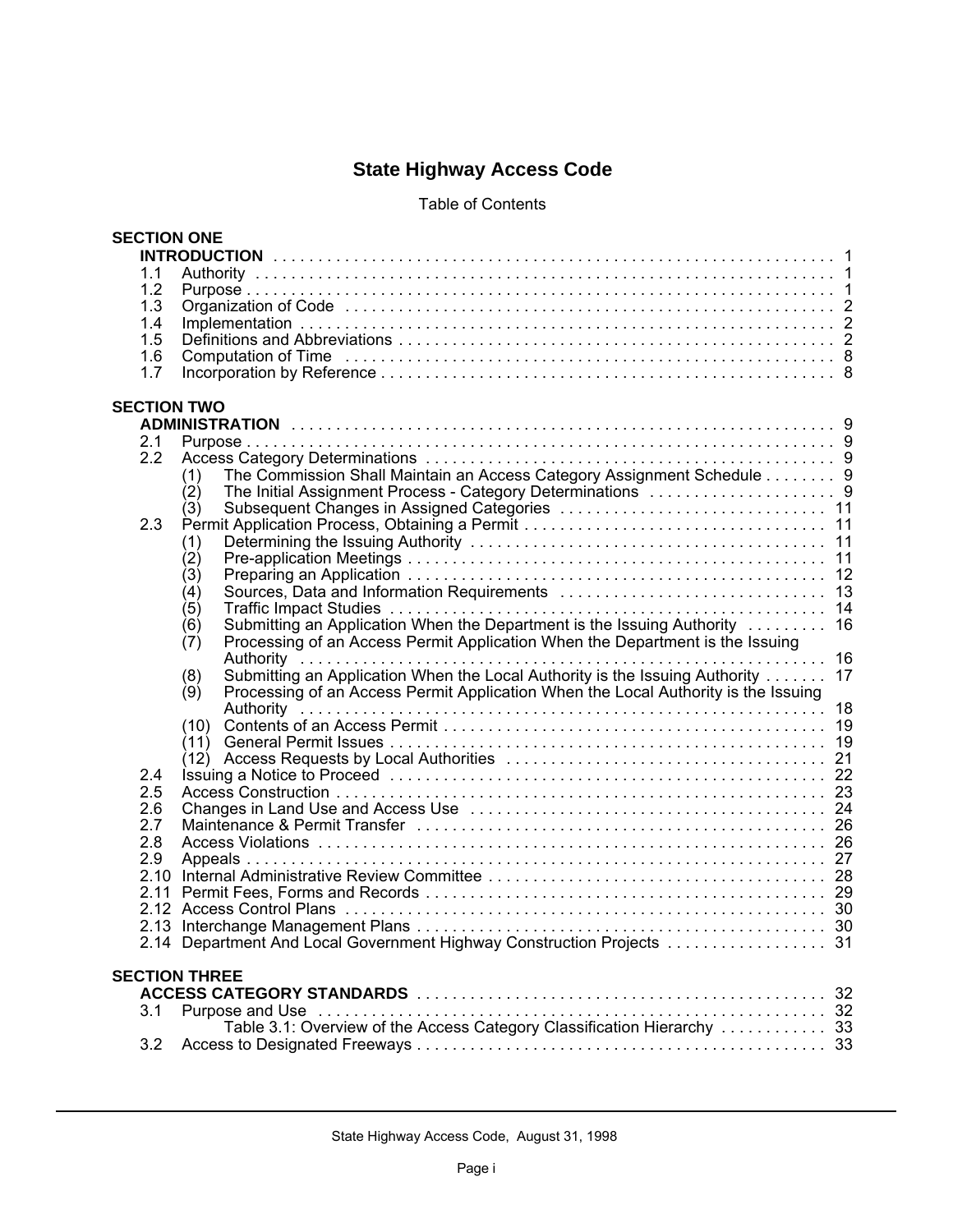| 3.3<br>3.4<br>3.5<br>3.6<br>3.7<br>3.8<br>3.9<br>3.10<br>3.11 |                                                                                |  |
|---------------------------------------------------------------|--------------------------------------------------------------------------------|--|
|                                                               | <b>SECTION FOUR</b>                                                            |  |
| 4.1                                                           | DESIGN STANDARDS AND SPECIFICATIONS And account the contract of the 47         |  |
| 4.2                                                           |                                                                                |  |
| 4.3                                                           |                                                                                |  |
|                                                               | (2)                                                                            |  |
|                                                               |                                                                                |  |
|                                                               | (3)                                                                            |  |
|                                                               |                                                                                |  |
|                                                               |                                                                                |  |
|                                                               | Table 4 - 4: Stopping and Deceleration Adjustment Factors for Highway Grade 50 |  |
| 4.4                                                           |                                                                                |  |
| 4.5                                                           |                                                                                |  |
| 4.6                                                           |                                                                                |  |
| 4.7<br>4.8                                                    |                                                                                |  |
|                                                               | (1)                                                                            |  |
|                                                               | Figure 4 - 1: Information Guide to Basic Auxiliary Lane Elements 54            |  |
|                                                               | Necessary Components Determining Speed Change Lane Length  54<br>(2)           |  |
|                                                               |                                                                                |  |
|                                                               | Table 4 - 6: Design Criteria for Acceleration and Deceleration Lanes  55       |  |
|                                                               | Table 4 - 7: Grade Adjustment Factors For Acceleration Lanes 55                |  |
|                                                               |                                                                                |  |
|                                                               | (3)                                                                            |  |
|                                                               | Shoulder Width Along Speed Change Lanes Where Curbs are not Present  56<br>(4) |  |
|                                                               | (5)                                                                            |  |
|                                                               |                                                                                |  |
| 4.9                                                           | (6)                                                                            |  |
|                                                               |                                                                                |  |
| 4.11                                                          |                                                                                |  |
|                                                               |                                                                                |  |
|                                                               |                                                                                |  |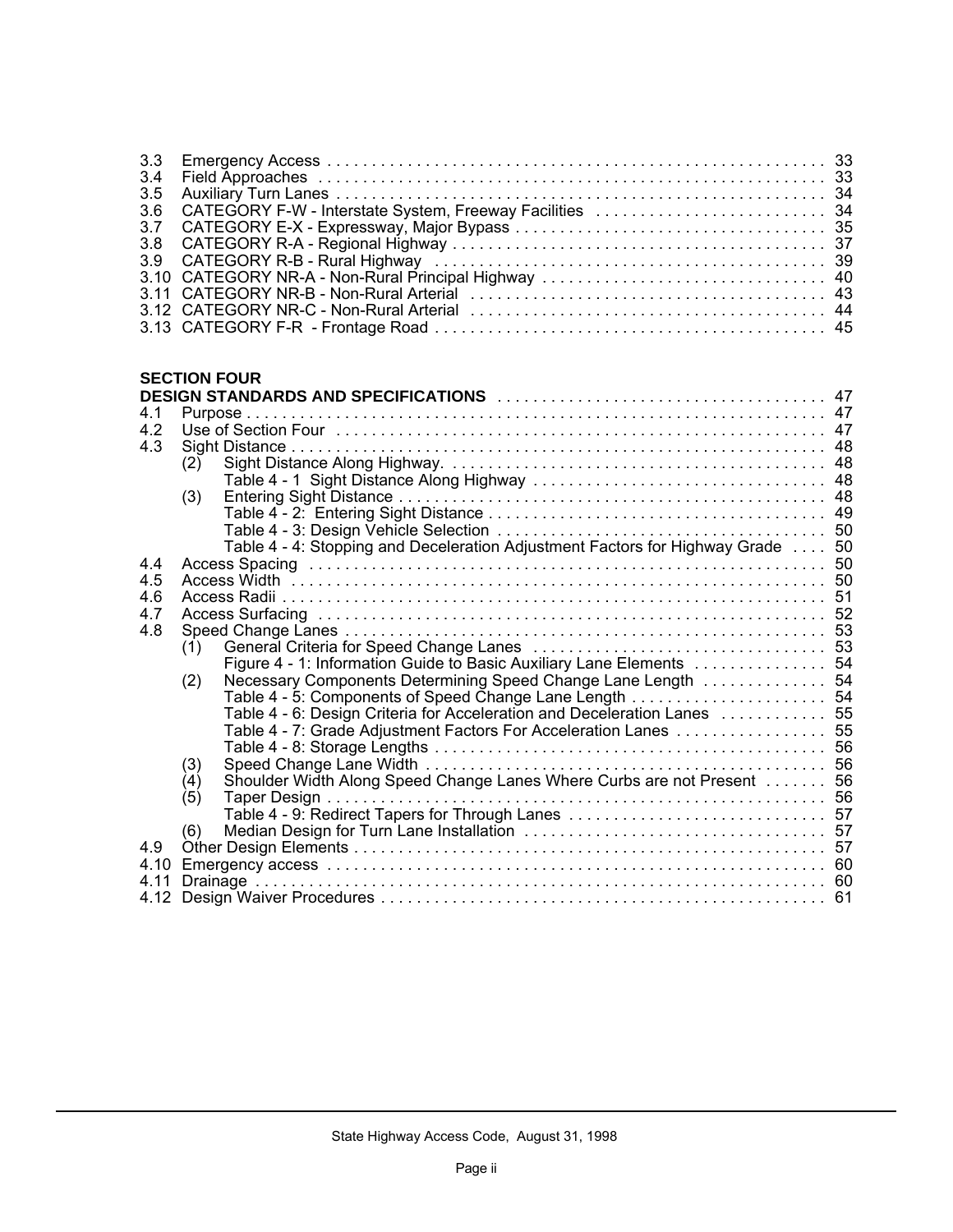## **State Highway Access Code**

#### **SECTION ONE INTRODUCTION**

#### **1.1 Authority:**

(1) This Code is promulgated pursuant to section 43-2-147(4), C.R.S. which directs the Transportation Commission of Colorado to adopt a State Highway Access Code applicable on all state highways. Section 43-2-147(1), C.R.S., authorizes the Department of Transportation and local governments to regulate vehicular access to or from any public highway under their respective jurisdiction from or to property adjoining a public highway.

#### **1.2 Purpose:**

(1) Colorado's state highway system constitutes a valuable resource and a major public and private investment. It is the purpose of the Code to provide procedures and standards to aid in the management of that investment and to protect the public health, safety and welfare, to maintain smooth traffic flow, to maintain highway right-of-way drainage, and to protect the functional level of state highways while considering state, regional, and local transportation needs and interests.

(2) The Code recognizes that the State of Colorado, "State", must execute these prescribed duties within an environment where population growth will undoubtably increase traffic volumes and operational pressures on the general street system. The Code establishes access criteria for each functional level of highway that recognize this increase in traffic volumes and operational pressures while meeting the intent and purposes of the Act.

(3) Property owners have the right of reasonable access to the general street system. It is recognized that an access management system can influence decisions concerning the use of property. An effective access management system must recognize and consider its impacts on public and private land use decisions while meeting the intent and purposes of the Act.

(4) Local governments control and operate streets and roads that are not a part of the state highway system. An effective access management system must consider the role that local streets and roads play in the overall transportation network.

(5) All users of the state highway system should have the ability to move freely, to travel on a safe highway system, and to expect the efficient expenditure of public funds. An effective access management system can promote these expectations through appropriate control of access frequency, spacing, operation and design.

(6) An effective access management system strives to protect the safety, traffic operations and the assigned functional purpose of the state highways while considering the access needs of the various elements of the general street system. Determining the best overall solution to access and circulation patterns is especially critical at locations where significant changes to the transportation system and/or adjacent land use have occurred or are proposed.

(7) Through the administration of the State Highway Access Code, it is the intent of the Department of Transportation to work closely with property owners and local governments to provide reasonable access to the general street system that is safe, enhances the movement of traffic, and considers the vision and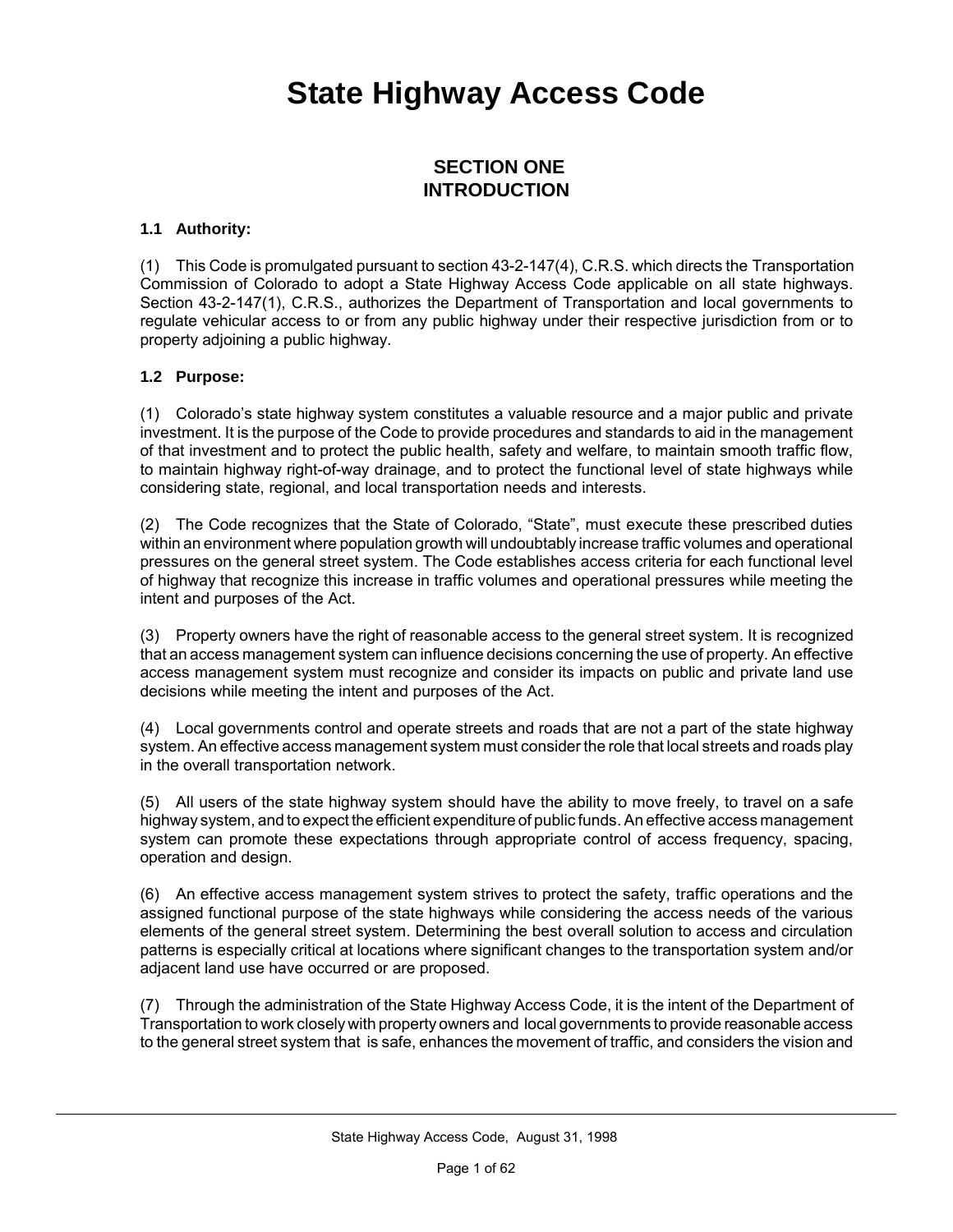values that local communities have established for themselves.

#### **1.3 Organization of Code**

(1) Section One describes the authority, purposes and structure of the Code, and defines those words that are technical or have specific definitions for the purposes of the Code. Section Two describes the administrative procedures for implementing the Code including the assignment of access categories. Section Three defines eight categories of highways based on function and provides criteria for determination of allowable access to the highway system. Section Four provides standards for the design and construction of all accesses. These standards are based upon criteria and specifications necessary to ensure the public health, welfare, and safety.

#### **1.4 Implementation:**

(1) After August 31, 1981, no person, shall construct any access providing direct vehicular movement to or from any state highway from or to property in close proximity or abutting a state highway without an access permit issued by the designated issuing authority with the written approval of the Department. Within those jurisdictions where the local authority has returned issuing authority to the Department, the Department has sole authority to issue state highway access permits.

(2) Access permits shall be issued only when the application is found to be in compliance with the Code. The issuing authority and the Department are authorized to impose terms and conditions as necessary and convenient to meet the requirements of the Code. In no event shall an access permit be issued or authorized if it is detrimental to the public health, welfare, and safety.

(3) Direct access from a subdivision to the highway shall be permitted only if the proposed access meets the purposes and requirements of the Code. Local traffic from a subdivision abutting a state highway shall be served by an internal street system of adequate capacity, intersecting and connecting with state highways in a manner that is safe as well as consistent with the assigned access category (Code Section Three) and design requirements (Code Section Four). All new subdivision of property should provide access consistent with the standards of Sections Three and Four of the Code. The Department will work with appropriate local authority in the review of subdivision plats and other divisions of property to ensure that future access requirements of divided property are consistent with the purposes and standards of the Code and Act. The issuance of any permit, agreement, plat, subdivision, plan or correspondence shall not abrogate or limit the regulatory powers of the Department or issuing authority exercised in the protection of the public's health, safety and welfare.

#### **1.5 Definitions and Abbreviations**

These definitions and abbreviations are provided to explain certain technical words, phrases and abbreviations found in the Code. If a word is not further defined herein, it may be assumed that it is the common and acceptable meaning of the word found in any widely accepted English language dictionary.

(1) "AADT" means the annual average two-way daily traffic volume. It represents the total traffic on a section of roadway for the year, divided by 365. It includes both weekday and weekend traffic volumes.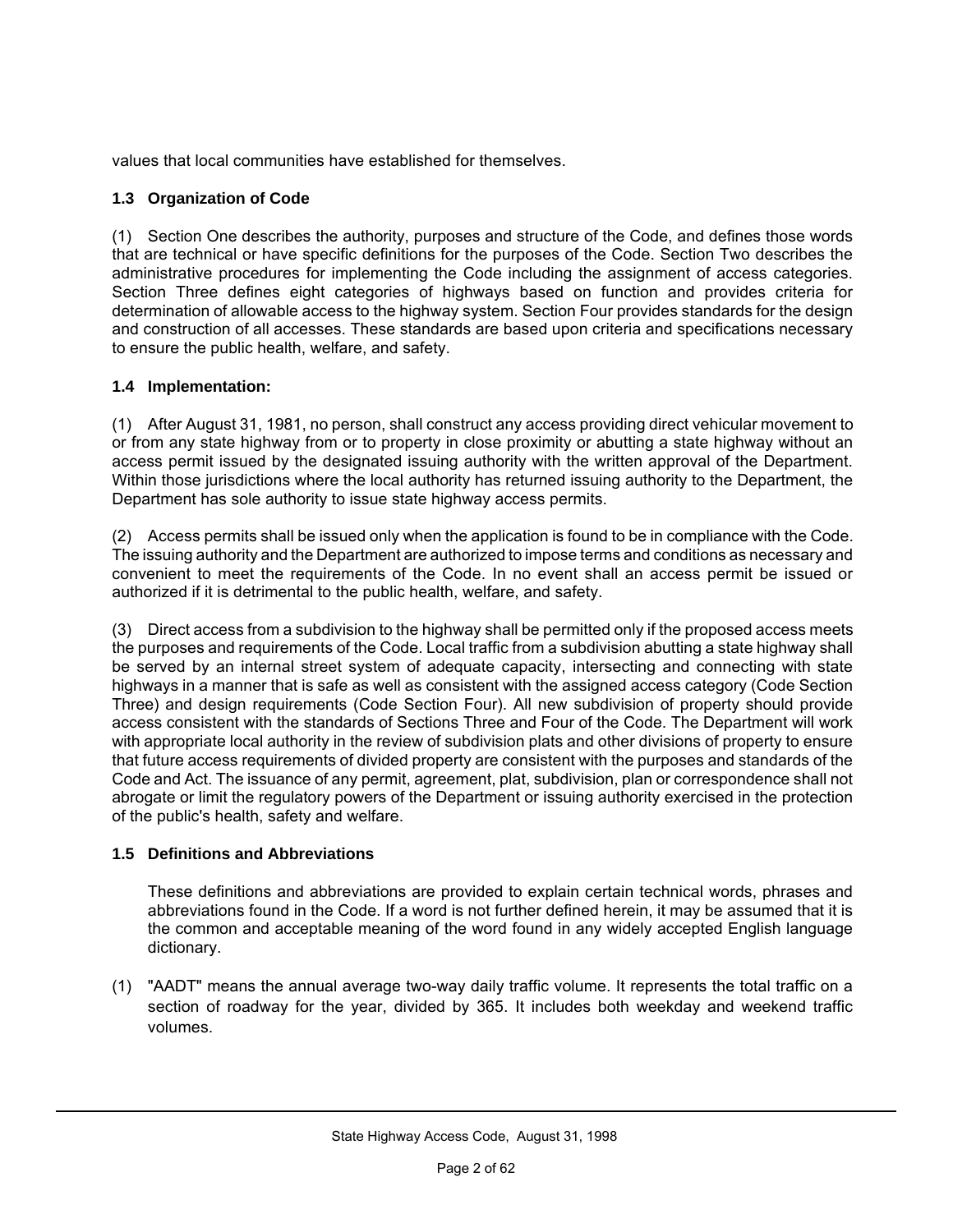- (2) "Acceleration lane" means a speed-change lane, including tapered areas, for the purpose of enabling a vehicle entering a roadway to increase its speed to a rate at which it can more safely merge with through traffic. [§42-1-102(1), C.R.S.]
- (3) "Access" means any driveway or other point of entry and/or exit such as a street, road or highway that connects to the general street system. Where two public roadways intersect, the secondary roadway shall be considered the access.
- (4) "Access category" means one of eight categories described in Section Three of the Code, and determines the degree to which access to a state highway is controlled. Categories as they are assigned to specific highway segments are listed in the State Highway Access Category Assignment Schedule, 2 CCR 601-1A.
- (5) "Access control plan" means a roadway design plan which designates preferred access locations and their designs for the purpose of bringing those portions of roadway included in the access control plan into conformance with their functional classification to the extent feasible. [§ 43-2-147(8)(a), C.R.S.]
- (6) "Access operation" means the utilization of an access for its intended purpose, and includes all consequences or characteristics of that process, including access volumes, type of access traffic, access safety, time of the access activity, and the effect of such access on the state highway system.
- (7) "Act" means § 43-2-147, C.R.S.
- (8) "Administrative Procedure Act" means Article 4, Title 24, C.R.S.
- (9) "Appellant" means the person(s) who submit an appeal to the Transportation Commission pursuant to subsection 2.9 of the Code. Appellants may include the applicant or the permittee.
- (10) "Applicant" means any person, corporation, entity or agency applying for an access permit.
- (11) "Appropriate local authority" means the board of county commissioners if the driveway is to be located in the unincorporated area of a county, and the governing body of the municipality if the driveway is to be located within an incorporated municipality. [§ 43-2-147(8)(b), C.R.S.] Also referred to as the local authority, and local government.
- (12) "Auxiliary lane" means any additional special purpose lane such as, speed change lanes, hill climbing lanes, and turning lanes.
- (13) "AWD" means the daily average of weekday traffic volumes for a five day week expressed in the number of vehicles for a specific highway segment or access.
- (14) "Bandwidth" means the time in seconds or the percent of traffic signal cycle between a pair of parallel speed lines which delineate a progressive movement on a time-space diagram. It is a quantitative measurement of the through traffic capacity of a signal progression system. The greater the percentage of bandwidth, the higher the roadway capacity.
- (15) "Barrier Curb" means a raised vertical faced curb 6 inches to 9 inches high. Curbs are placed at the edge of the roadway to prevent vehicles from encroaching onto the roadside area. Barrier curbs may also be placed somewhere between the parking areas or internal driving areas and the highway to prevent vehicles from accessing the highway at locations that are not permitted and to help direct vehicles to the proper access locations.
- (16) "Capacity" means the ability of the highway to provide service to the volume of vehicles seeking to use the highway. Capacity is most often considered the maximum amount of traffic that can be accommodated by a highway during the peak hours of demand. Sometimes it refers to the entire roadway, and sometimes to a single lane.
- (17) "Chief Engineer" means the person who carries the official title of Chief Engineer of the Department.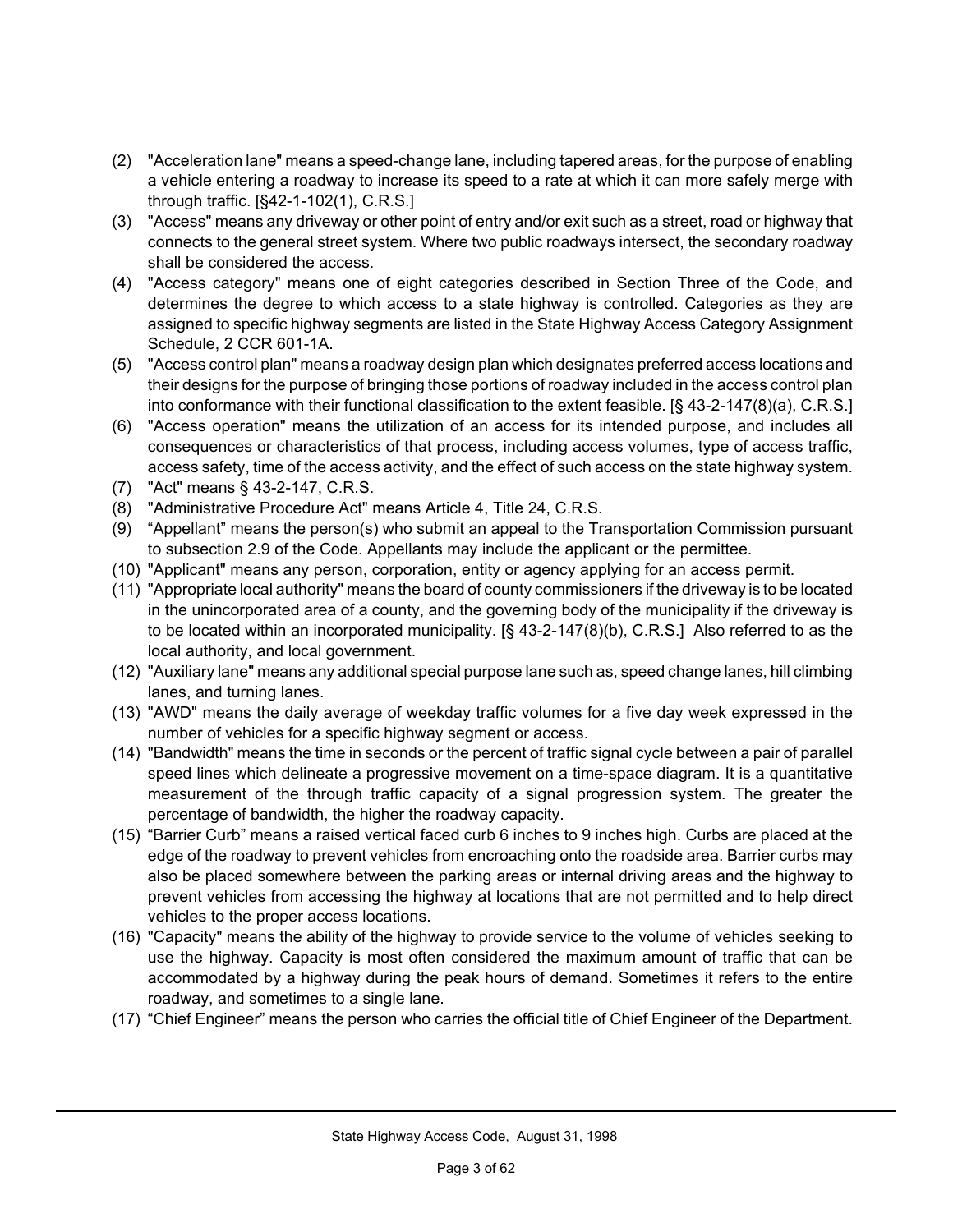- (18) "Clear Zone" means the total roadside border area, starting at the edge of the traveled way, available for safe use by errant vehicles. This area may consist of a shoulder, a recoverable slope, a nonrecoverable slope, and/or a clear run-out area. The desired width is dependent upon traffic volume, speeds, and roadway and roadside geometry.
- (19) "Code" means this State Highway Access Code, also known as chapter 2, Code of Colorado Regulations, section 601-1, also known as, 2 CCR 601-1.
- (20) "Commission" means the Transportation Commission of Colorado.
- (21) "Controlled-access highway" means every highway, street, or roadway in respect to which owners or occupants of abutting lands and other persons have no legal right of access to or from the same except at such points only and in such manner as may be determined by the public authority having jurisdiction over such highway, street, or roadway. [§ 42-1-102(18), C.R.S.]
- (22) "Control of access" means the condition in which the right of owners or occupants of land abutting or adjacent to a roadway is controlled by public authority.
- (23) "Cross-pan" means a concrete gutter across an access.
- (24) "Cross-street" or "cross-road" means the lower function roadway that crosses the main higher function facility.
- (25) "Curb-cut" means a depressed section of curbing to provide access to the abutting property. The most common type of private access in urban areas.
- (26) "Date of issue" means the date when the authorized Department official signs CDOT permit form 101.
- (27) "Date of Transmittal" means the date the Department forwards to the applicants, by U.S. mail or personal service, a permit for signature or a letter of denial. This date marks the end of the review period pursuant to the Act, § 43-2-147(5)(a), C.R.S.
- (28) "Day" means a calendar day, unless specifically stated otherwise in the applicable text of the Code. (See subsection 1.6)
- (29) "Deceleration lane" means a speed-change lane, including tapered areas, for the purpose of enabling a vehicle that is to make an exit to turn from a roadway to slow to the safe speed on the ramp ahead after it has left the mainstream of faster-moving traffic. [§ 42-1-102(23), C.R.S.]
- (30) "Department" means the Department of Transportation, State of Colorado. Also referred to as CDOT.
- (31) "Design Hourly Volume" ("DHV") means an hourly traffic volume determined for use in the geometric design of highways. It is the 30th highest hour vehicular volume experienced in a one year period.
- (32) "Divided highway" means a highway with separated roadways usually for traffic moving in opposite directions, such separation being indicated by depressed dividing strips, raised curbings, traffic islands, or other physical barriers so constructed as to impede vehicular traffic or otherwise indicated by standard pavement markings or other official traffic control devices as prescribed in the state traffic control manual. [§ 42-1-102(25), C.R.S.]
- (33) "Driveway" means an access that is not a public street, road, or highway.
- (34) "Field approach" or "Field access" means an access to undeveloped or agricultural property that has a yearly average use of less than one vehicle per day (2 vehicle trips).
- (35) "Freeway" means a state highway that has been designated by the Commission as a freeway in accordance with §43-3-101, C.R.S.
- (36) "Frontage Road" means a public roadway auxiliary to and generally alongside and parallel to the main highway, constructed for the purposes of providing direct property access, maintaining local road continuity and the controlling of direct access to the main highway.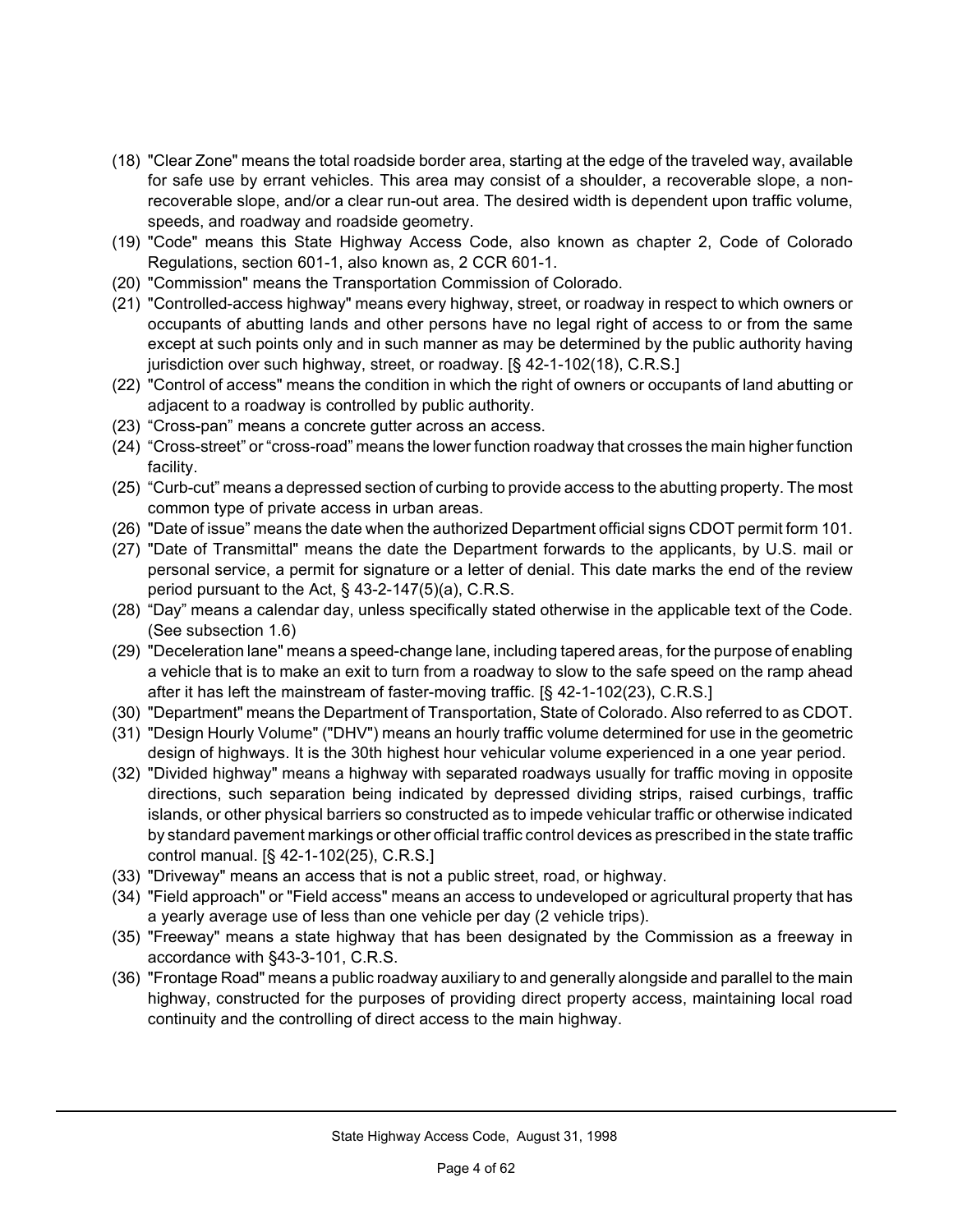- (37) "Functional classification" means a classification system that defines a public roadway according to its purposes in the local or statewide highway plans. [§ 43-2-147(8)(c), C.R.S.]
- (38) "General street system" means the interconnecting network of city streets, county roads, and state highways in an area. [§ 43-2-147(8)(d), C.R.S.]
- (39) "Grade separation" means a crossing of two roadways, or a roadway and a railroad, or a roadway and a pedestrian walkway, at different elevations.
- (40) "Gradient" or "grade" means the rate or percent change in slope, either ascending or descending from or along the highway. It is to be measured along the centerline of the roadway or access.
- (41) "Grandfathered" means a condition that existed prior to June 21, 1979 when section 43-2-147, C.R.S., was first signed into law, or a condition that was legal and conforming to an earlier Code edition or statute, where such conditions and use have not changed since the effective date of the change in law that made the condition non-conforming with current law.
- (42) "Highway" means the entire width between the boundary lines of every way publicly maintained when any part thereof is open to the use of the public for purposes of vehicular travel or the entire width of every way declared to be a public highway by any law of this state. [§42-1-102(43), C.R.S.] "Highway" includes bridges on the roadway and culverts, sluices, drains, ditches, waterways, embankments, retaining walls, trees, shrubs, and fences along or upon the same and within the right-of-way. [§ 43-1-203(1), C.R.S.]
- (43) "Highway Classification" means the classification of the highway for planning and management purposes as indicated on the current Colorado Highway Functional Classification Map as adopted by the Transportation Commission pursuant to Commission authority under article 1 of title 43 C.R.S.
- (44) "Ingress" means to leave the highway and enter upon the abutting property or intersecting roadway.
- (45) "Interchange" means a facility that grade separates intersecting roadways and provides directional ramps for access movements between the roadways. The structures and the ramps are considered part of the interchange.
- (46) "Interchange management plan" means a plan similar in nature to an access control plan but limited to the immediate influence area of an interchange for the protection of its functional integrity.
- (47) "Issuing authority" means the entity which issues access permits and includes the board of county commissioners, the governing body of a municipality, and the department of transportation. [§ 43-2- 147(8)(e), C.R.S.]
- (48) "Lane" means the portion of a roadway for the movement of a single line of vehicles. [§ 42-1-102(46), C.R.S.]
- (49) "Level of service" means a measure describing the operational conditions within a stream of traffic. The measure uses factors including speed, travel time, ability to maneuver, traffic interruptions, safety, waiting time periods (delay), and driver comfort and convenience.
- (50) "Local government" means the board of county commissioners if the highway section is located in an unincorporated area of a county or the governing body of the municipality if the highway section is located within an incorporated municipality.
- (51) "Local road" means a county road, as provided in sections 43-2-108 and 43-2-109. [§ 43-2-147(8)(f), C.R.S.]
- (52) "Local street" means a municipal street, as provided in sections 43-2-123 and 43-2-124. [§ 43-2- 147(8)(f), C.R.S.]
- (53) "Median" means that portion of a highway separating the opposing traffic flows.
- (54) "MPH" means a rate of speed measured in miles traveled per hour.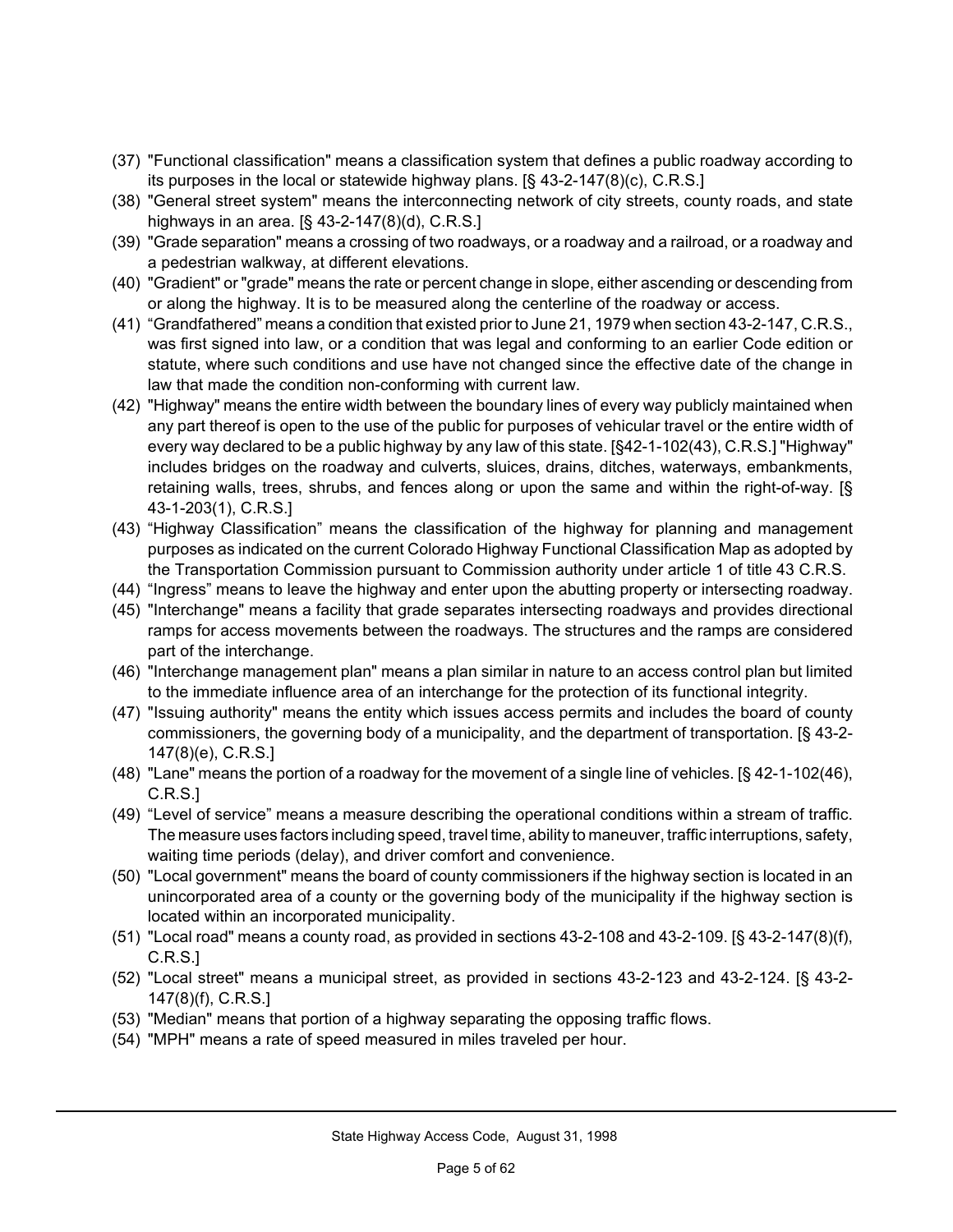- (55) "MPO" means a metropolitan planning organization as defined under the federal "Urban Mass Transportation Act of 1964" (Public Law 88-365, 49 U.S.C. 1601 et seq.).
- (56) "M.U.T.C.D." means the Manual on Uniform Traffic Control Devices and the Colorado supplement thereto.
- (57) "National Highway System", (NHS) means a portion of highway that has been designated as a part of the National Highway System in accordance with 23 United States Code, § 103(b).
- (58) "Non-use" means the absence or lack of any significant purposeful and ongoing physical or economic activity on, or use of, a property or access by the owner or authorized persons, taking into account the nature, circumstances, zoning, and past use of the property or access. Non-use includes the occasional and inconsequential presence upon such property or access when not associated with any significant purposeful and ongoing physical or economic activity on, or use of, the property or access.
- (59) "Peak Hour Volume" means, only for the purposes of the Code, the same as design hour volume (DHV).
- (60) "Permittee(s)" means any person, unit of government, public agency or any other entity that owns a fee interest in the property served, to whom an access permit is issued. The permittee is responsible for fulfilling all the terms and conditions of the permit.
- (61) "Person" means every natural person, corporation, association, firm, partnership, limited liability company or other entity.
- (62) "Potential for signalization" means a determination, using a 20-year projection, that indicates the access volumes would be within 25 percent of those required for a M.U.T.C.D. Traffic Signal Volume Warrant.
- (63) "Prima facie" means a fact presumed to be true unless disproved by some evidence to the contrary (Latin).
- (64) "Property owner" means a person who holds a fee simple title to the property for which access to the state highway is being sought.
- (65) "Public Way" means a highway, street or road, open for use by the general public and under the control or jurisdiction of the appropriate local authority or Department and includes private roads open to the public.
- (66) "Right-of-Way" means the entire width between the boundary lines of every way publicly maintained when any part thereof is open to the use of the public for purposes of vehicular travel or the entire width of every way declared to be a public highway by any law of this state.
- (67) "Roadside" means that area between the outside shoulder edge of the roadway and the right-of-way limits. May also mean the area between two roadways when the roadways are well separated and landscaped such as a freeway median area.
- (68) "Roadway" means that portion of a highway improved, designed, or ordinarily used for vehicular travel, exclusive of the sidewalk, berm, or shoulder even though such sidewalk, berm, or shoulder is used by persons riding bicycles or other human-powered vehicles and exclusive of that portion of a highway designated for exclusive use as a bicycle path or reserved for the exclusive use of bicycles, human-powered vehicles, or pedestrians. In the event that a highway includes two or more separate roadways, "roadway" refers to any such roadway separately but not to all such roadways collectively. [§42-1-102(85), C.R.S.]
- (69) "Sight distance" means the distance visible to the driver of a passenger vehicle measured along the normal travel path of a roadway from a designated location and to a specified height above the roadway when the view is unobstructed by traffic.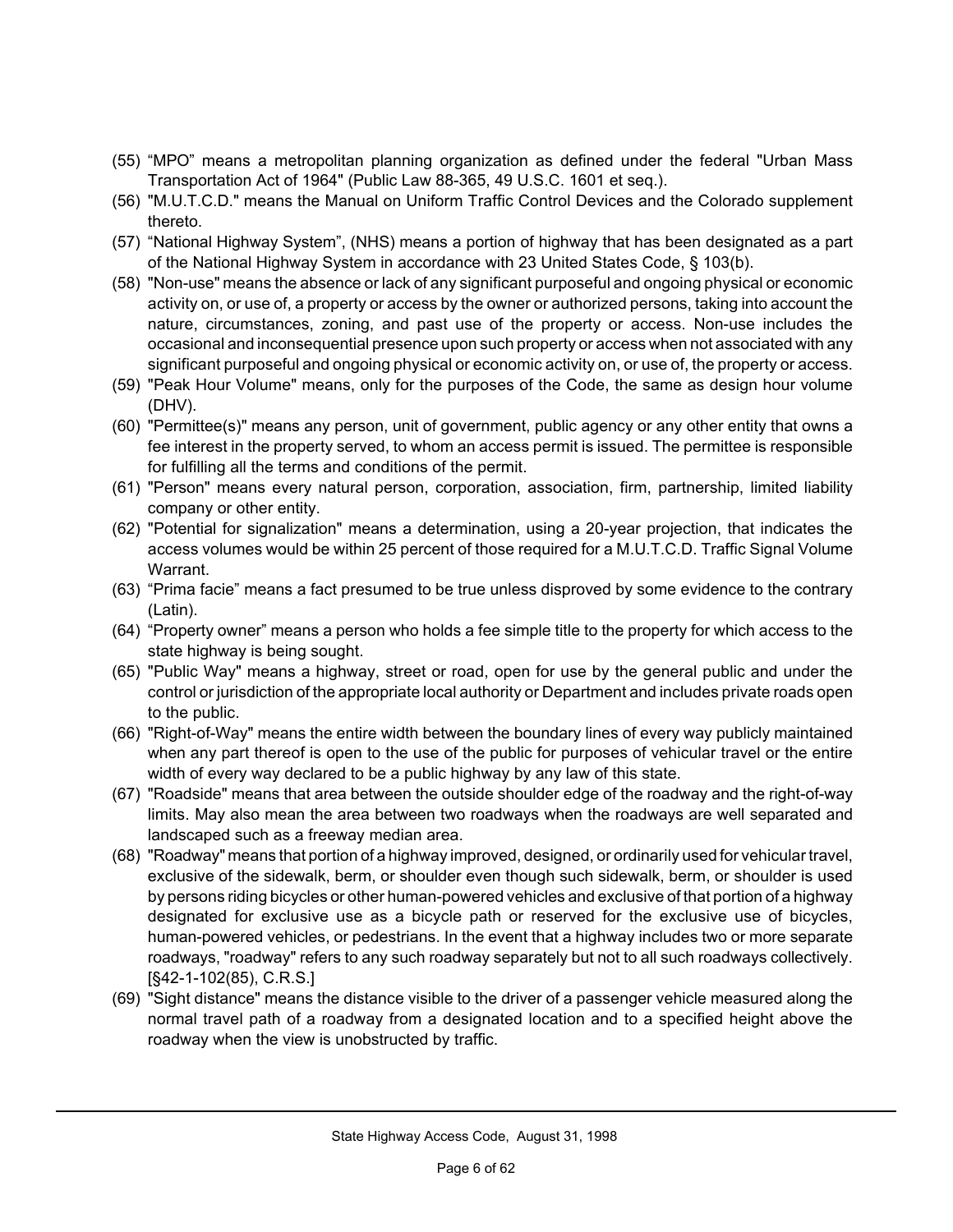- (70) "Signal" means a traffic control signal.
- (71) "Signalization" means a traffic control signal. When used in a predictive (future) sense, it means an access (intersection) location that is predicted to meet any of the warrants for a traffic signal as defined by the M.U.T.C.D.
- (72) "Signal progression" means the progressive movement of traffic, at a planned rate of speed without stopping, through adjacent signalized locations within a traffic control system.
- (73) "Single unit vehicle" means a single frame vehicle, longer than a passenger car, as described dimensionally by American Association of State Highway and Transportation Officials as a single unit design vehicle. Generally, these are motorized vehicles including delivery trucks, haul vehicles, camping and recreational vehicles, and motor homes, having a single frame and an overall length of greater than 19 feet with two or three axles.
- (74) "Slope" means the relative steepness of the terrain expressed as a ratio or percentage. Slopes may be categorized as positive or negative and as parallel, cross or side slopes in relation to the direction of traffic.
- (75) "Speed change lane" means a separate lane for the purpose of enabling a vehicle entering or leaving a roadway to increase or decrease its speed to a rate at which it can more safely merge or diverge with through traffic. Acceleration and deceleration lanes are speed change lanes.
- (76) "State highway" means a highway that is a part of the state highway system under the jurisdiction of the Commission.
- (77) "State plan" means the comprehensive statewide transportation plan formed by the Commission pursuant to the provisions of section 43-1-1103 (5), C.R.S.
- (78) "Stopping sight distance" means the distance required by a driver of a vehicle, traveling at a given speed, to bring the vehicle to a stop after an object on the roadway becomes visible. It includes the distance traveled during driver perception and reaction times and the vehicle braking distance.
- (79) "Storage lane length" means the length of a portion of an auxiliary lane required to store the maximum number of vehicles likely to accumulate in the lane during a peak hour period.
- (80) "Subdivide" means to divide land into two or more smaller lots, tracts or parcels of land.
- (81) "Subdivision" means a tract of land which has been subdivided in accordance with the laws of the state usually with appropriate streets, dedications and other facilities for the development or sale of industrial, commercial or residential land.
- (82) "Taper" means the widening of pavement to allow the redirection and transition of vehicles around or into an auxiliary lane. There are two different types of tapers. Redirect tapers necessary for the redirection of vehicles along the traveled way (table 4-9), and transition tapers for auxiliary lanes (table 4-6) that allow the turning vehicle to transition from or to the traveled way, to or from an auxiliary lane.
- (83) "Time-space diagram" means a chart on which the distance between signals and signal timing is plotted against time. The chart indicates signal progression, efficiency, bandwidth and speed of traffic. Efficiency is the width of the through band expressed as a fraction of the entire signal cycle. A 50% efficiency means that 30 seconds of a 60 second signal cycle is devoted to the movement of through traffic.
- (84) "TPR" means Transportation Planning Region. A region of the state established pursuant to section 43-1-1103 (5), C.R.S. Each TPR has a Regional Planning Commission formed under the provisions of section 30-28-105, or 43-1-1103, C.R.S.
- (85) "Traversable slope" means a slope from which a motorist will be unlikely to steer back to the roadway but may be able to slow and stop safely.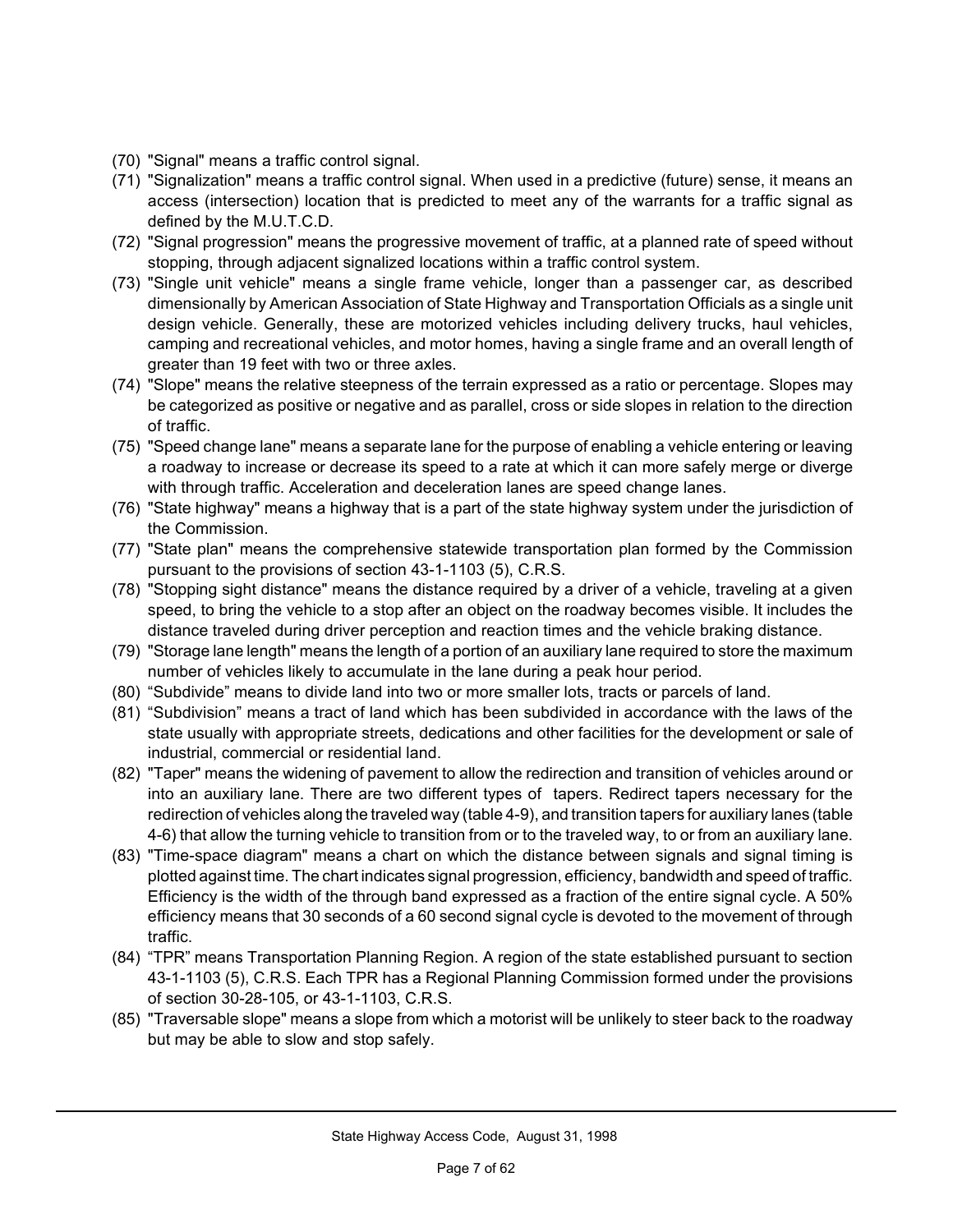- (86) "Traversable median" means a median that by its design does not physically discourage or prevent vehicles from entering upon or crossing over it. Such medians include painted medians and continuous two-way left-turn lanes.
- (87) "Traveled way" means that portion of roadway for the through movement of vehicles, exclusive of shoulders, gutters, and auxiliary lanes.
- (88) "Trip" means a single or one-direction vehicle movement with either the origin or the destination inside a study area. A vehicle leaving the highway and entering a property is one trip. Later when the vehicle leaves the property it is a second trip.
- (89) "Under construction" means a sustained effort reflected by construction activity likely to result in the completion of access improvements in a timely manner.
- (90) "VPH" means the number of vehicles per hour and usually is referring to the vehicles in a peak hour unless otherwise modified by the text.
- (91) "Warrant(s)" means the criteria by which the need for a safety treatment or highway improvement can be determined.
- (92) "Working day" means any day that the permittee can perform a normal day of work exclusive of delays which result from inclement weather, labor disputes and material shortages. It does not include weekends and legal holidays.

#### **1.6 Computation of Time**

All time periods referred to and allowed by these rules and the Act shall be computed in accordance with Colorado Rules of Civil Procedure, Rule 6(a).

#### **1.7 Incorporation by Reference**

(1) The following nationally recognized standard is hereby incorporated by reference into the Code: *Trip Generation*, Sixth edition, Institute of Transportation Engineers, Washington, D.C. 1997. [525 School Street, S.W., Suite 410, Washington D.C. 20024-2729, phone (202)554-8050]. Copies of the incorporated material is available for public inspection during regular business hours from the Access Program Administrator, Department of Transportation, Transportation Safety and Traffic Engineering Branch, 4201 East Arkansas Avenue, Denver, Colorado, 80222-3400. Information concerning how the incorporated material may be obtained or examined will be provided by the Access Program Administrator upon request. Later editions of "Trip Generation" may not be relied upon. The incorporated material may be examined at any state publication depository library.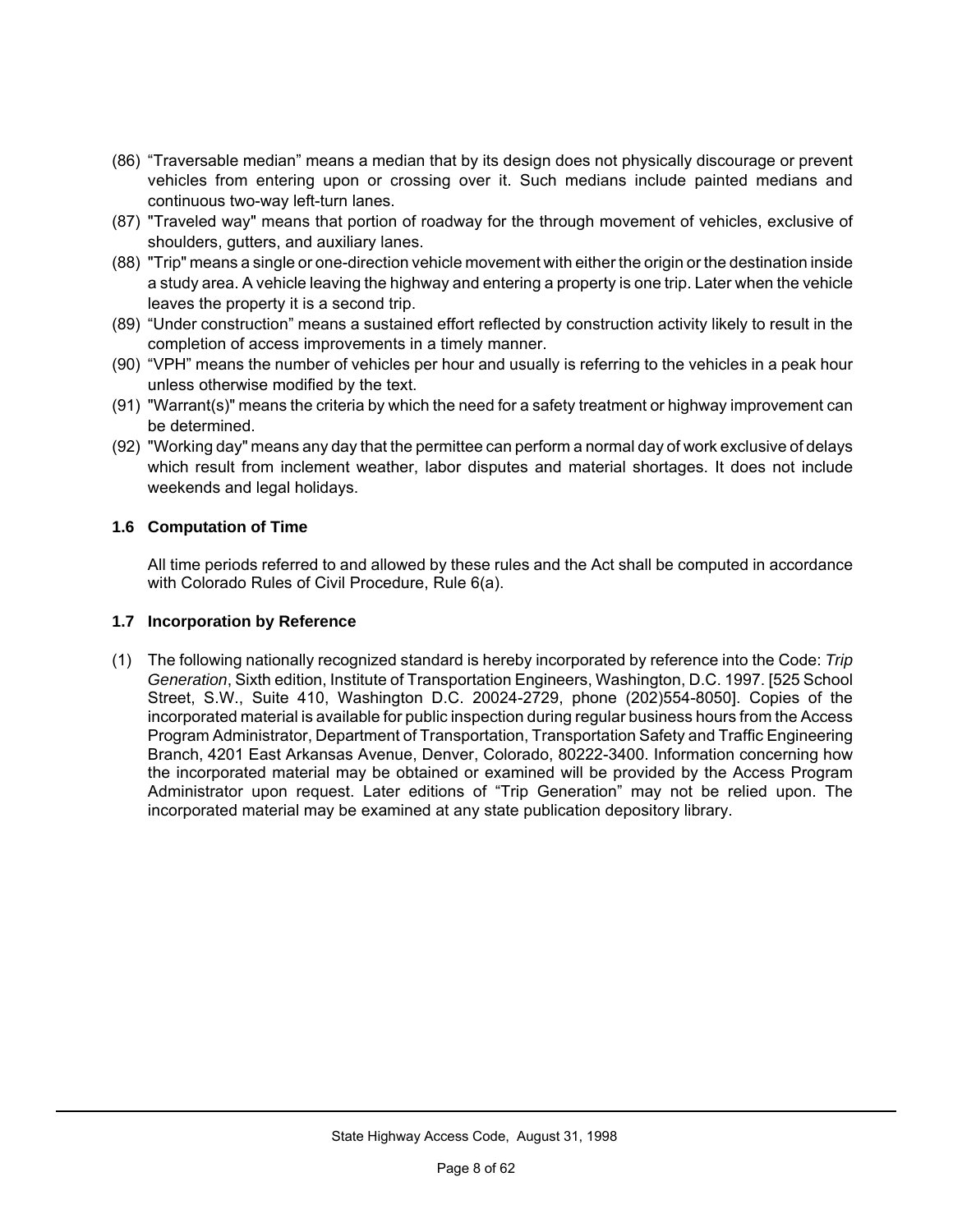#### **SECTION TWO ADMINISTRATION**

#### **2.1 Purpose**

(1) This section provides the administrative procedures and related information and requirements for the implementation of the Code. Additionally, the provisions of the State Administrative Procedure Act, §24-4- 101 et seq. (C.R.S.), apply to the extent they are applicable.

#### **2.2 Access Category Determinations**

#### **(1) The Commission Shall Maintain an Access Category Assignment Schedule**

(a) In support of the Code, the Commission shall maintain by rule an access category assignment schedule for the state highway system. The Commission shall assign to each state highway section or segment of highway an access category from Section Three of the Code. The assignment of access categories provides the functional basis for acting on an access permit request.

(b) In deliberations regarding selection of access category assignments, the Commission may consider adopted administrative and functional classifications, existing and projected traffic volumes, current and future highway capacity and levels of service, current and predicted levels of highway safety, adopted state and local transportation plans and needs, the character of lands adjoining the highway, adopted local land use plans and zoning, the availability of vehicular access from local streets and roads rather than a state highway, and reasonable access provided by municipal streets and county roads, and if provided, the initial recommendation of the local authority.

(c) The State Highway Access Category Assignment Schedule published in May 1992, 2 CCR 601- 1a, shall be the category listing reference basis for access permit determinations until new access category assignments, consistent with Section Three of the Code, are adopted by the Commission in accordance with 2.2(2). This 1998 Code changes the titles of Section Three access categories and the descriptions of the categories in comparison to the 1985 edition of the Code. The 1992 State Highway Access Category Assignment Schedule, 2 CCR 601-1a, uses a One through Five category title classification system. In regards to referencing the 1992, 2 CCR 601-1a, all 1992 category assignments titled "1" shall use 1998 Code category F-W. All 1992 category assignments titled "2" shall use 1998 Code category E-X. All 1992 category assignments titled "3" shall use 1998 Code category R-A. All 1992 category assignments titled "4" shall use 1998 Code category NR-B. All 1992 category assignments titled "5" shall use 1998 Code category F-R.

#### **(2) The Initial Assignment Process - Category Determinations**

(a) The Department will promptly begin a recategorization process for all state highways in accordance with section 2.2(2) following the effective date of this 1998 Code. The procedures to accomplish access category assignments shall be as described in this subsection 2.2(2). Once a new category is adopted for a highway section based on subsection 2.2(2) by Commission action and becomes effective, any subsequent access category revisions for that section shall be in accordance with subsection 2.2(3).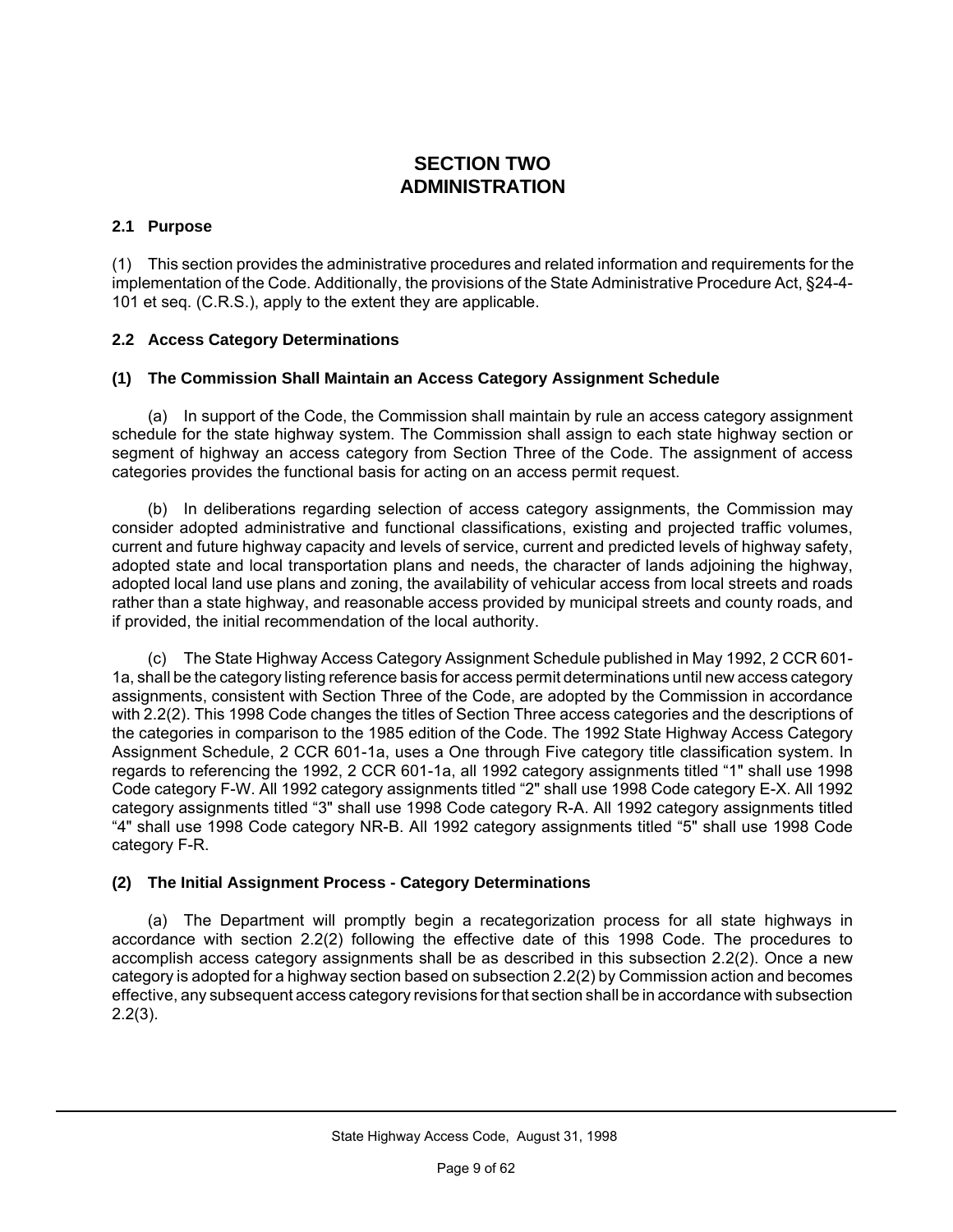(b) There is no minimum or maximum criteria for the length of a category assignment. Assignment boundaries may occur as frequently as necessary in consideration of the assignment criteria contained in 2.2(1)(b). Assignment boundaries should be logical and identifiable, and highway continuity should be maintained to the extent reasonable.

(c) By written inquiry, the Department will determine which local authorities wish to make the initial recommendations for access category assignment in their jurisdiction. The Department will provide training and information as necessary to assist those jurisdictions that wish to make the initial recommendations. The Department will provide each local jurisdiction with a list of state highways within their boundaries along with their current access category assignments.

(d) For all those local authorities not choosing to select their own initial recommendations, or who do not respond in 30 days from the inquiry, the Department shall select the initial category assignment recommendations. Where the Department makes the initial selection, the Department shall provide the draft selection and reasonable explanation to the local authority and the MPO/TPR for their review and comment. Written comments received from the local authority or any other source shall be a part of the record with the exception of documents protected by the attorney/client privilege. All written correspondence external to the Department and completed internal Department documents shall be considered a part of the rule making record.

(e) The appropriate local authority choosing to make the first initial recommendations must submit recommendations on all state highways in their jurisdictions to the Department and the MPO/TPR within 90 days of the effective date of the 1998 Code. Upon receipt of the local jurisdiction's category recommendations, the Department will review the local assignment requests. Where there is a difference of opinion regarding the recommendation of category assignment, the Department and the local authority shall discuss the issues and attempt to arrive at mutually agreeable assignment recommendations. The appropriate MPO or TPR may participate in discussing category assignment recommendations. Where adjacent municipalities share common state highway boundaries, the recommendation of both shall be considered.

(f) For those highway sections where mutually agreeable assignment recommendations cannot be made, those sections shall be separately itemized and numbered and presented at a rule making hearing as a separate category document. The Department shall provide a discussion as to why the Department disagrees with the local recommendation. When a consensus is not reached between the local jurisdiction, the MPO/TPR, and the Department, then the Department must inform the local jurisdiction and the MPO/TPR in writing of the Department category recommendation prior to any action taken by the Commission.

(g) Local category recommendations shall be made based on the criteria of 2.2(1)(b), and may include the existing conditions of the highway and the community's vision of what the highway should be. MPO's and TPR's may provide review and comment.

(h) Local jurisdiction category recommendations and Department category recommendations will be given to the Commission for a final category determination at a public rule making hearing. Local jurisdictions and others will have the opportunity to present their recommendations in public testimony before the Commission. The determination of the Commission will be by rule making and considered the final access category assignment.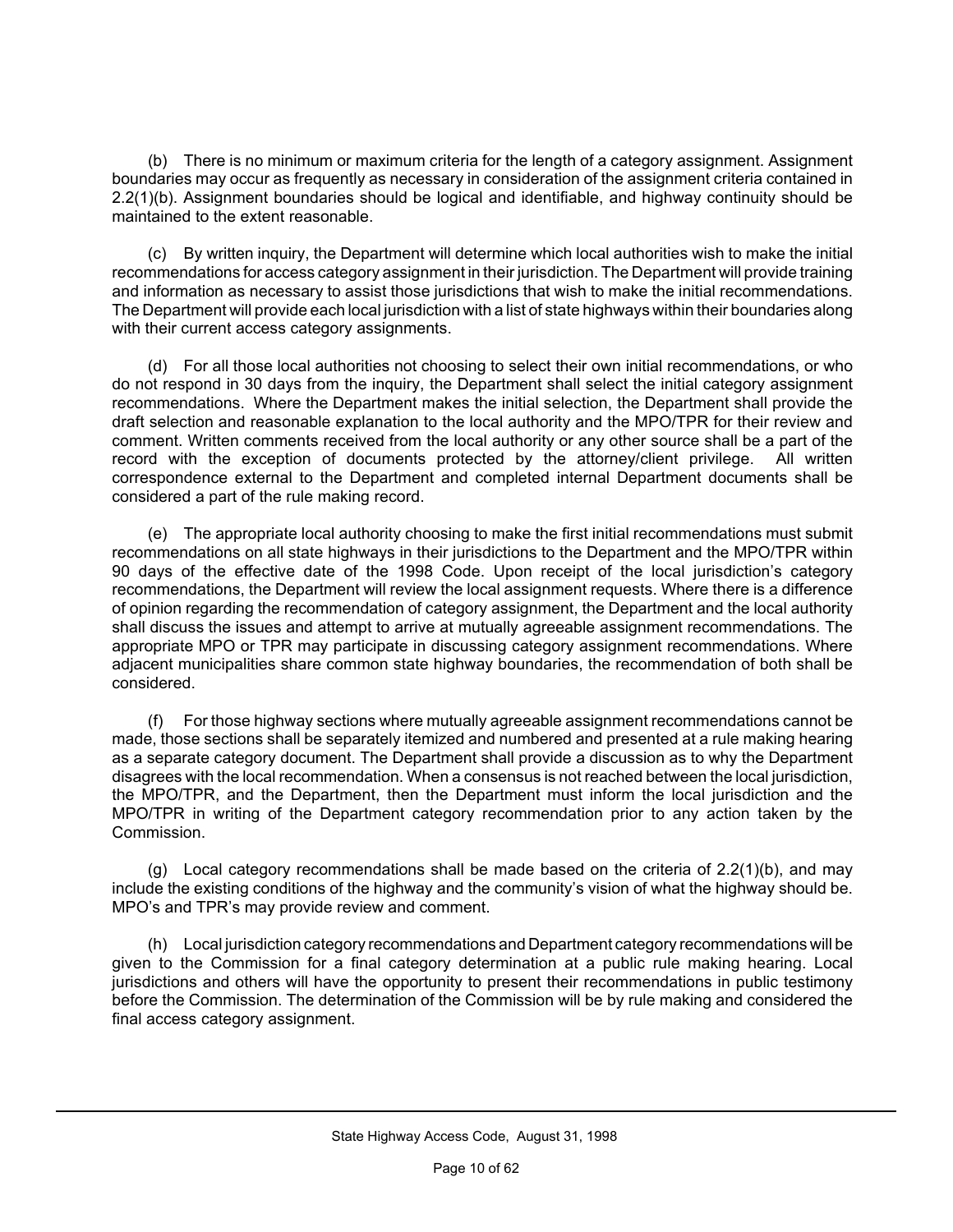#### **(3) Subsequent Changes in Assigned Categories**

(a) The appropriate local authority acting by resolution; the MPO or TPR with the approval of the affected local authority; or the Department; may submit to the Commission requests for changes in the adopted access category schedule for sections of state highway within their jurisdiction. All requests shall include information pertaining to the criteria itemized in section 2.2(1)(b), as well as an explanation of the necessity of the requested change, and how the requested change is consistent with the purposes of the Act and the standards of the Code. The Department shall review and provide a recommendation to the Commission on each request. If the Department is seeking a change in access category, or making a recommendation for assigned category for a new or reconstructed section of highway, the appropriate local authority and the MPO/TPR shall be notified of the requested changes at least 60 days prior to Commission action. The appropriate local authority and the appropriate MPO/TPR will be provided with a copy of all pertinent documents 30 days prior to Commission action. All written comments shall be a part of the record.

(b) The Commission, in accordance with § 24-4-103, C.R.S., shall act upon pending category change requests no less than four times a year, generally being the first, fourth, seventh and tenth months of the calender year. A request must be received for processing and analysis a minimum of 90 days preceding the Commission consideration.

#### **2.3 Permit Application Process, Obtaining a Permit**

#### **(1) Determining the Issuing Authority**

(a) The Act provides to each appropriate local authority the authority to issue driveway permits to state highways within its jurisdiction. Each driveway permit must receive the written approval of the Department to be valid. The local authority may request that the Department administer or assist in the administration of driveway permits. Such authorization may be changed by the local authority at any time by written notification to the Department. Changes in authorization shall take effect upon receipt of written notice by the Department. If the local authority requests that the Department process the access permit application and requires local authority approval prior to final action, this shall constitute Department assistance, not administration, and the local authority shall remain the issuing authority.

(b) Persons wishing to apply for access to a state highway should contact their appropriate local authority or a Department office in their region to determine who is responsible for processing permit applications in their area. Regional Department offices are located in Aurora, Denver, Durango, Grand Junction, Greeley, and Pueblo. Application packages including application form No. 137 may be obtained from any issuing authority.

#### **(2) Pre-application Meetings**

(a) Prior to submitting a formal application, interested parties may request a pre-application conference with the issuing authority. If the Department is the issuing authority, the local authority should be invited. If the local authority is the issuing authority, the Department should be invited. The purpose of such a conference shall be to review the preliminary proposal and to allow reaction and suggestions from the issuing authority prior to formal application. Interested parties should provide preliminary maps, plans and documents to illustrate to the extent possible, the site, ownerships, size and type of land use, estimated traffic volumes and vehicle types generated, adjacent public roads, existing and available access points, and other adjacent accesses. At the conference, participants will discuss Code requirements, site specific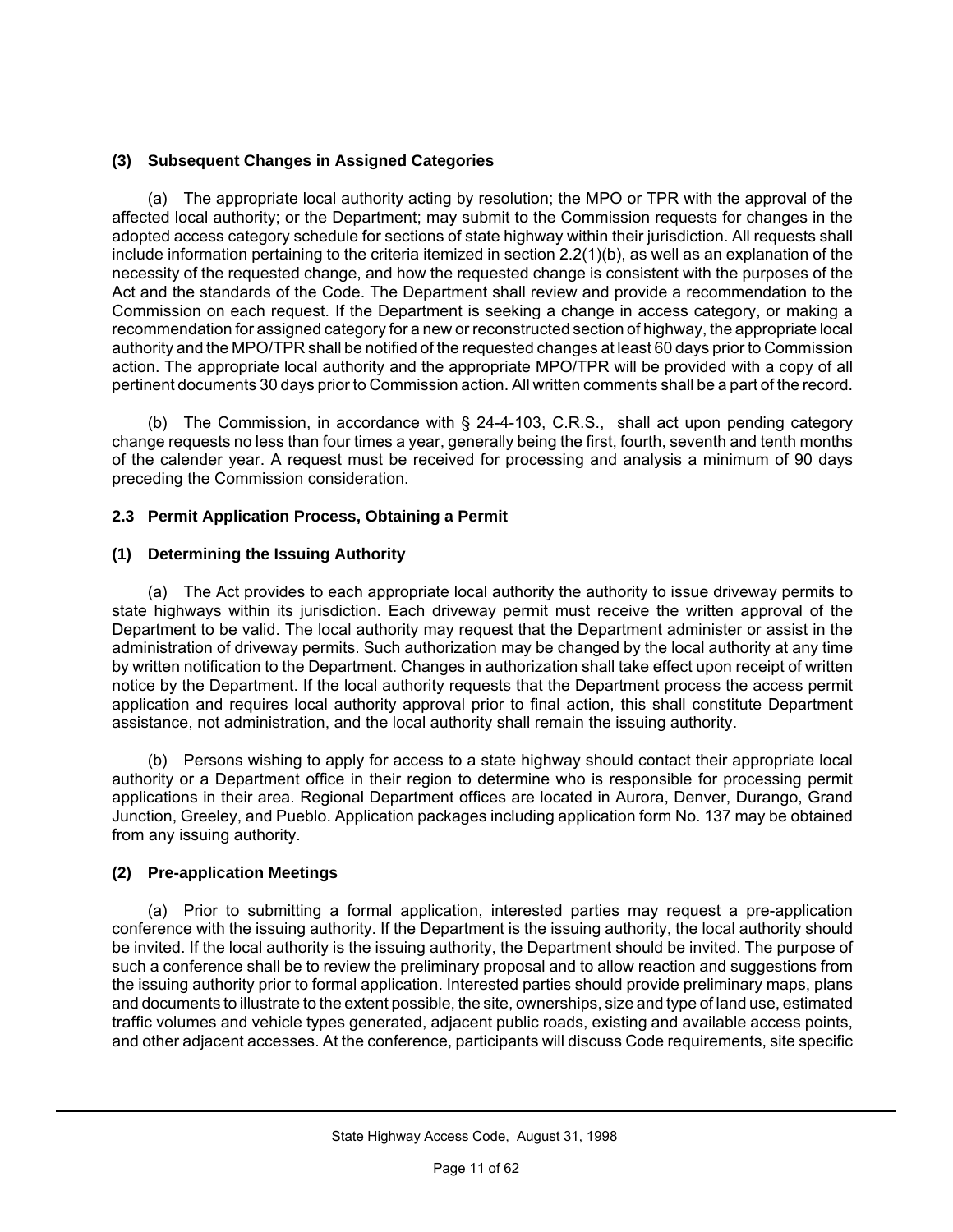conditions, various options for access location and design, and those items that should be submitted with the permit application.

(b) If a pre-application conference is held, an application can be submitted anytime after the preapplication conference. An application may be submitted at the end of the pre-application conference.

#### **(3) Preparing an Application**

(a) To obtain permission to construct, modify, relocate or close a vehicular access, where such work will be within highway right-of-way, a state highway access permit is required. To obtain permission, a complete application must be submitted to the issuing authority and a permit issued. Construction may not begin until a Notice to Proceed is approved. Application packages may be obtained from the issuing authority. Incomplete applications may be rejected by the Department or issuing authority.

(b) Applications for access shall include a completed access permit application, Department form No. 137 and any required attachments reasonably necessary to review and assess the application or complete the permit. If a pre-application conference was held, the application will consist of the attachments requested at the pre-application conference. Attachments necessary may include plans, maps, traffic studies, surveys, deeds, agreements, documents, data, and location of any significant utilities to be moved. The scale, location and anticipated impacts of the access proposal will determine the scope of the attachments necessary in the application. The applicant may be required to submit information needed to evaluate the impacts of the proposed access on the general street system (which includes the state highway). All such submittals become the property of the issuing authority. Items without relevance on the approval or denial of the application or completion of the permit will not be requested. If the applicant is other than the fee surface rights owner of the property to be served, then the applicant must include sufficient evidence of concurrence or knowledge in the application by the fee rights owner and proof of development rights, (ie. option to buy, federal use permit). Complete names, addresses and telephone numbers of the property owner(s), the applicant(s), and primary contact person, shall be given on the application along with the expected dates of construction and commencement of use of the access. When the owner or applicant is a company, corporation or government agency, the office, title and the name of the responsible officer will be provided. A corporation must be licensed to do business in Colorado. Intentional misrepresentation of existing or future conditions or of information requested for the application for the purposes of getting a more favorable determination, shall be considered sufficient grounds for application rejection, permit denial or revocation of a permit.

(c) If an applicant wishes to seek a waiver from the design standards of the Code, a request may be submitted as an attachment to the permit application form. An original 2 part Department form No. 112 shall be used. See subsection 4.12 on design waivers.

(d) The property owner or authorized representative served by a lawful access may make physical improvements to an access with the permission of the issuing authority and the Department. The applicant shall make the request on standard permit application forms and may specify that the request is for improvements according to this subsection. This subsection does not apply when there is or will be a change in historical grandfathered use or access use in accordance with Code section 2.6. Processing of the application shall be the same as provided in Code section 2.3 except the Department and issuing authority may only take action on the request for improvement. Denial of the application for improvements does not constitute revocation of the existing access authorization. If approved for improvements, the permit need not require full Code design compliance, so long as access is improved above current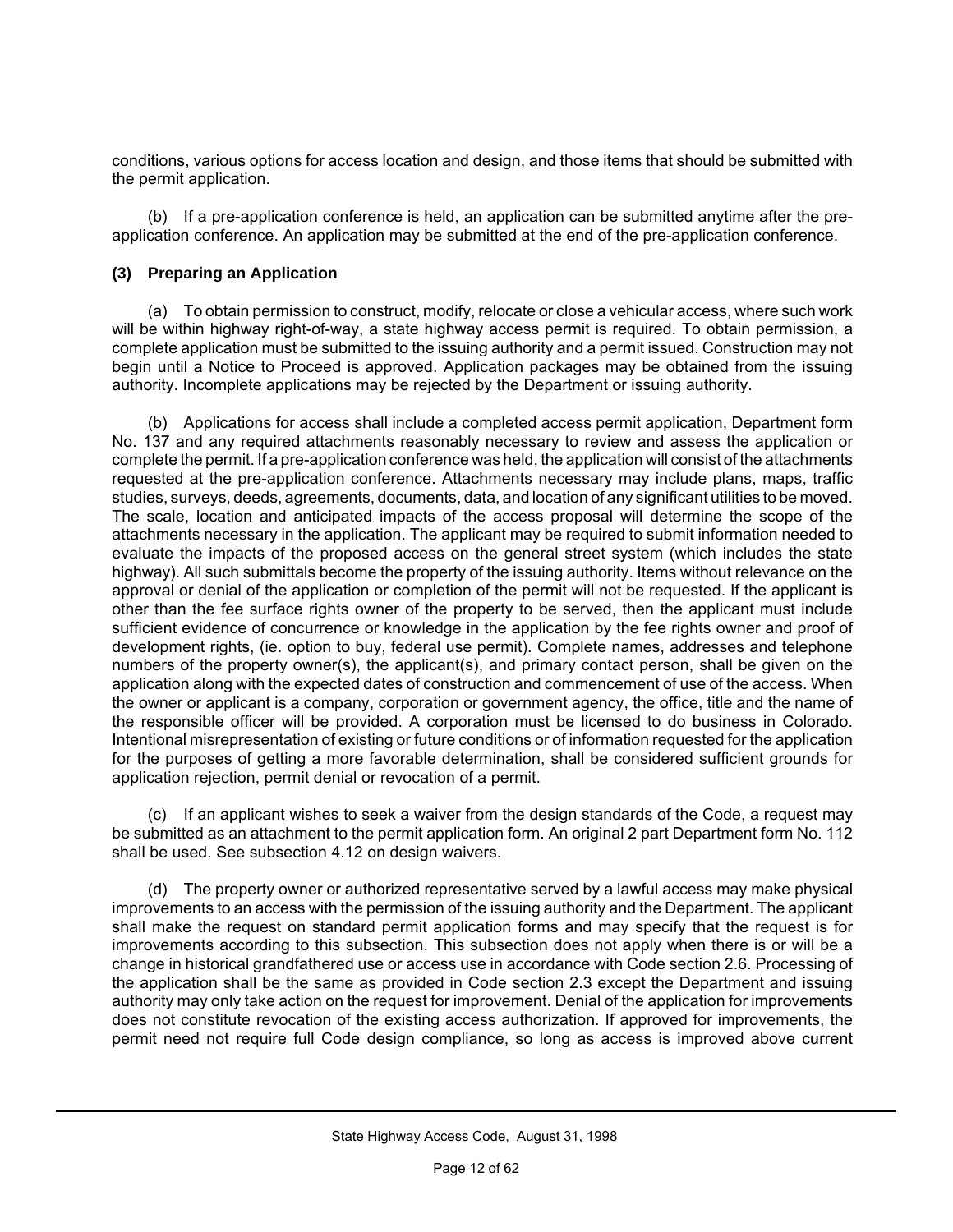conditions and there is no deterioration in safety or operation of the highway. Denial of an application to enlarge, relocate, or modify an existing lawful access shall in no way impair the permit for or right to the existing access for its legal historical use.

(e) When a permit is authorized, the permittee is responsible to pay any permit fees established pursuant to section 43-2-147(5)(b), C.R.S. If the issuing authority is a local authority, the fee amount is set by the local authority. If the issuing authority is the Department, the fees are established by the Executive Director of the Department.

#### **(4) Sources, Data and Information Requirements**

(a) Applications shall not be inconsistent with the data and information requirements of this subsection. The seal of a Colorado registered professional engineer is required on all plans, traffic studies, engineering analyses, reports and drainage plans submitted to an issuing authority or the Department, and for any proposed access and construction plans involving changes to the roadway or for the access if the volume of the development is predicted to exceed 100 vehicles per day.

(b) *Trip Generation*, Sixth edition, The Institute of Transportation Engineers, Washington D.C., 1997 shall be used as a reference in estimating DHV or peak hour traffic volume values of an access where required by the Code. Later revisions to this manual may not be relied upon. In the absence of a traffic analysis by a traffic engineer or actual collected data, a reasonable estimation of trip generation using the ITE Trip Generation Manual shall be considered prima facie evidence when estimating traffic volumes for existing access. If local or special generation rates are used, all documentation for rate development shall be submitted. For mixed use developments, internal trip reductions will not exceed two percent for the AM peak or eight percent for PM peaks unless clearly justified and documented by actual studies. The issuing authority may assist any applicant requesting traffic estimates for the purpose of obtaining a highway access permit.

(c) For the purposes of this section the DHV for the access location may be considered synonymous with the term " peak hour volume" often used for traffic analysis. DHV calculations are preferred for design purposes and shall be used when required by the issuing authority or the Department.

(d) The DHV or peak hour traffic volume estimates for any access shall be based upon the anticipated total build out of the development to be served and a twenty year projection for highway volumes. In the case of a public access, a reasonable projection of the twentieth year access volume shall be made based upon predicted growth, zoning and any comprehensive plan. In urbanized or urbanizing areas, volume generation analysis shall include the anticipated full build out of the study area to a one-mile radius. A larger area may be requested by the issuing authority if specific reasons are provided such as in developing rural areas and relative to interchanges. Estimates of traffic volumes shall be based upon average weekday traffic at locations where weekday employment predominates. Locations of retail development shall also include weekend traffic volumes. The analytical approach shall include the highest peak hour volume within the entire day for each turning movement.

(e) Unless specifically noted, all criteria in the Code are based on automobile operations and performance. To allow for the impact of larger trucks, buses and recreational vehicles, "passenger car equivalents" shall be determined. A passenger car equivalent of 3 for each bus and all trucks and combinations of 40 feet in length or longer, or a passenger car equivalent of 2 for each vehicle or combination at or over 20 feet in length but less than 40 feet shall be used for these purposes.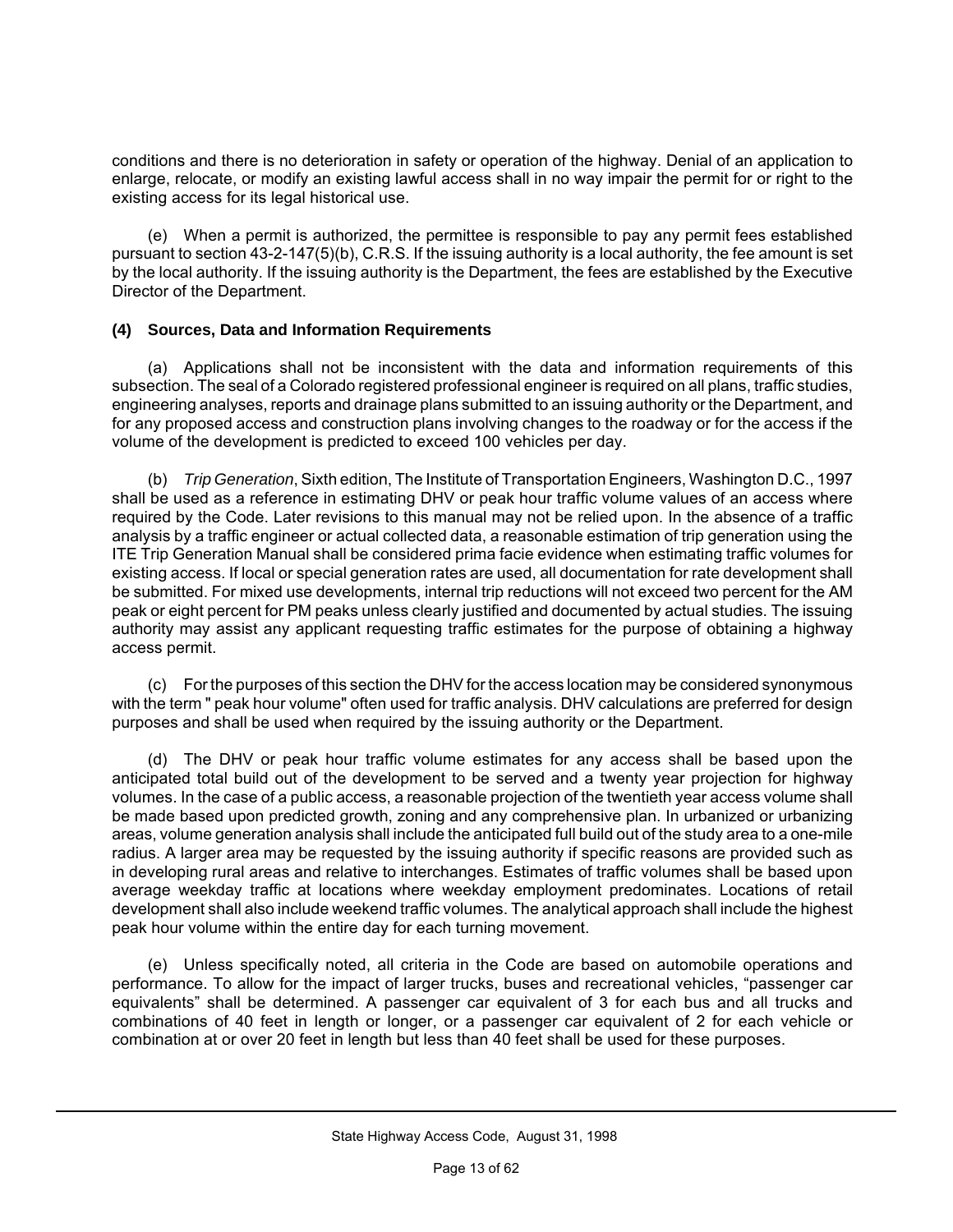Speed, as used in this section, refers to the posted legal speed limit at the access location at the time of permit approval. A higher speed for access design shall be used if the section of highway is presently being redesigned or reconstructed to a higher speed or an approved access control plan requires a higher speed. Where a traffic signal will be installed as part of the access construction, the access design and the anticipated posted speed limit after signal installation may be used for the overall access design at the discretion of the Department.

(g) A reasonable trip distribution estimate should be provided based on the type of proposed development, competing developments (if applicable), the size of the proposed development, surrounding land uses and population, and the conditions of the surrounding street system. If the applicant does not provide a distribution estimate, the distribution may be estimated by the Department or issuing authority. If no other estimate is made, a full movement access shall be considered to have 40 percent of ingressing vehicles making a left turn and 60 percent ingressing vehicles making a right turn on an average day.

#### **(5) Traffic Impact Studies**

(a) When the land use will generate a DHV of 100 vehicles or more, or when considered necessary or desirable by the issuing authority or Department for exceptional reasons, the applicant shall provide a traffic impact study. The scope of the study shall be commensurate with the scale and scope of probable operational and safety impacts to the general street system.

(b) When a traffic impact study is required, the study shall be completed and sealed by a Colorado registered professional engineer. Selected items from the following list may be excluded if not applicable to the situation and exclusion is specifically authorized by the issuing authority. The contents and extent of a traffic impact study depend on the location and size of the proposed development and the conditions prevailing in the surrounding area. Larger developments proposed in congested areas obviously require more extensive traffic analysis, whereas smaller sites may only require a minimal analysis of traffic on site and at immediately adjacent intersections. In determining how large a study area to include, a general guideline is to carry the analysis out at least as far as those areas where newly generated site traffic represents 5 percent or more of roadway's peak hour capacity. Where site generated traffic will be less than 5 percent of the roadway capacity, the intersections adjacent to the site should, at a minimum, be analyzed. The study area boundaries may also be influenced by impacts other than pure capacity relationships such as neighborhood short cuts, traffic noise and hours of operation.

(c) The study shall use the following standards, and guidance, and provide the following information as applicable or as requested by the issuing authority. Additional information and additional analysis based upon other factors and standards may be included if the applicant desires:

(1) a scaled map of the vicinity showing all roadways and highways adjacent to the site, a scaled map of the study area including land uses, and a map of the immediate access area, a plan showing onsite anticipated vehicular circulation patterns

(2) map identification and textual consideration of all access that are existing and possible future access locations including signal locations for at least one-half mile in each direction along the highway as well as all potential roadway and signal improvements

(3) evaluation of current daily and peak hour traffic data and 20th year projections including turning movements at all intersections and any key year midpoints assuming a build out of the study area based upon zoning, comprehensive plans and growth estimates

(4) an evaluation of the level of service and capacity for all design and traffic operation elements including mainline roadway and affected intersections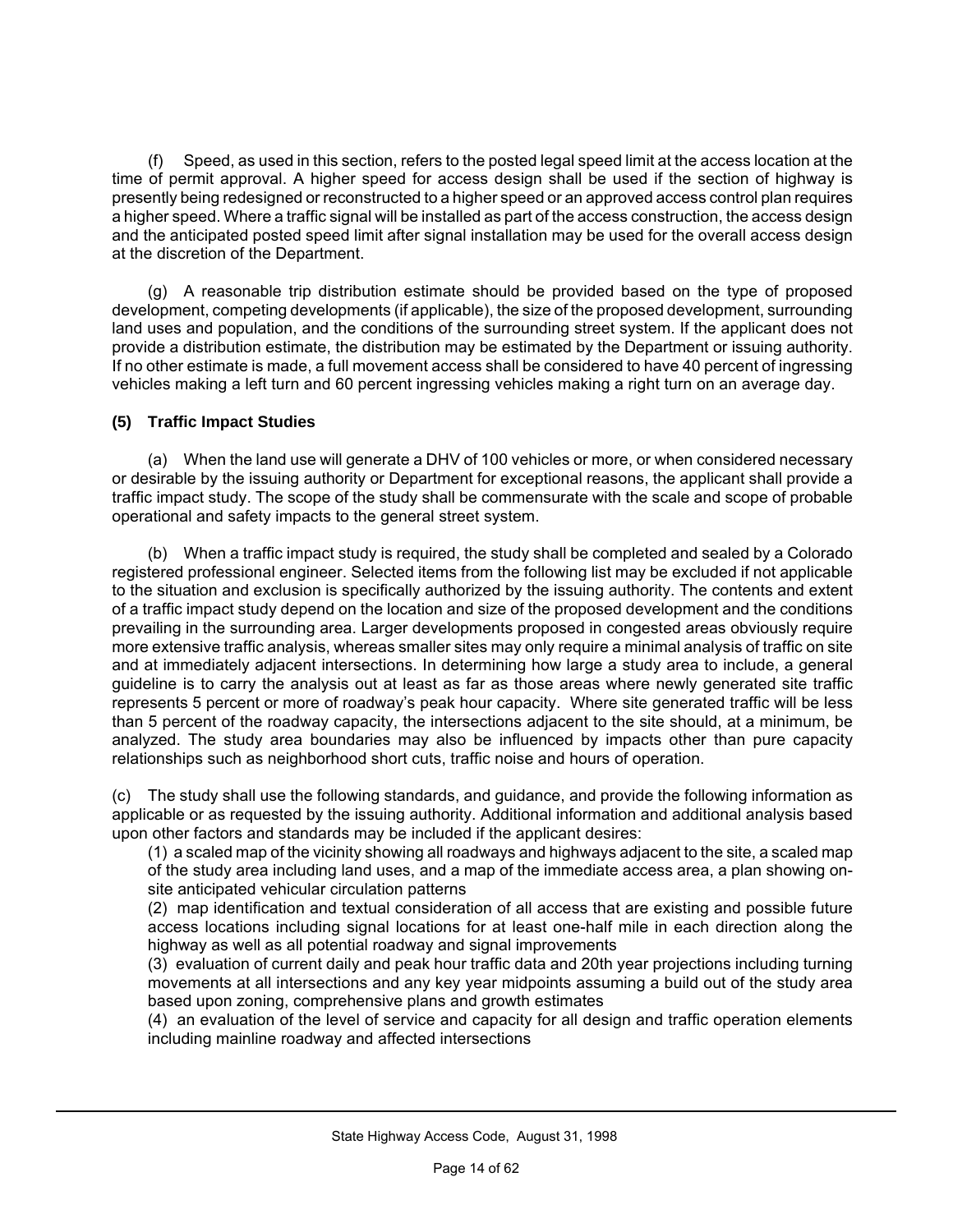(5) where applicable, an analysis of the clear zone, and the horizontal and vertical sight distances

- (6) accurate and understandable diagrams
- (7) all assumptions and adjustment factors

(8) an analysis of all reasonable alternatives including no build or no direct highway access alternatives

(9) current and projected arterial travel speed, travel time, and delay time within the study area that will be impacted by the access proposal

(10) site traffic generation rate estimates and resulting trip generation distribution and assignments

 $(11)$  analysis of queue lengths for all turn lanes affected to the 20<sup>th</sup> year

(12) a safety analysis including conflict points, turning movements and three years of accident history

(13) a conceptual design showing all geometric elements and their approximate dimensions with analysis of any element of the access that will be below Code standards

(14) sources of information, data and references

(15) the existence of any current traffic problems in the local area such as a high accident location, confusing intersection, or an intersection in need of a traffic signal

(16) the current or projected level of service of the roadway system adjacent to the development, which will be significantly affected

(17) the sensitivity of the adjacent neighborhoods or other areas that may be perceived as impacted

(18) the proximity of site driveways to the other access points or intersections

(19) the ability of the adjacent existing or planned roadway system to handle increased traffic, or the feasibility of improving the roadway system to handle increased traffic

(20) other specific problems or deficiencies that may be affected by the proposed development or affect the ability of the development to be satisfactorily accommodated.

If the access is proposed to have a traffic signal, or will necessitate modifications to a traffic signal, the following additional analysis are required:

(21) an intersection capacity operation analysis for all signals included in the progression analysis and providing complete input and output reports, data and assumptions

(22) the signal timings, phasing and data used in each analysis shall be consistent

(23) highway traffic signal progression analysis including progression bandwidth, efficiency and level of service determinations, assumptions and data with complete input and output menu reports provided and including all existing and anticipated future signals within 1 mile of the proposed access (24) a signal cycle length of between 60 and 120 seconds and consistent with the existing corridor signal operation and function, shall be used for the analysis or as determined by the Department

(25) analysis will use the posted speed limit(s) but may submit an additional analysis if it can be shown that a different speed is more efficient for capacity, highway delay and travel time

(26) the highway bandwidth used shall be consistent with the requirements of the assigned access category

(27) signal phasing will normally assume lead phasing. Lag phasing may not be included unless specifically authorized

(28) the green time allowed for the cross street shall be no less than the time necessary to accommodate pedestrian movement

(29) analysis of storage queue lengths for auxiliary lanes at signalized intersections within the immediate study area.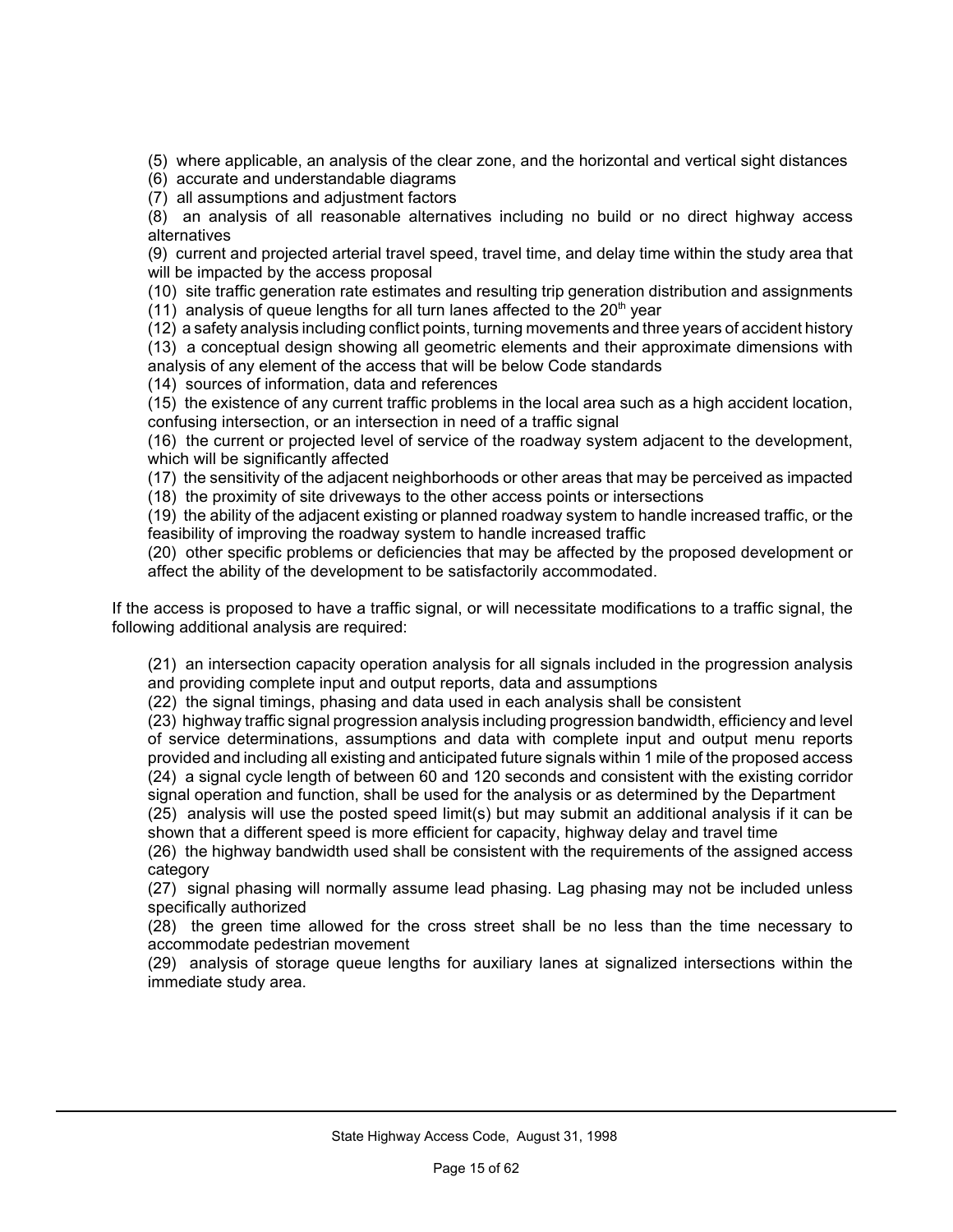#### **(6) Submitting an Application When the Department is the Issuing Authority**

(a) When the issuing authority is the Department, those persons seeking an access permit shall submit two complete applications to the appropriate region office of the Department. One copy of the application may be submitted if authorized by the Department. Incomplete applications may be rejected by the Department.

(b) A 45 day review period begins upon receipt of an access application including the completed application form and any necessary attachments at the region offices of the Department. The Department shall date and initial or stamp the original application form with the date of receipt. An application is presumed to be considered complete unless the Department determines it is not and provides that determination in writing. If an application is determined to be incomplete in the first 20 days, the review period ends.

(c) An application will receive a preliminary review within twenty days to determine if it is complete and sufficient. The Department will promptly transmit written notice to the applicant if the application is not complete and sufficient for review. The notice will include any outstanding items, issues or concerns, and will outline within that notice the access, if any, the Department would consider given the available information. Failure of the Department to comply with the preliminary review periods does not preclude the Department from denying any application.

(d) Subsequent to the 20 day period, if necessary information is later determined to be missing, the Department may deny the permit on grounds of insufficient information, and incomplete application unless the applicant withdraws the application. The denial shall provide an explanation as to the necessary and missing items and the reasons why the items are considered necessary.

(e) Upon receipt of the Department's letter requesting more information, the applicant may provide additional data and information as appropriate, or withdraw the application. If the applicant provides additional information as requested, the 45 day period starts over. If the applicant withdraws the application, then later resubmits an amended application, the same procedures as for initial submittal application shall be used.

#### **(7) Processing of an Access Permit Application When the Department is the Issuing Authority**

(a) Upon receipt of the application and any required attachments, the Department shall use the Code, the Act and any other applicable state and federal laws for evaluating and acting on the application. The Department may grant the access as proposed, require layout and location modifications as it considers appropriate, restrict one or more turning movements as necessary to reduce traffic and safety impacts, or deny the access, all as determined by the standards of the Code. Any access permit prepared by the Department shall conform to all sections of the Code. Waiver procedures may be considered for any design standard of the Code not applicable or feasible given proposed access site specific physical and traffic operation conditions.

(b) If the proposed access cannot meet the requirements or standards of the Code including consideration of appropriate design waiver criteria, or other applicable laws, the application shall be denied. If the Department denies the permit application, the Department shall provide the applicant a copy of the permit application form 137 marked "denied" and a written explanation of the decision.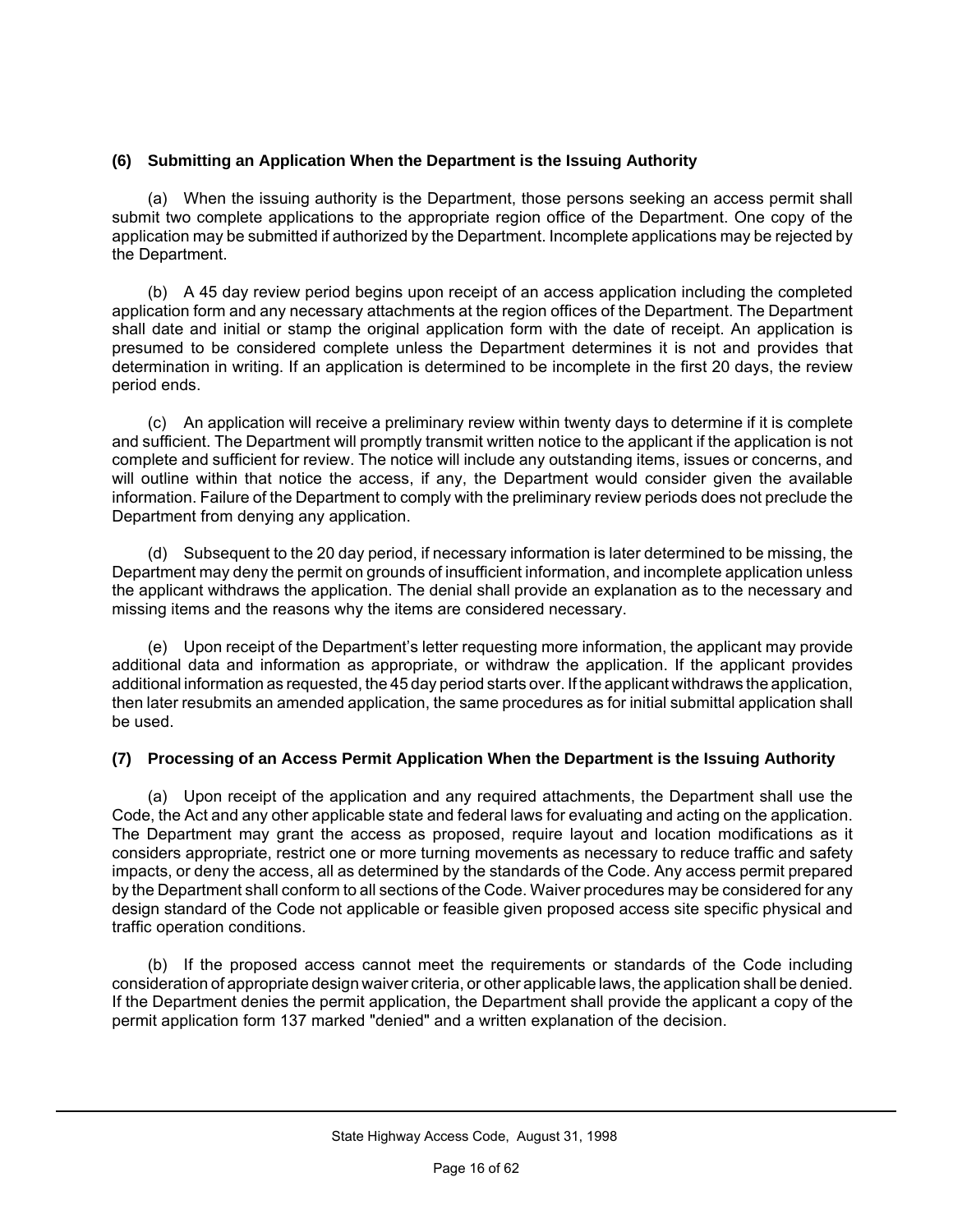(c) Any appeals of Department action shall be made pursuant to the subsection 2.9.

(d) If the Department fails to act on a complete application within 45 days from the date of receipt of the application, the permit shall be considered approved and an appropriate permit issued by the Department in accordance with the design and construction standards of the Code.

(e) If the Department approves the access proposal, a permit will be prepared and transmitted to the applicant for signature. This transmittal constitutes action on the permit as required by section 43-2- 147(5)(a), C.R.S. It is the responsibility of the applicant to obtain the signature of the permittee(s). The permittee(s) shall sign the permit if the terms and conditions are acceptable and return the entire permit with any required permit fee to the Department at the address noted. In accepting the permit, the permittee agrees to all terms and conditions of the permit. If the Department has not received the signed copy and fee payment, if any, from the applicant within 60 days of the date of transmittal, the permit shall be deemed withdrawn. After receiving the signed permit and fee payment, if any, the Department shall mark the permit paid, sign the permit, and return a copy to the applicant. If the permittee(s) do not agree to all the terms and conditions of the permit, the permit shall be considered denied. Each approved permit shall have a unique permit number assigned by the Department.

#### **(8) Submitting an Application When the Local Authority is the Issuing Authority**

(a) When the local authority is the issuing authority, those persons seeking an access permit shall submit at least two complete applications to the appropriate office of the local issuing authority. The local issuing authority may request additional application copies from the applicant. Incomplete applications may be rejected by the local issuing authority.

(b) A 45 day review period begins upon receipt of an access application including the completed application form and any necessary attachments at the permit offices of the local issuing authority. The local issuing authority shall date and initial or stamp the original application form with the date of receipt. An application is presumed to be considered complete unless the local issuing authority determines it is not and provides that determination in writing. If an application is determined to be incomplete in the first 20 days, the review period ends.

(c) An application will receive a preliminary review within twenty days to determine if it is complete and sufficient. The local issuing authority will promptly transmit written notice to the applicant if the application is not complete and sufficient for review. The notice will include any outstanding items, issues or concerns, and will outline within that notice the access, if any, the local issuing authority would consider given the available information. Failure of the local issuing authority to comply with the preliminary review periods does not preclude the local issuing authority from denying any application.

(d) Subsequent to the 20 day period, if necessary information is later determined to be missing, the issuing authority may deny the permit on grounds of insufficient information, and incomplete application unless the applicant withdraws the application. The denial shall provide an explanation as to the necessary and missing items and the reasons why the items are considered necessary.

(e) Upon receipt of the local issuing authority's letter requesting more information, the applicant may provide additional data and information as appropriate, or withdraw the application. If the applicant provides additional information as requested, the 45 day period starts over. If the applicant withdraws the application,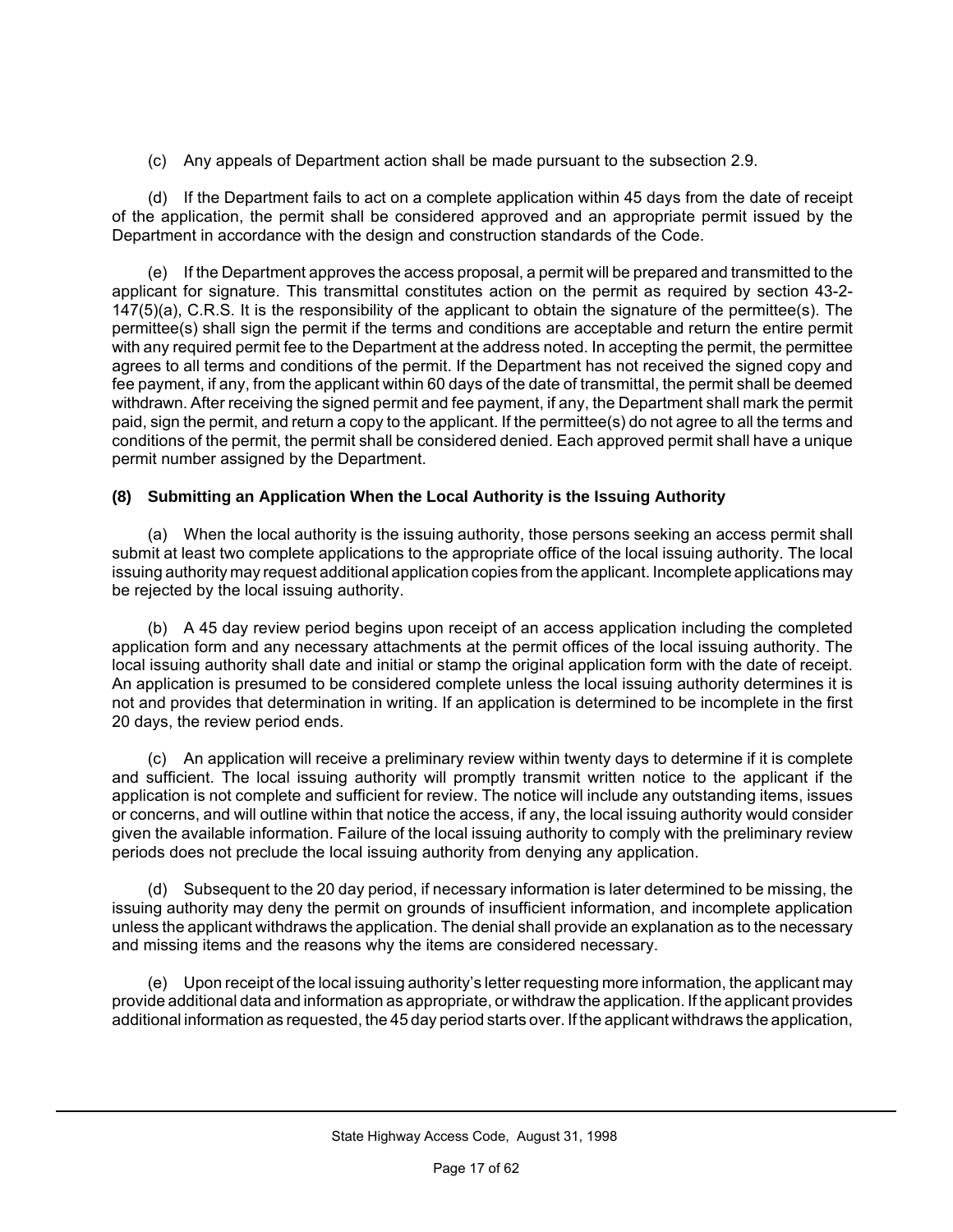then later resubmits an amended application, the same procedures as for initial submittal application shall be used.

#### **(9) Processing of an Access Permit Application When the Local Authority is the Issuing Authority**

(a) Upon receipt of the application and any required attachments, the local issuing authority shall use the Code, the Act and any other applicable state and federal laws for evaluating and acting on the application. The local issuing authority may grant the access as proposed, require layout and location modifications as it considers appropriate, restrict one or more turning movements as necessary to reduce traffic and safety impacts, or deny the access, all as determined by the standards of the Code. Any access permit prepared by the local issuing authority shall be in conformance with the Code. Waiver procedures may be considered for any design standard of the Code not applicable or feasible given proposed access site specific physical and traffic operation conditions. The issuing authority shall complete its review and take final action to approve or deny the application within 45 days of the date of acceptance.

(b) If the proposed access cannot meet the requirements or standards of the Code including consideration of appropriate design waiver criteria, or other applicable laws, the application shall be denied. If the local issuing authority denies the permit application, the local issuing authority shall provide the applicant and the Department a copy of the permit application form 137 marked "denied" and a written explanation of the decision. The Department may not reverse the denial decision by the local issuing authority. Any appeal by the applicant of local action shall be to the local issuing authority and shall be consistent with the appeal procedures of that issuing authority. The local issuing authority shall notify the Department of appeals made of local issuing authority actions on state highway access permits and applications.

(c) If the local issuing authority has or will fail to act on a complete application within 45 days from the date of receipt of the application, the Department shall be notified. If the local issuing authority has not taken final action within 45 days from the date of application acceptance by the local issuing authority, the Department is authorized and shall take final action on the application within 20 days as required by the Act. Transmittal of the permit application, unsigned by the appropriate local issuing authority, for the purpose of obtaining the Department's comments prior to local approval, does not constitute the initiation of the 20 day review period.

(d) If the local issuing authority approves the application, it shall prepare a permit which shall include all terms and conditions necessary to meet the requirements of the Code. The issuing authority shall sign and transmit the permit with all attachments and pertinent information to the appropriate regional office of the Department. This transmittal constitutes action on the permit as required by section 43-2-147(5)(a), C.R.S.

(e) After receiving a permit approved by a local issuing authority, the Department shall review the permit for compliance with the Code, the Act and other state or federal law which may be applicable. Prior to Department action, the Department may, in consultation with the local issuing authority, revise the permit as necessary to add terms, conditions, standards and specifications. If the Department determines that the permit does not meet Code requirements, or waiver criteria, or applicable laws, the Department shall deny the permit. The Department shall provide both the applicant and the local issuing authority a written explanation for the decision. Any appeals of Department action shall be made pursuant to the subsection on appeals.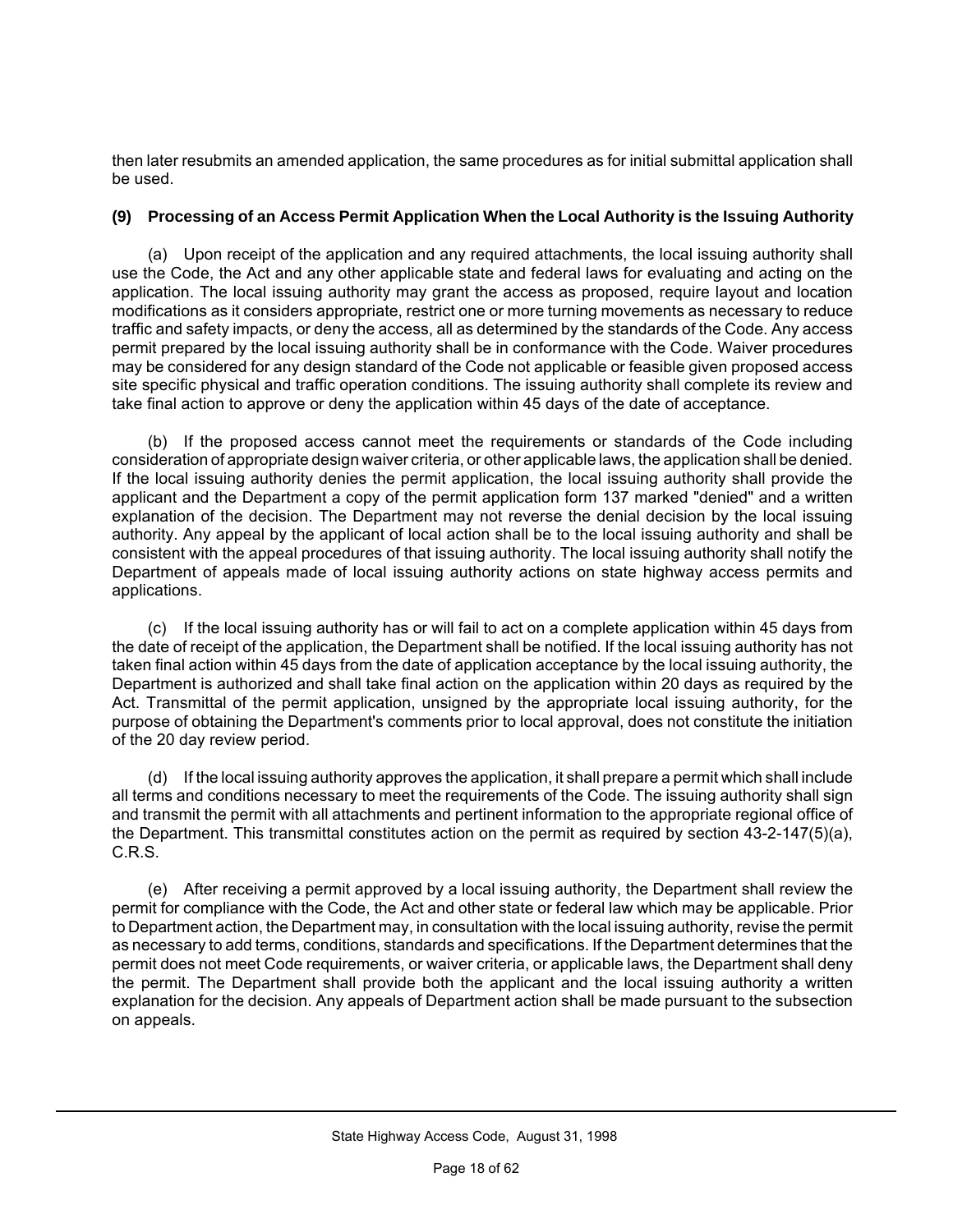(f) If the Department fails to act within 20 days from receipt of the transmitted permit from a local issuing authority, or within 20 days after a local issuing authority should have acted, whichever is the lesser, the permit shall be considered approved and an appropriate permit issued in accordance with the design and construction standards of the Code.

(g ) If the Department approves the access permit it will be transmitted to the applicant for signature. This transmittal constitutes action on the permit as required by section 43-2-147(5)(a), C.R.S. It is the responsibility of the applicant to obtain the signature of the permittee(s). The permittee(s) shall sign the permit if the terms and conditions are acceptable and return the entire permit with any required local issuing authority permit fee to the Department at the address noted. In accepting the permit, the permittee agrees to all terms and conditions of the permit. If the Department has not received the signed copy and fee payment, if any, from the applicant within 60 days of the date of transmittal, the permit may be deemed withdrawn. After receiving the signed permit and fee payment, if any, the Department shall mark the permit paid, sign the permit, and return a copy to the applicant and to the local issuing authority along with any collected fees. If the permittee(s) do not agree to all the terms and conditions of the permit, the permit shall be considered denied. Each approved permit shall have a unique permit number assigned by the Department.

#### **(10) Contents of an Access Permit**

(a) The terms and conditions of a completed access permit shall address all of the access conditions, including, but not necessarily limited to the following:

1. Type and configuration of the access (i.e., signal, 3/4, right/right, etc.)

2. The access location description will be written as exactly as the circumstances require -- that is, it could be determined as "directly across" from an existing access, or "within x feet" of an existing access or intersection, or "not less than x feet" from an existing access or intersection, or any other means to make clear the access location parameters. The Department Reference Point will be noted to the nearest  $100<sup>th</sup>$  of a mile in the upper right hand corner of the permit.

3. Whether acceleration or deceleration lanes are required and generally what other physical improvements may be required at the time of request for the Notice to Proceed.

4. If known, whether the approved access may include or necessitate any design waivers.

5. Limiting conditions, if any, Including turn limitations, future limitations, and restrictions and any terms and conditions that would require the access approval to be revisited at a later date.

6. What is necessary for completion and approval for the issuance of a Notice to Proceed.

#### **(11) General Permit Issues**

(a) When the Code or related official forms require the signature of the permittee(s) or applicant, such signatures must be that of the specific individual, or if a corporation or partnership or other entity, the duly authorized officer or agent of the corporation or partnership or other entity. The name of the corporation, partnership or entity shall be included with the signature.

(b) The issue date of the permit is the date the Department representative signs the permit. Only the Chief Engineer, the appropriate Region Transportation Director, or other specifically authorized Department staff may authorize access permits for the Department.

(c) The granting of an access permit conveys no rights, title or interest in state highway rights-of-way to the permit holder or property served. A permit for direct access to a state highway does not entitle the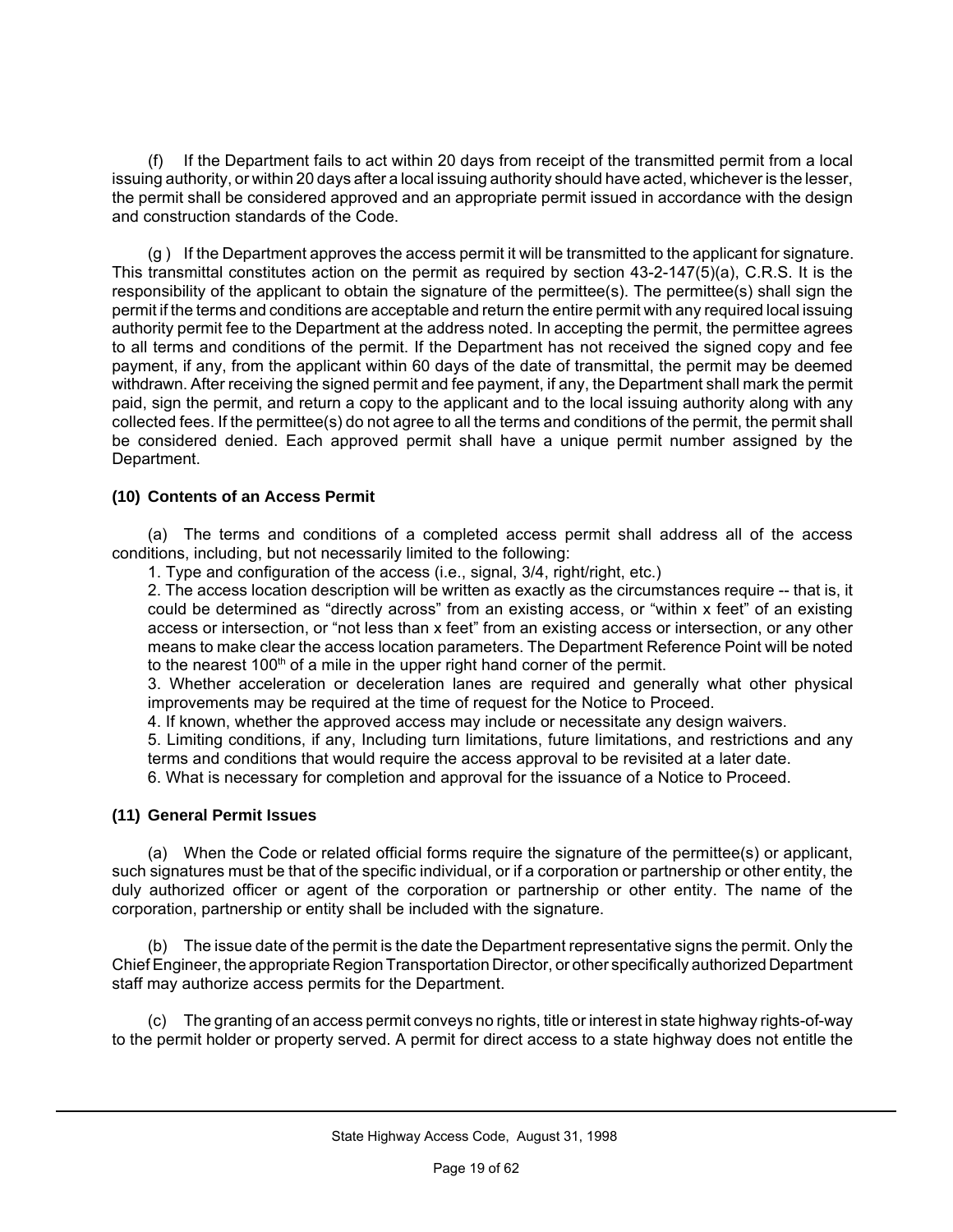permit holder to control or have any rights or interests in any portion of the design, specifications or operation of the highway or roadway, including those portions of the highway built pursuant to the terms and conditions of the permit.

(d) A permit shall be considered expired if the access is not under construction within one year of the permit issue date or before the expiration of any authorized extension. When the permittee is unable to commence construction within one year after the permit issue date, the permittee may request a one year extension from the issuing authority. No more than two one-year extensions may be granted under any circumstances. If the access is not under construction within three years from date of issue the permit will be considered expired. Any request for an extension must be in writing and submitted to the issuing authority before the permit expires. The request should state the reasons why the extension is necessary, when construction is anticipated, and include a copy of page 1 (face of permit) of the access permit. Extension approvals shall be in writing. The local issuing authority shall obtain the concurrence of the Department prior to the approval of an extension, and shall notify the Department of all denied extensions within ten days. Any person wishing to reestablish an access permit that has expired may begin again with the application procedures. An approved Notice to Proceed, automatically renews the access permit for the period of the Notice to Proceed.

(e) For any permit involving changes in the roadway or structures, the Department or issuing authority may require the permittee to hire a Colorado registered professional engineer to inspect the access carefully and to affirm to the best of their knowledge and belief that the construction is in compliance with the permit specifications and to report any item which may not be in compliance or can't be determined to be in compliance, and the nature and scope of the item relative to compliance. The issuing authority and Department may require testing of materials. When so required, test results shall be provided to the Department or as specified on the permit.

(f) The right-of-way necessary for state highway roadway improvements including travel lanes and auxiliary lanes shall be provided to the Department in accordance with paragraph (g). Unless otherwise determined by the Department, other non-roadway appurtenances such as curbs, sidewalks, shoulders, bike lanes, bike paths, drainage structures, ditches, landscaping, utilities, and traffic control devices, which are beyond the edge of the roadway, may be on permanent easements, or if in public ownership then by agreement, or conveved to the Department in accordance with paragraph (g). If a permanent easement is provided, the easement must convey all rights of development, construction, control, maintenance, operation and may be subject to the police powers for state highway purposes and cannot be occupied in any manner by the fee simple owner without specific Department authorization. Where there is a permanent easement, the permittee is responsible for maintenance of all appurtenances in the permanent easement except traffic control devices. Section 43-2-135, C.R.S., 'division of authority over streets', applies. The Department shall provide the language for the permanent easement. Such language will be standardized. The Department cannot indemnify the underlying fee simple owner from any legal claims in the permanent easement area. The highway right-of-way boundary shall be considered the back of any permanent easement given to the Department for highway purposes.

(g) Property required by the Department for permit related highway access improvements shall be conveyed without cost to the Department by dedication, or by a warranty deed or permanent easement as described above. All right, title and interests shall be conveyed. All current title policies must be provided and be acceptable to the Department. The owner must certify that the property is clean of contamination or indemnify the Department from any contamination responsibilities prior to conveyance. The Department may refuse to accept any property, including but not limited to that containing or suspected of containing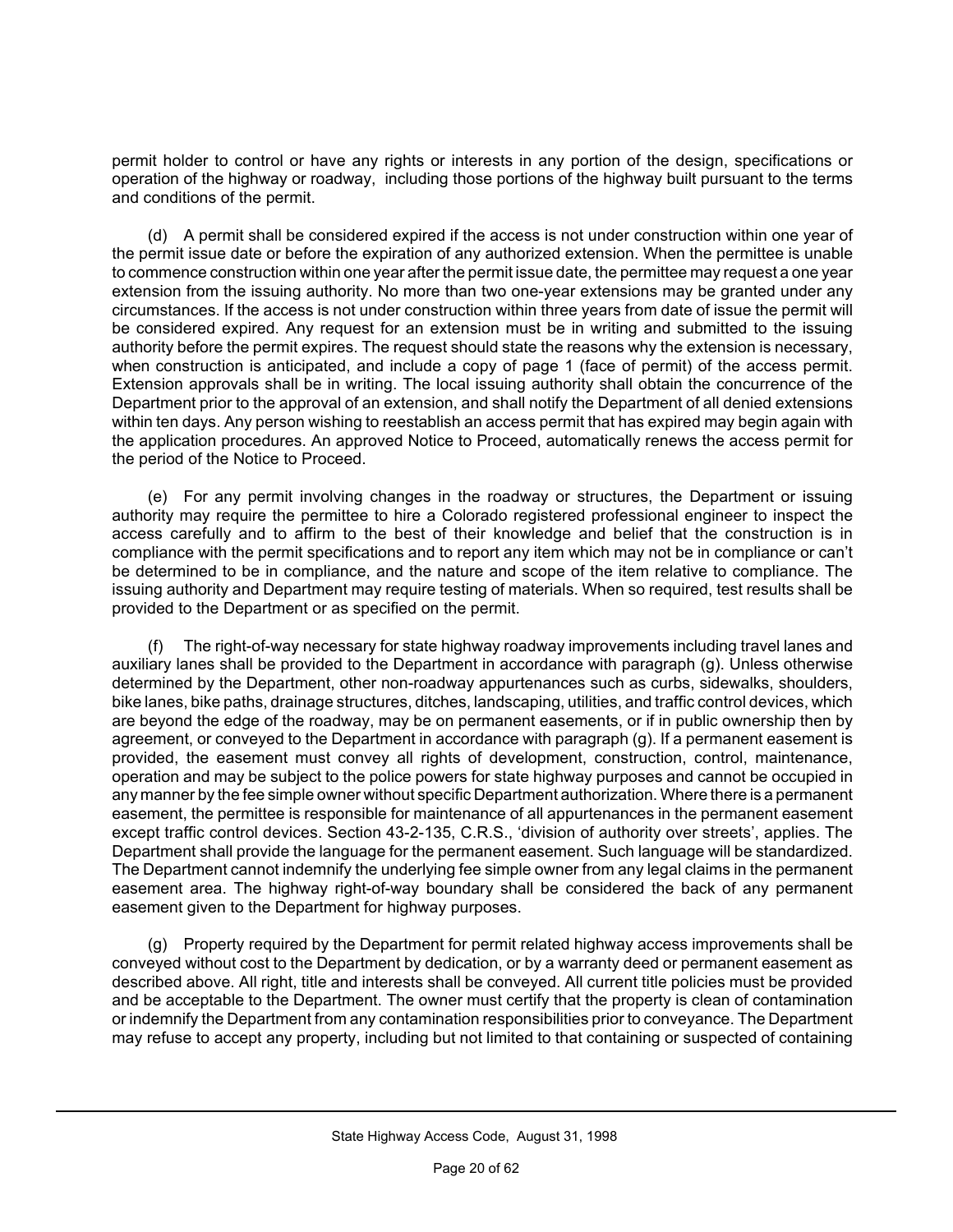hazardous substances, toxic wastes, or other contamination until such substances are removed and or the property is certified clean by the appropriate governmental entity, or the Colorado Department of Public Health and Environment, and if necessary, the Environmental Protection Agency. The Access is not considered complete until property is conveyed.

(h) Where access improvements require the reconstruction of an existing roadway open to travel, the Department or local authority may require the permittee or permittee's contractor to post a bond, establish an escrow account, or in some other manner provide security to insure completion of the work within the highway. The security shall be sufficient to cover any repair or reconstruction of the access work area to a standard comparable with conditions prior to the initiation of access construction and to the extent necessary to ensure public safety as determined by the Department. Where extensive reconstruction of the highway is necessary the Department may require the use of a Department prequalified contractor.

(I) The permittee or contractor may be required to provide comprehensive general liability and property damage insurance naming the Department and the issuing authority (if applicable) as an additional insured party, in the amounts of not less than \$600,000 per occurrence and automobile liability insurance of \$600,000 combined single limit bodily injury and property damage for each accident, during the period of access construction. By accepting the permit, permittee agrees to save, indemnify, and hold harmless to the extent allowed by law, the issuing authority, the Department, its officers, and employees from suits, actions, claims of any type or character brought because of injuries or damage sustained by any person resulting from the permittee's use of the access permit during the construction of the access.

(j) Upon request, the phasing of the installation of access design requirements may be allowed if the average (as defined by DHV analysis or equivalent) use of the access at any time does not exceed the constructed design and the Department or local authority is provided monetary or legal guarantees that access permit terms and conditions will be met prior to any use of the access exceeding the existing design of the access. The following items may be used in this regard: posting a bond, irrevocable letter of credit, certificates of deposit, inclusion in zoning ordinance, inclusion in subdivision plats or land use permit requirements, inclusion in the deeds to the properties involved and any other techniques as approved and accepted by the Department. All such arrangements shall be included as terms and conditions of the permit. The local authority or Department may record notices in the county records of such agreements to inform future property owners of potential liabilities and responsibilities. If the project is to be phased over time, the schedule, location and other details of each phase shall be provided by the permittee.

#### **(12) Access Requests by Local Authorities**

(a) Requests by appropriate local authorities for new access or for the reconstruction of existing access to the state highway (such as county roads and municipal streets) shall be administered by the Department as provided in subsection 2.3(6) and (7), or by special written agreement or contract between the Department and the local authority. The local authority shall be considered the applicant. Access to subdivisions and other developments shall be processed in the same manner as a private access and applied for pursuant to subsection 2.3(6) or 2.3(8) until the access is constructed, completed, and accepted as a public access and public way by the appropriate local authority.

(b) Where a private development accessing the roadway of an appropriate local authority necessitates access improvements where the local roadway connects to a state highway, the permittee may either be the local jurisdiction, the developer or a combination, at the discretion of the local authority.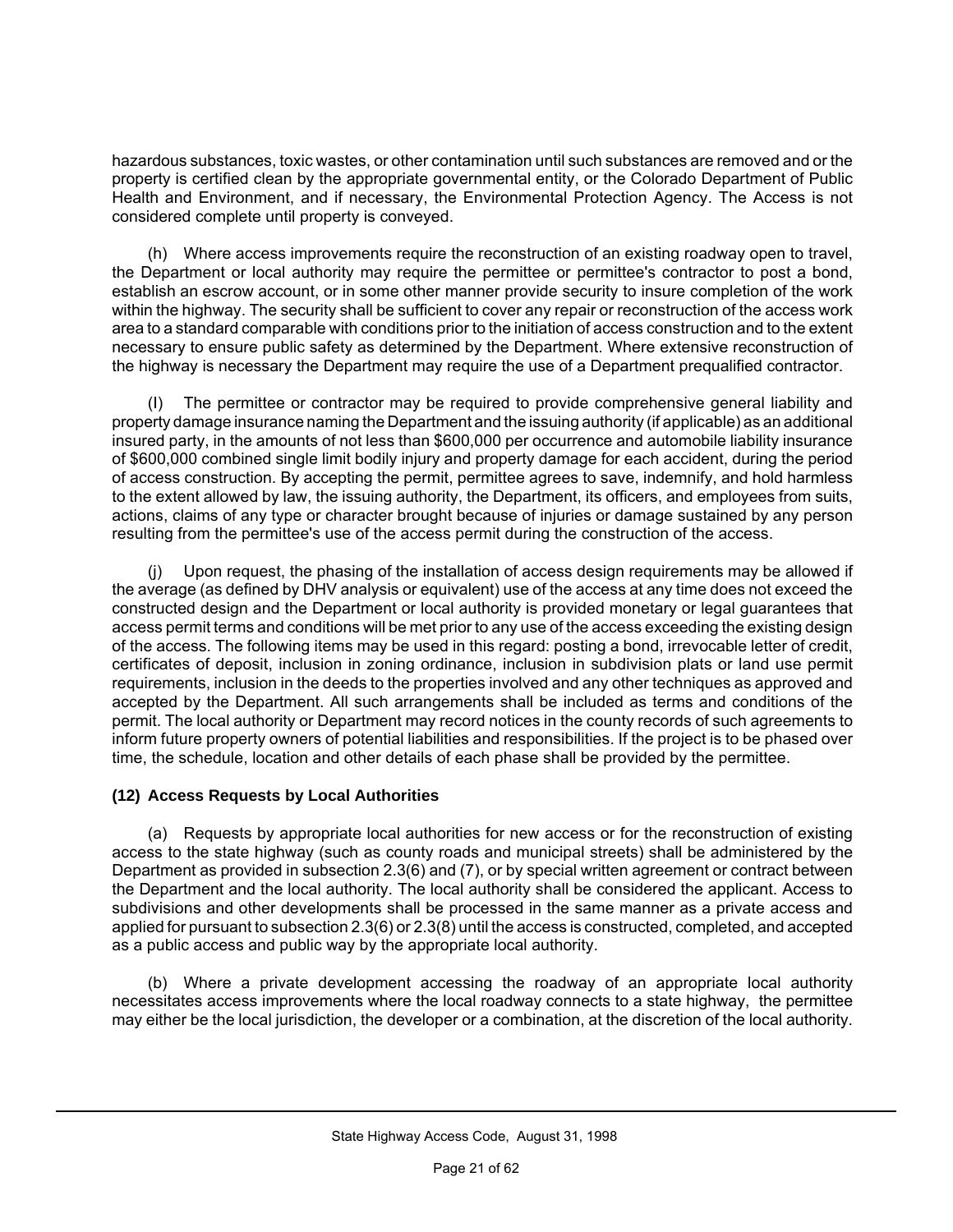#### **2.4 Issuing a Notice to Proceed**

(1) The Notice to Proceed is not a license. It states that the permittee has met the pre-construction and permit submittal requirements and may now proceed with construction. When ready to begin construction, the applicant shall submit all permit required construction drawings, specifications and other required items, along with a copy of the access permit to the issuing authority and provide a copy to the Department if the Department is not the issuing authority. If the issuing authority is the local authority, the local authority may request the Department to handle all processing of the Notice to Proceed. The request shall be in writing. The Department shall provide a copy of the Notice to Proceed to the local authority.

(2) The issuing authority or Department has seven days to determine if the submittal is complete for review or notify applicant of deficiencies. If complete, the submittals will be reviewed within thirty days and returned to the applicant with all required corrections identified. If certain submitted items are found unacceptable, missing, or in need of correction, the applicant shall correct their submittals and resubmit the request for Notice to Proceed.

(3) Upon resubmittal, the revised documents shall be reviewed within ten days. If the corrections made are satisfactory, the Notice to Proceed will be issued. If further corrections are necessary, the cycle of submittal, review and comment repeats itself until approval is granted and the Notice to Proceed is issued. If the applicant chooses not to request the Notice to Proceed, or chooses not to resubmit, the permit expires pursuant to subsection 2.3(11)(d).

(4) When certain new technical issues arise during this review that may affect the access permit terms and conditions the Department and the issuing authority will determine whether the technical issues fall within the conditions or parameters stated within the access permit. If the documents are consistent with the access permit, the Notice to Proceed will be granted. If they do not, the access in question is subject to the following options:

a. The applicant may attempt to solve the technical issues within the terms and conditions outlined in the access permit.

- b. The Department may grant a waiver to those standards.
- c. All parties may agree upon a different access location, design or configuration and jointly amend the access permit and then proceed to issue the Notice to Proceed.

(5) When necessary to amend a permit, and the permittee is agreeable and waives the right to an administrative hearing on the amendment, a letter detailing the amendment with reasons for the amendment shall be prepared. The letter of amendment requires the approval of the issuing authority, the Department and the permittee.

(6) When a traffic control plan is required, such a plan must be consistent with the Department Standard Plans Manual for Maintenance and Signing or a specific plan prepared by an American Traffic Safety Services Association (ATSSA) or Colorado Contractors Association certified individual or sealed (stamped) by a Colorado registered professional engineer, consistent with the M.U.T.C.D. and be acceptable by the Department and the issuing authority prior to any construction within the right-of-way. The final traffic control plan must be submitted a minimum of three working days in advance of construction. If requested by the issuing authority, a draft plan shall be provided prior to the Notice to Proceed. Construction may not commence until the traffic control plan has received the approval of the issuing authority and the Department. Such plans may be revised as necessary with Department concurrence.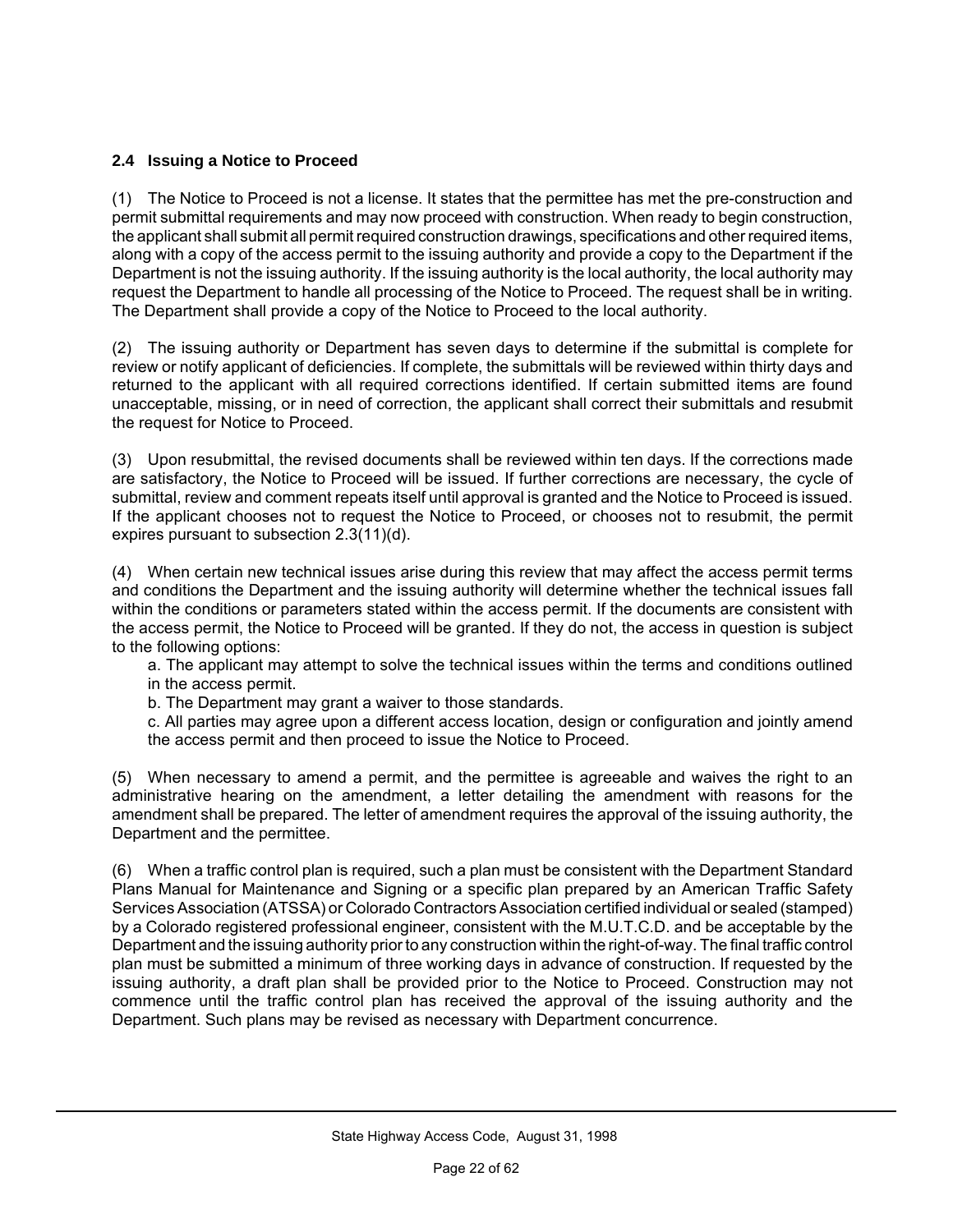(7) The construction of the access and its appurtenances as required by the terms and conditions of the permit shall be completed at the expense of the permittee except as provided in subsection 2.14. All materials used in the construction of the access within the highway right-of-way or on permanent easements, become public property. Any materials removed from the highway right-of-way will be disposed of only as directed by the Department. All fencing, guard rail, traffic control devices and other equipment and materials removed in the course of access construction shall be given to the Department unless otherwise instructed by the permit or the Department inspector.

(8) All construction drawings shall be completed to the detail necessary to ensure that the construction of the access will be in compliance with the permit terms and conditions, including materials specifications.

(9) A Notice to Proceed shall be considered expired if the permit has expired. The Notice to Proceed may have a specific expiration date noted if it is necessary to condition the notice with a specific expiration date.

#### **2.5 Access Construction**

(1) The permittee shall notify the individual or the office specified on the permit or Notice to Proceed at least two working days prior to any construction within state highway right-of-way. Construction of the access shall not proceed until both the access permit and the Notice to Proceed are issued. The access shall be completed in an expeditious and safe manner and shall be finished within 45 days from initiation of construction within the highway right-of-way. A construction time extension not to exceed 30 working days may be requested from the individual or office specified on the permit.

(2) The Department or issuing authority may restrict work on or immediately adjacent to the highway, control lane closure periods and require pre-approval of all aspects of construction phasing, where access construction will affect traffic operation, roadway capacity and safety.Every effort shall be made to minimize the closure periods of any travel lanes. Work in the right-of-way will normally not be allowed on holidays, at night, during peak traffic hours, and during adverse weather conditions. The issuing authority may establish a fee schedule to charge an hourly and or daily fees for the closure of any travel lanes necessary for the construction of a private access (see subsection 2.11(2)).

(3) The issuing authority and the Department may inspect the access during construction and upon completion of the access to ensure that all terms and conditions of the permit are met. Inspectors are authorized to enforce the conditions of the permit during construction and to halt any activities within state right-of-way that do not comply with the provisions of the permit, that conflict with concurrent highway construction or maintenance work, that endanger highway property, natural or cultural resources protected by law, or the health and safety of workers or the public.

(4) The permittee should arrange for access construction to be done by qualified contractors. Work shall be accomplished under Department or local authority inspection and shall meet all Department specifications.

(5) The Department or issuing authority at its discretion, may complete the installation of permanent traffic control devices. The permittee shall pay for direct costs and labor provided by the Department for the installation and relocation of all traffic control devices within public right-of-way directly related to the use or construction of the permitted access. Failure of the permittee to pay within a reasonable period may be considered grounds for permit suspension which may lead to revocation and access removal.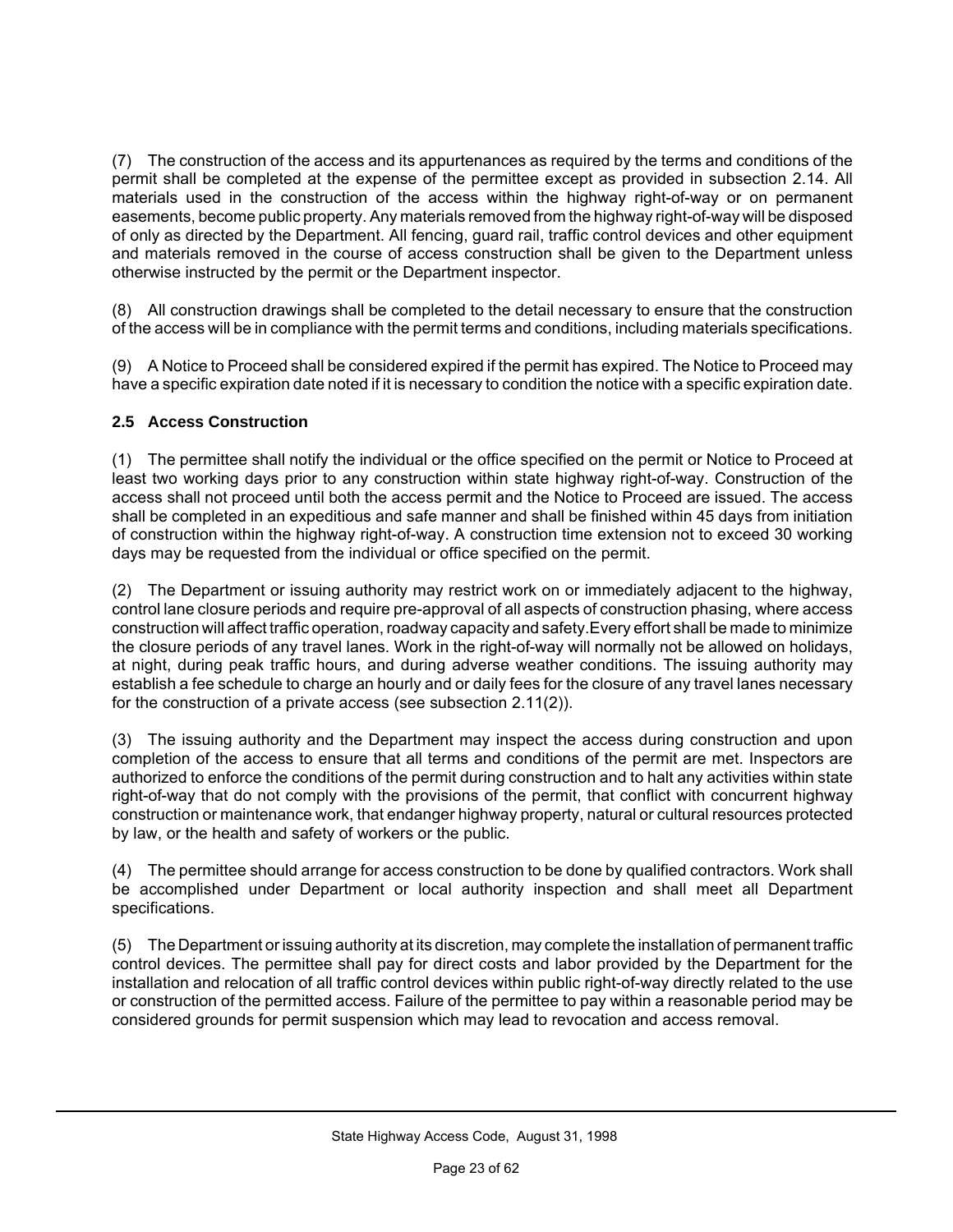(6) Prior to using the access, the permittee is required to complete the construction according to the terms and conditions of the permit. Failure by the permittee to abide by all permit terms and conditions shall be sufficient cause for the Department or issuing authority to initiate action to suspend or revoke the permit and close the access. If in the determination of the Department or issuing authority the failure to comply with or complete the construction requirements of the permit create a highway safety hazard, such shall be sufficient cause for the summary suspension of the permit. If the permittee wishes to use the access prior to completion, arrangements must be approved by the issuing authority and Department and included in the permit. The Department or issuing authority may order a halt to any unauthorized use of the access pursuant to statutory and regulatory powers. Reconstruction or improvement of the access may be required when the permittee has failed to meet required specifications of design or materials. If any construction element fails within two years due to improper construction or material specifications, the permittee shall be responsible for all repairs. Failure to make such repairs may result in suspension of the permit and closure of the access.

(7) The permittee shall provide construction traffic control devices at all times during access construction, in conformance with the M.U.T.C.D. as required by section 42-4-104, C.R.S., as amended.

(8) A utility permit shall be obtained for any utility work within highway right-of-way. Where necessary to remove, relocate, or repair a traffic control device or public or private utilities for the construction of a permitted access, the relocation, removal or repair shall be accomplished by the permittee without cost to the Department or issuing authority, and at the direction of the Department or utility company. Any damage to the state highway or other public right-of-way beyond that which is allowed in the permit shall be repaired immediately. The permittee is responsible for the repair of any utility damaged in the course of access construction, reconstruction or repair.

(9) The permittee shall ensure that a copy of the permit is available for review at the construction site at all times. The permit may require the contractor to notify the individual or office specified on the permit at any specified phases in construction to allow the field inspector to inspect various aspects of construction such as concrete forms, subbase, base course compaction, and materials specifications. Minor changes and additions may be ordered by the Department or local authority field inspector to meet unanticipated site conditions. The Department or issuing authority may require the permittee to hire a Colorado registered professional engineer to affirm to the best of the engineer's knowledge and belief that the construction is in substantial compliance with the permit and specifications. The issuing authority and Department may require testing of materials. When so required, test results shall be provided to the Department.

#### **2.6 Changes in Land Use and Access Use**

(1) It is the responsibility of the property owner and permittee to ensure that the use of the access to the property is not in violation of the Code, permit terms and conditions or the Act. The terms and conditions of any permit are binding upon all assigns, successors-in-interest, heirs and occupants. If any significant changes are made or will be made in the use of the property which will affect access operation, traffic volume and or vehicle type, the permittee or property owner shall contact the local issuing authority or the Department to determine if a new access permit and modifications to the access are required.

(2) The intent of this subsection is to recognize that beneficial modifications to existing developed property are to be encouraged. The redevelopment, reconstruction, remodeling, assemblage, and any other modifications to existing property will allow the property to retain some direct access if direct access currently exists. Where there is a private access to category F-W or E-X, a change in the use of the access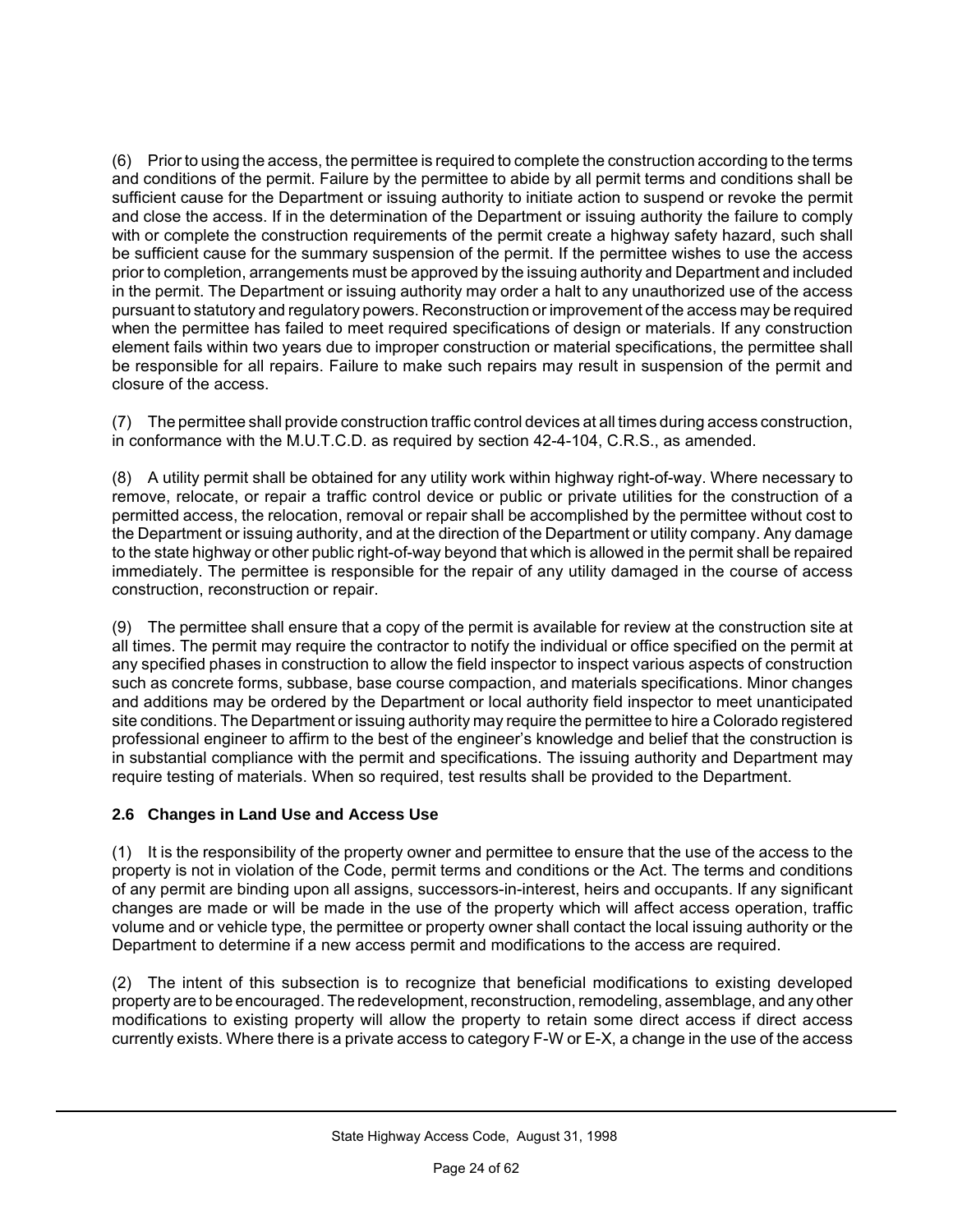requires full conformance with the standards of the category and may require closure of the access to achieve conformance.

(3) Unless there are identified safety problems, existing legal access to the state highway system shall be allowed to remain or be moved or reconstructed under the terms of an access permit in accordance with subsection 2.6 as long as total daily trips to and from the site are less than 100, or as long as only minor modifications are made to the property or as long as the access does not violate any specific permit terms and conditions. Minor modifications are defined as anything that does not increase the proposed vehicle volume to the site by 20 percent or more. When a field approach is used or will be used in excess of an average of one vehicle per day, such change in use disqualifies the approach as a field approach, and requires conformance with Section Three of the Code. Subsection 2.6 does not apply.

(4) Modifications to an existing highway access which is either in use or can demonstrate historical use, and does not comply with the provisions of Paragraph 3 above, may be granted according to the following provisions:

(a) Upon demonstration by the applicant that the proposed access point(s) will improve the operation or safety of the highway. Consolidation of access points is encouraged and shall be defined as a benefit to the highway for application of this rule. Where there are multiple accesses serving the site, a 50% reduction (rounded up for odd numbers) shall be sufficient.

(b) If (a) cannot be demonstrated, then the Department may require closure of those accesses to the state highway which are in excess of those allowed for undeveloped properties according to the criteria of the Access Code.

(c) The applicant may be required to comply with the requirements of the local jurisdiction and the Code, pertaining to public improvements, auxiliary lanes, and other access design criteria to the extent possible in order to maintain safe operations of the roadway system in accordance with the needs of the access category.

(5) A change in use which results in a change in the type or nature of access operation is presumptively established when, following the change in use, any of the events enumerated occur or reasonably are expected to occur by proper application of the ITE Trip Generation manual or by actual counts and reasonable predictions.

(6) Vehicular use and operation of local roads where they connect to (access) a state highway is the responsibility of the appropriate local authority. The local authority should maintain such state highway access locations in conformance with the Code to the extent feasible and practicable within statutory and public funding limitations. The local authority may fund any necessary improvements by obtaining contributions from the primary users of the access or as off-site subdivision improvements necessary for the public safety pursuant to sections 30-28-133 and 133.1, C.R.S., and sections 31-23-201 to 227, C.R.S., or other available public funds and local requirements.

(7) The Department or issuing authority may, when necessary for the improved safety and operation of the roadway, rebuild, modify, remove, or relocate any access, or redesign the highway including any auxiliary lane and allowable turning movement. The permittee and or current property owner will be notified of the change. Changes in roadway median design that may affect turning movements normally will not require a license modification hearing as an access permit confers no private rights to the permittee regarding the control of highway design or traffic operation even when that design affects access turning movements.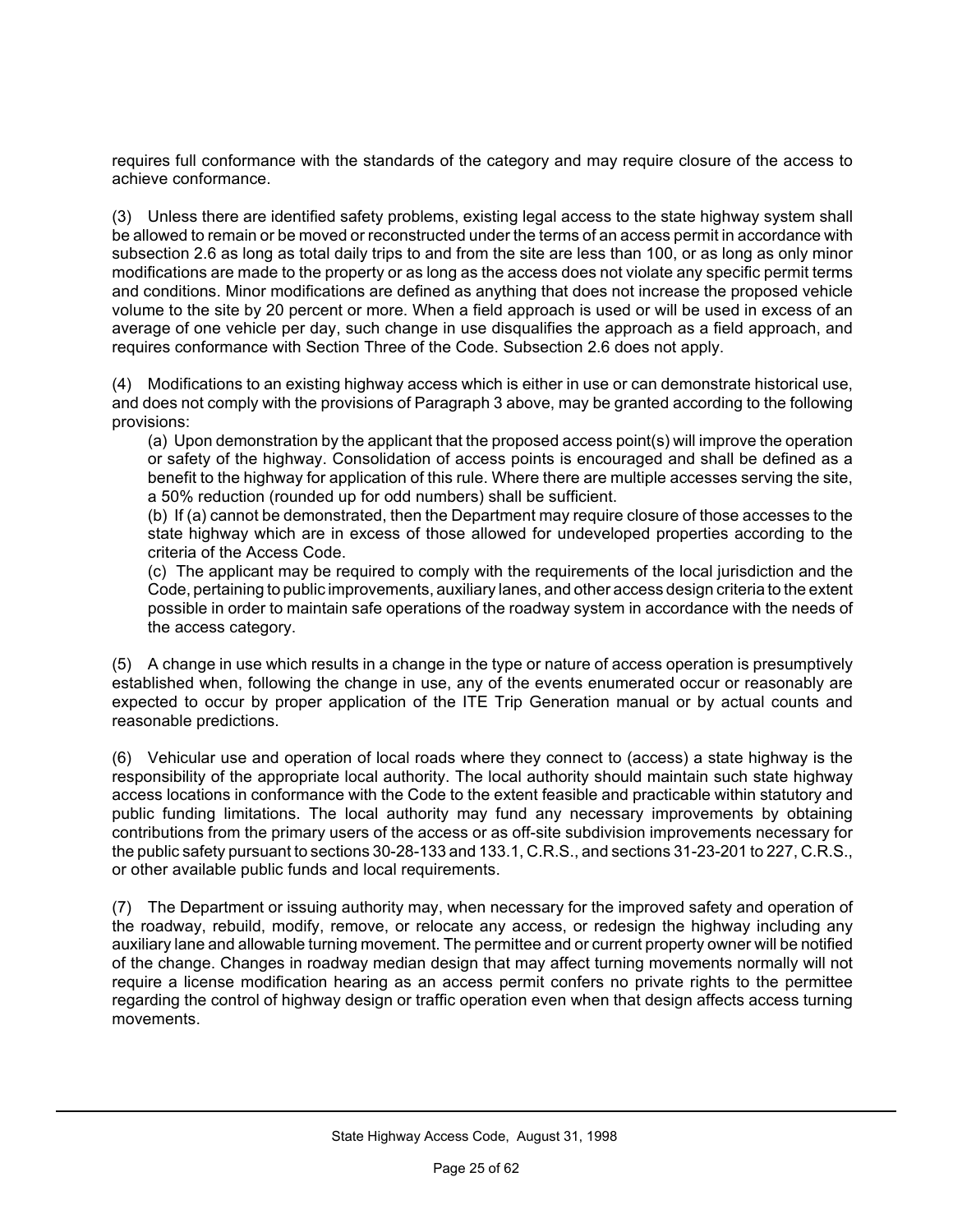(8) Action pursuant to the Code initiated by the local authority or Department against an existing legal access either to revoke, suspend, limit, reconstruct, relocate or modify the access may be accomplished pursuant to either the Administrative Procedure Act, article 4 of title 24, C.R.S., or the government powers of eminent domain.

(9) All temporary permits in existence as of the effective date of the Code, shall be considered expired on September 1, 2001 unless a specific expiration date was provided on the permit. All new temporary permits shall expire three years from their date of issue unless a date providing for a shorter duration is specified. When the permittee wishes to reestablish the access, the standard application process shall be followed. Continued use of an access that has an expired permit shall be considered illegal access.

#### **2.7 Maintenance & Permit Transfer**

(1) The permittee, his or her heirs, successors-in-interest, assigns, and occupants of the property serviced by the access shall be responsible for meeting the terms and conditions of the permit, the repair and maintenance of the access beyond the edge of the roadway including any cattle guard and gate, and the removal or clearance of snow or ice upon the access even though deposited on the access in the course of Department snow removal operations. Within unincorporated areas the Department will keep access culverts clean as part of maintenance of the highway drainage system. However, the permittee is responsible for the repair and replacement of any access-related culverts within the right-of-way. Within incorporated areas, drainage responsibilities for municipalities are determined by statute and local ordinance. The Department will maintain the roadway including auxiliary lanes and shoulders, except in those cases where the access installation has failed due to improper access construction and/or failure to follow permit requirements and specifications in which case the permittee shall be responsible for such repair. Any significant repairs such as culvert replacement, resurfacing, or changes in design or specifications, requires authorization from the Department.

#### **2.8 Access Violations**

(1) The Department or issuing authority may install barriers across, or remove, any access which is determined by the Department to be illegal. Any access that provides direct access to a state highway which is constructed and or established without a current and legal access permit after August 30, 1981 shall be considered illegal. Any person who drives a vehicle onto or from any state highway except at permitted access locations commits a traffic infraction pursuant to section 42-4-1010, C.R.S., as amended.

(2) When an access is constructed or used in violation of the Code, section 43-2-147(5)(c), C.R.S., of the Act applies. The Department or issuing authority may summarily suspend an access permit and immediately order closure of the access when its continued use presents an immediate threat to public health, welfare or safety. Summary suspension shall comply with article 4 of title 24, C.R.S.

(3) When closure of the access would constitute an undue hardship on access users other than the permittee and assigns and the Department or issuing authority has been unsuccessful in obtaining compliance with the permit by the permittee, and a safety hazard exists with the continued use of the access, the Department or issuing authority may complete the necessary modifications with public funds. The permittee shall reimburse any such public expenditure. The Department or issuing authority shall require reimbursement of these public funds by the permittee, his agents, heirs, successors-in-interests and assigns. Failure of the permittee to reimburse public funds in a reasonable period may result in suspension of the permit or permit revocation and or a lein may be filed.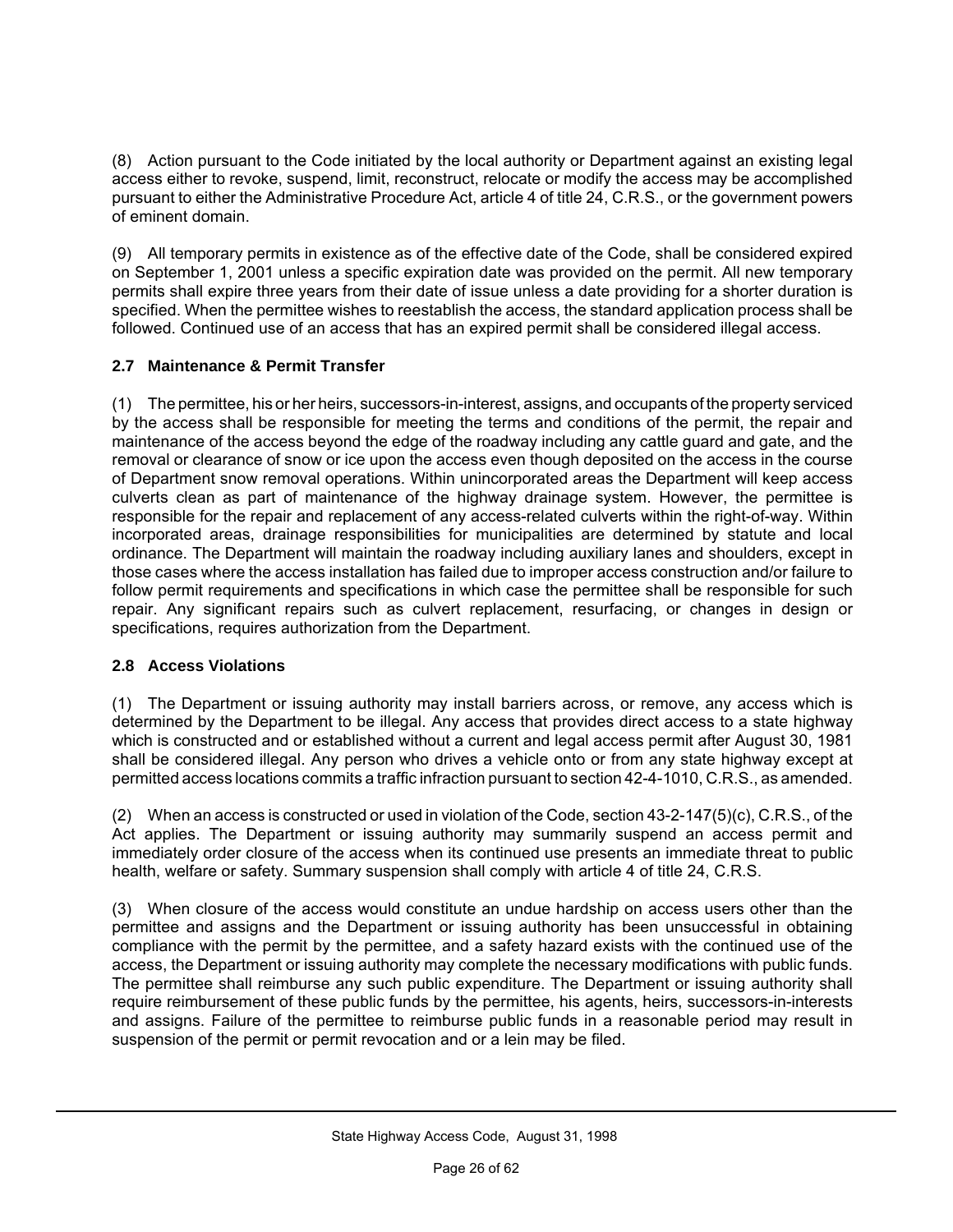#### **2.9 Appeals**

(1) Should the permittee or applicant object to the denial of a permit application by the Department or object to any of the terms or conditions of a permit placed there by the Department, the applicant and permittee (appellant) have a right to appeal the decision to the Commission. To appeal a decision, submit a request for administrative hearing to the Transportation Commission of Colorado within 60 days of transmittal of notice of denial or transmittal of the permit for signature. Submit the request to the Transportation Commission of Colorado, 4201 East Arkansas Avenue, Denver, Colorado 80222-3400. The request shall include reasons for the appeal and may include changes, revisions, or conditions that would be acceptable to the permittee or applicant.

(2) Any appeal by the applicant or permittee of action by a local issuing authority shall be filed with the local authority and be consistent with the appeal procedures of the local authority.

(3) In submitting the request for administrative hearing, the appellant has the option of including within the appeal a request for a review by the Department's internal administrative review committee pursuant to subsection 2.10. When such committee review is requested, processing of the appeal for formal administrative hearing, 2.9(5) and (6), shall be suspended until the appellant notifies the Commission to proceed with the administrative hearing, or the appellant submits a request to the Commission or the administrative law judge to withdraw the appeal. The two administrative processes, the internal administrative review committee, and the administrative hearing, may not run concurrently.

(4) Upon receiving a copy of the appeal, the Department may consider any objections and requested revisions at the request of the applicant or permittee and discuss the issues with the appellant. If agreement is reached, the Department, with the approval of the issuing authority (if applicable), may revise the permit accordingly, or issue a new permit, or require the applicant to submit a new application for the Department's reconsideration. Changes in the original application, proposed design or access use will normally require submittal of a new application. If the appeal includes a request for review by the internal administrative review Committee, the Secretary of the Committee shall be provided a copy of the appeal.

(5) Regardless of any communications, meetings, administrative reviews or negotiations with the Department or the internal administrative review Committee regarding revisions or objections to the permit or a denial, if the permittee or applicant wishes to appeal the Department's decision to the Commission for a hearing, the appeal must be brought to the Commission within 60 days of transmittal of notice of denial or transmittal of the permit.

(6) The hearing will be held in accordance with article 4 of title 24, C.R.S., and also in accordance with the Rules of Procedure, Department of Administration, Division of Administrative Appeals, 1-CCR-104-1, and section 24-4-105, C.R.S., if the hearing is delegated to an Administrative Law Judge.

(7) The decision by the Commission or by an administrative law judge to whom the appeal is delegated, shall be considered final agency action. The standard of review by the Commission or by the administrative law judge is set forth in section 24-4-106, C.R.S. as amended.

(8) The Department or local authority may record any application or permit decision and related documents with the County Clerk and Recorder.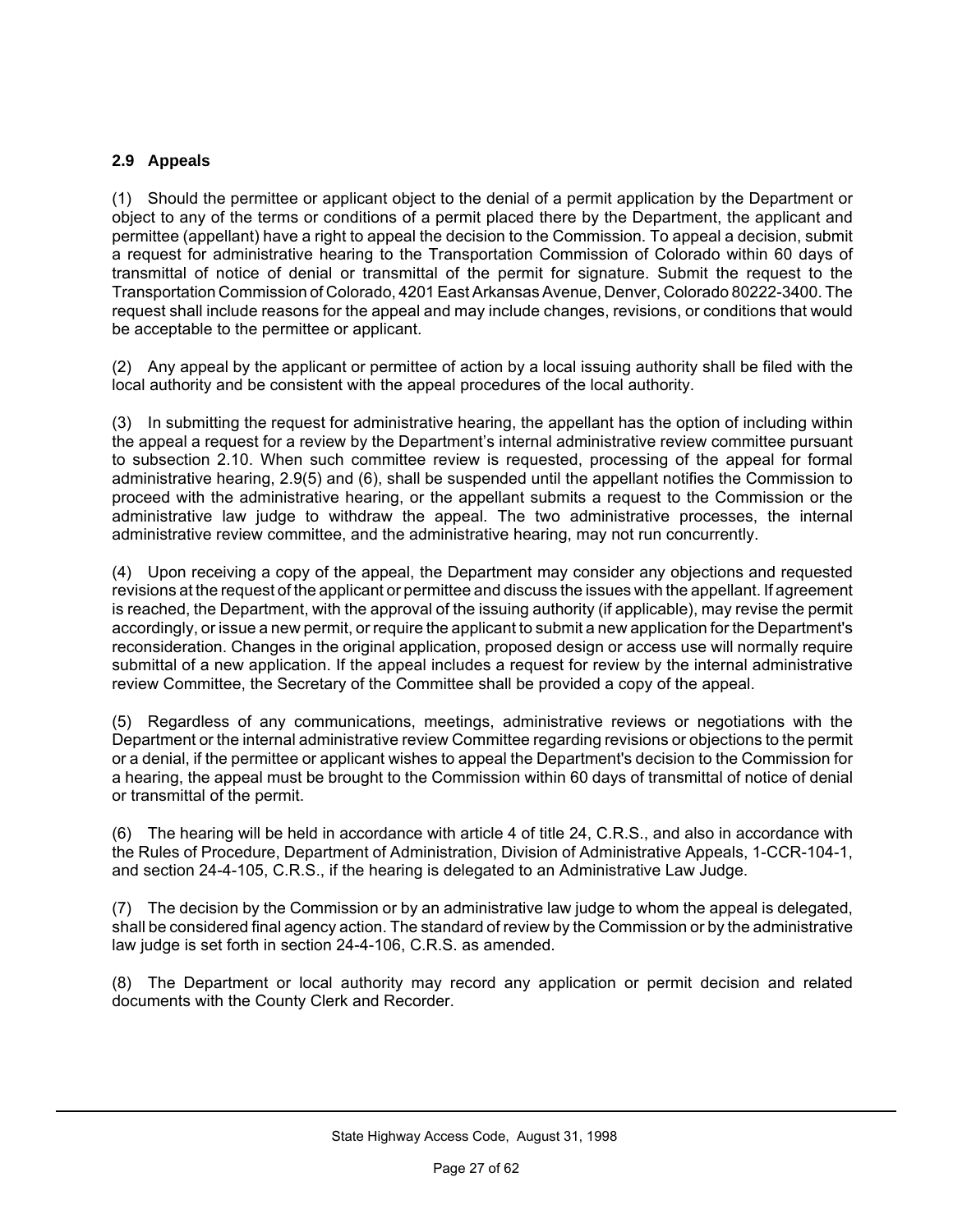#### **2.10 Internal Administrative Review Committee**

(1) The Executive Director of the Department shall establish an Access Code Administrative Review Committee ("Committee") in the Office of the Chief Engineer, and appoint three members, for the review of Department access decisions and administration. The purpose of the Committee is to help ensure the uniform administration of the Code and to seek resolution of disagreements as an optional alternative to conducting a formal administrative hearing pursuant to subsection 2.9. No more than two of the three members shall be employed by the Department. Two additional persons shall be appointed as alternates to serve in the absence of a member, or when, in the opinion of the chairperson, a member may be faced with a conflict of interest. The Committee shall select a chairperson. A member may choose to recuse himself/herself from any case review without providing justification. One alternate shall be a Department employee. The Chief Engineer shall assign a Department employee as the non-voting Committee secretary, who will accomplish the Committee's administrative duties including letters, scheduling, preparation of written materials, distribution, record keeping and related duties, and prepare any materials requested by the Chief Engineer.

(2) A request for Committee review must be submitted in writing as a part of the appeal process pursuant to section 2.9. The request must be received by the Transportation Commission of Colorado within 60 days of transmittal of notice of denial or transmittal of the permit for signature. The request to the Committee is optional. A permittee or applicant may elect to bypass the review process described in this subsection and proceed to an administrative hearing. A request for Committee review may not be submitted until the Region has concluded its access permit review process and made a decision. The applicant should provide complete written information supporting their request for Committee review. The applicant may make a personal appearance before the Committee or chose not to appear and rely on the Committee to read and discuss any submitted materials.

(3) Upon receipt of a request for review, the Committee secretary shall promptly notify the local jurisdiction and appropriate Region. The Secretary will schedule the review meeting based upon the meeting dates selected by the Committee, the convenience of the applicant, and the availability of the Department representatives. The Secretary shall provide notice of the meeting to all parties. The secretary will notify the appellant and the Region at least 10 working days in advance of the Committee meeting unless waived by both parties. The Committee has no authority over local issuing authorities. The Secretary shall direct all review requests regarding local issuing authority decisions to the appropriate local authority.

(4) The Committee shall meet regularly, as the Committee deems necessary, to provide a timely response to review requests. The Committee will normally consider each request within 30 calendar days of receipt.

(5) The appellant shall present their issues first at the Committee meeting. The presenters for the appellant shall have authority to represent the appellant. They have no more than 30 minutes to present. The Department representative will follow, not to exceed 30 minutes to present. The proponent may have a five minute response to the Department presentation. If requested, the Committee chair may extend the allotted times. Following the presentations the Committee may ask questions of any party.

(6) Following the presentations and questions if any, the Committee, in reaching their recommendation, shall consider all information received, the requirements of the Code, the Statement of Purpose and Intent contained in the Code, and any relevant Department policies and engineering practices. If the Committee finds there is insufficient information, the Committee may call a continuance to a later date and postpone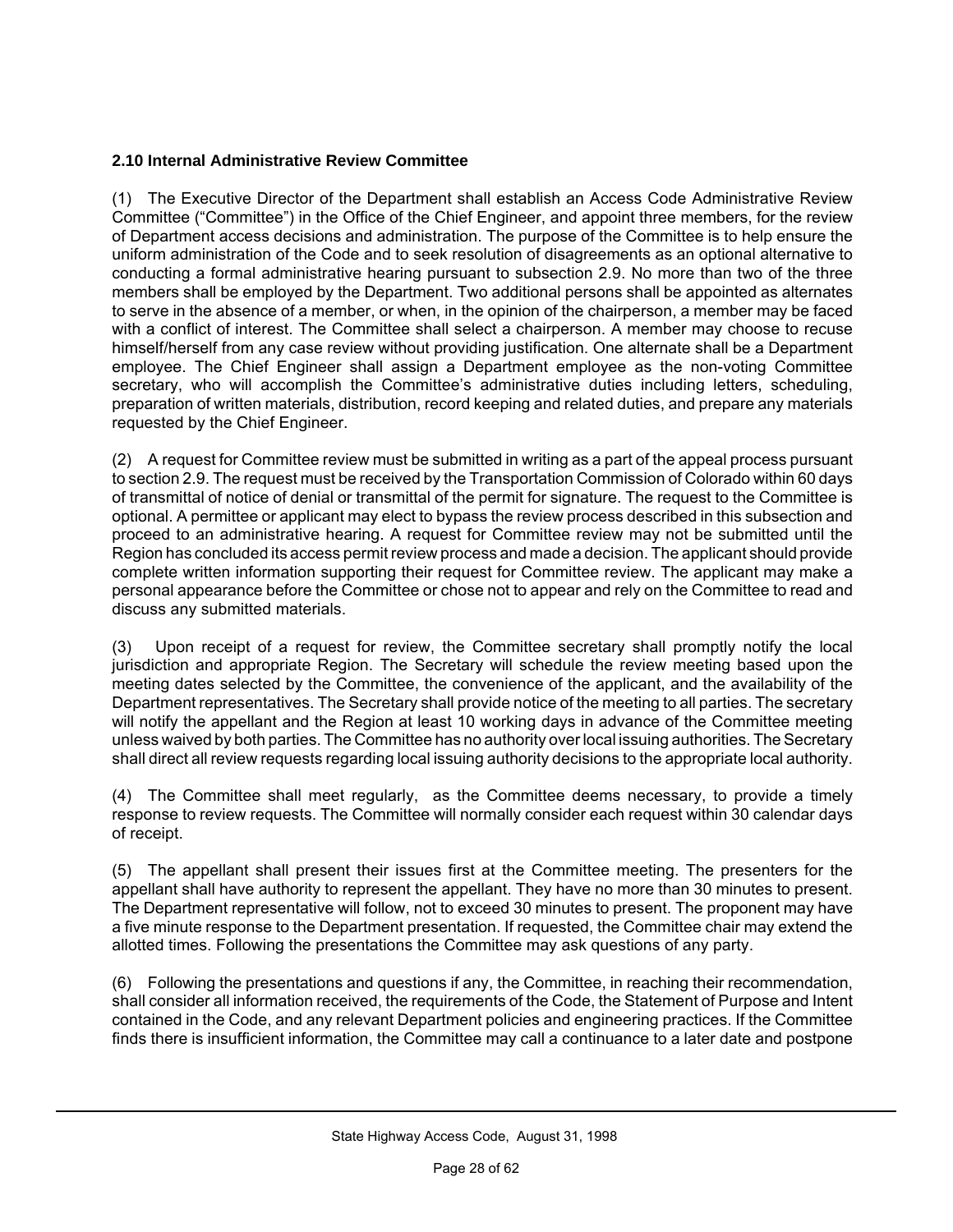its recommendation to the Chief Engineer. The Committee shall make an initial recommendation which will include the Committee's opinion regarding the facts, and findings. The Committee shall arrive at an initial recommendation prior to beginning a hearing on a new case. Within 10 days, the Committee secretary shall prepare the recommendation in writing, obtain the concurrence of the Committee, and forward the written recommendation to the Chief Engineer.

(7) Following receipt of the Committee recommendations, the Chief Engineer shall take the Committee's recommendations under advisement. The Chief Engineer has 10 days to review the Committee's recommendation and make a final decision. The Chief Engineer, based on his/her judgement, the Code and the recommendation of the Committee, shall direct Department staff to take appropriate action to either modify the permit, let the permit stand as offered originally, or uphold the Region determination. The Chief Engineer's decision shall be in writing. It shall include a listing of the facts, findings, applicable provisions of law and a decision. All parties to the review will be sent a copy of the decision. This will be considered the Department's final internal decision regarding the access application. The Secretary shall keep a separate record of all recommendations and decisions. Failure of the Chief Engineer to comply with the time frame set forth herein cannot be used as a basis for an argument that any certain decision has been made on an appeal.

(8) In conjunction with the Department staff, interested local governments, and private sector persons, the Committee may conduct quality assurance reviews of the access Code process, services and resources, as the Committee may deem appropriate or as requested by the Executive Director or Chief Engineer.

#### **2.11 Permit Fees, Forms and Records**

(1) The issuing authority shall establish and collect a reasonable schedule of fees for access permits issued pursuant to the Code. Permit fees shall not exceed the costs of the administration of access permits. Local governments which are issuing authorities shall inform the Department of their fee schedules if any.

(2) The issuing authority may establish a fee schedule to charge an hourly and or daily fees for the closure of any travel lanes necessary for the construction of a private access. The fees will be estimated on the delay and interference caused by the closure on the general public. Such fees are applicable if for any part of any hour travel lane closure will result in a lower level of service and in a level of service lower than "D". The lane closure fee shall be no less than \$200 per hour per day or \$600 per day whichever is less. The purpose of the fee is to encourage the quick completion of all work that reduces highway capacity and safety or interferes with the through movement of traffic.

(3) Each issuing authority shall make applications forms and related materials available to the public. The Department shall provide to the issuing authority all official Department forms necessary for processing access applications, including the permit form and any other official access permit program forms used, to ensure consistent record keeping and legal and administrative action on the part of all those charged, in whole or in part, with the administration of the Code.

(4) A copy of the permit issued shall be maintained by the Department and the local issuing authority for as long as the permitted access is in existence pursuant to the permit. The Department shall be provided access to the access permit records of any local issuing authority for the purposes of auditing to verify that all access applications and permits have been properly processed and approved.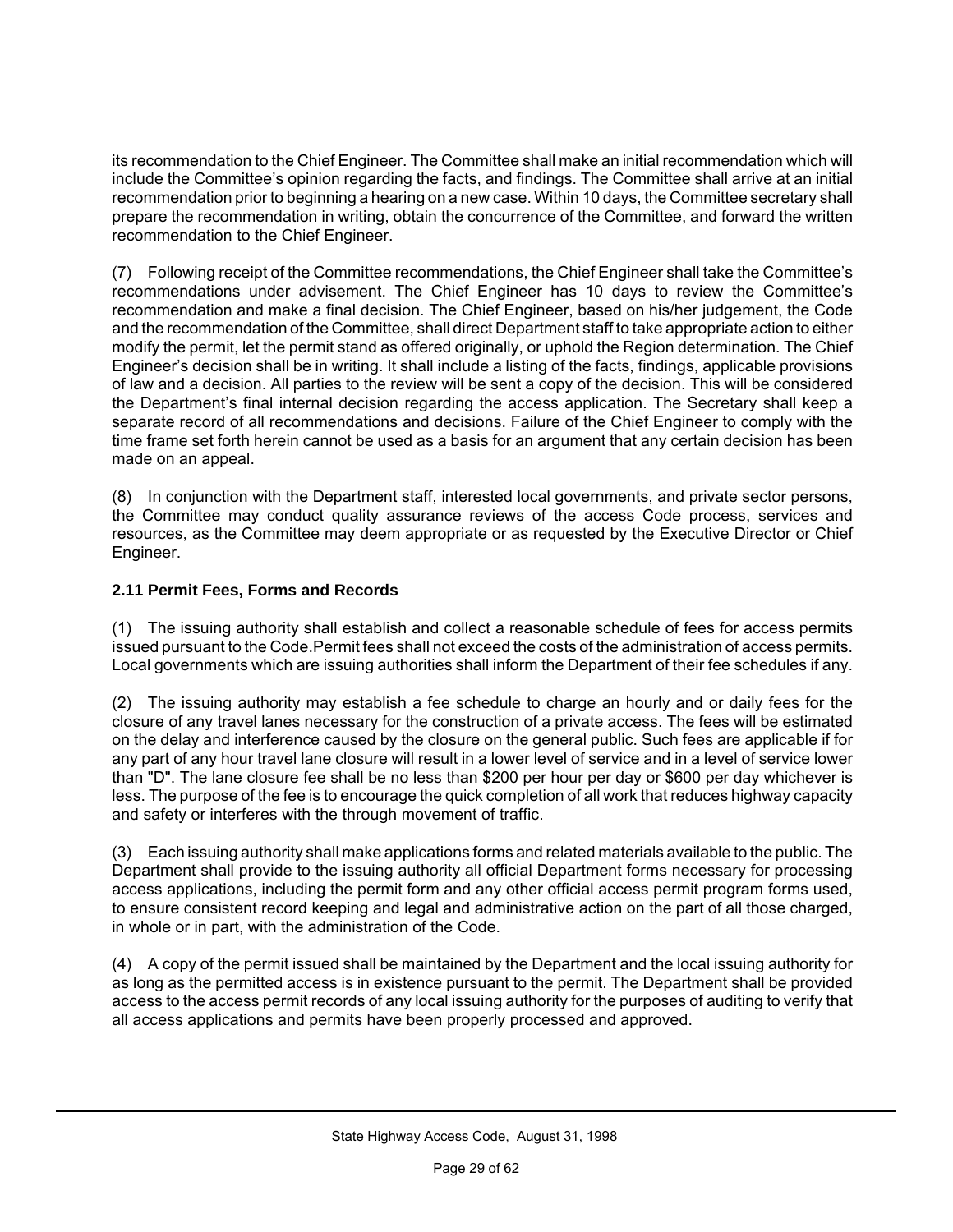#### **2.12 Access Control Plans**

(1) Either the Department or the appropriate local authority may, at its discretion, develop an access control plan for a designated portion of state highway. An access control plan provides the appropriate local authority and the Department with a comprehensive roadway access design plan for a designated portion of state highway for the purpose of bringing that portion of highway into conformance with its access category and its functional needs to the extent feasible given existing conditions. The plan should achieve the optimum balance between state and local transportation planning objectives, and preserve and support the current and future functional integrity of the highway.

(2) The access control plan shall indicate existing and future access locations and all access related roadway access design elements, including traffic signals, that are to be modified and reconstructed, relocated, removed, added, or remain. The plan shall not preclude the current or future accommodation of other transportation modes of bicycles, pedestrian and transit. All traffic control devices or modifications shall meet the requirements of the M.U.T.C.D. as required by state and federal statutes. To the extent practical the plan shall meet the functional characteristics and design standards of the assigned category and conform to all standards and specifications in the Code. To determine the sufficiency and ensure that the plan will be successful, a study will be completed incorporating the appropriate elements of Code section 2.3 and included as supporting information for Department review. At least one advertized public meeting shall be held during the development phase of the plan. All property owners of record abutting the state highway within the plan limits shall be notified by the Department or the appropriate local authority of the proposed plan and afforded the opportunity to submit any information, data and agreements regarding the proposed plan.

(3) The plan must receive the approval of both the Department and the appropriate local authority to become effective. This approval shall be in the form of a formal written agreement signed by the local authority and the Chief Engineer of the Department. After an access control plan is in effect, modifications to the plan must receive the approval of the local authority and the Department. Where an access control plan is in effect, all action taken in regard to access shall be in conformance with the plan and current Code design standards unless both the Department and the local authority approve a geometric design waiver under the waiver subsection of the Code.

#### **2.13 Interchange Management Plans**

(1) An interchange management plan is required for any new interchange or significant modification to an existing interchange. The interchange and the management plan must receive the approval of the Chief Engineer.

(2) An interchange management plan is a simplified roadway, right-of-way and access control concept plan for the intersection of roadways where an interchange structure exists or is to be built or modified. Such plan shall include schematics for the location of all future and current access locations, public and private; anticipated traffic patterns, traffic signal locations, signing and striping; the acquisition of access rights where necessary; and any other controls that will ensure the continued protection of the functional integrity of the interchange including those roads entering the interchange area providing access to the freeway.

(3) Plan development procedures may follow the requirements of subsection 2.12, Access Control Plans, where they apply. The design of the plan should be developed using desirable level standards of traffic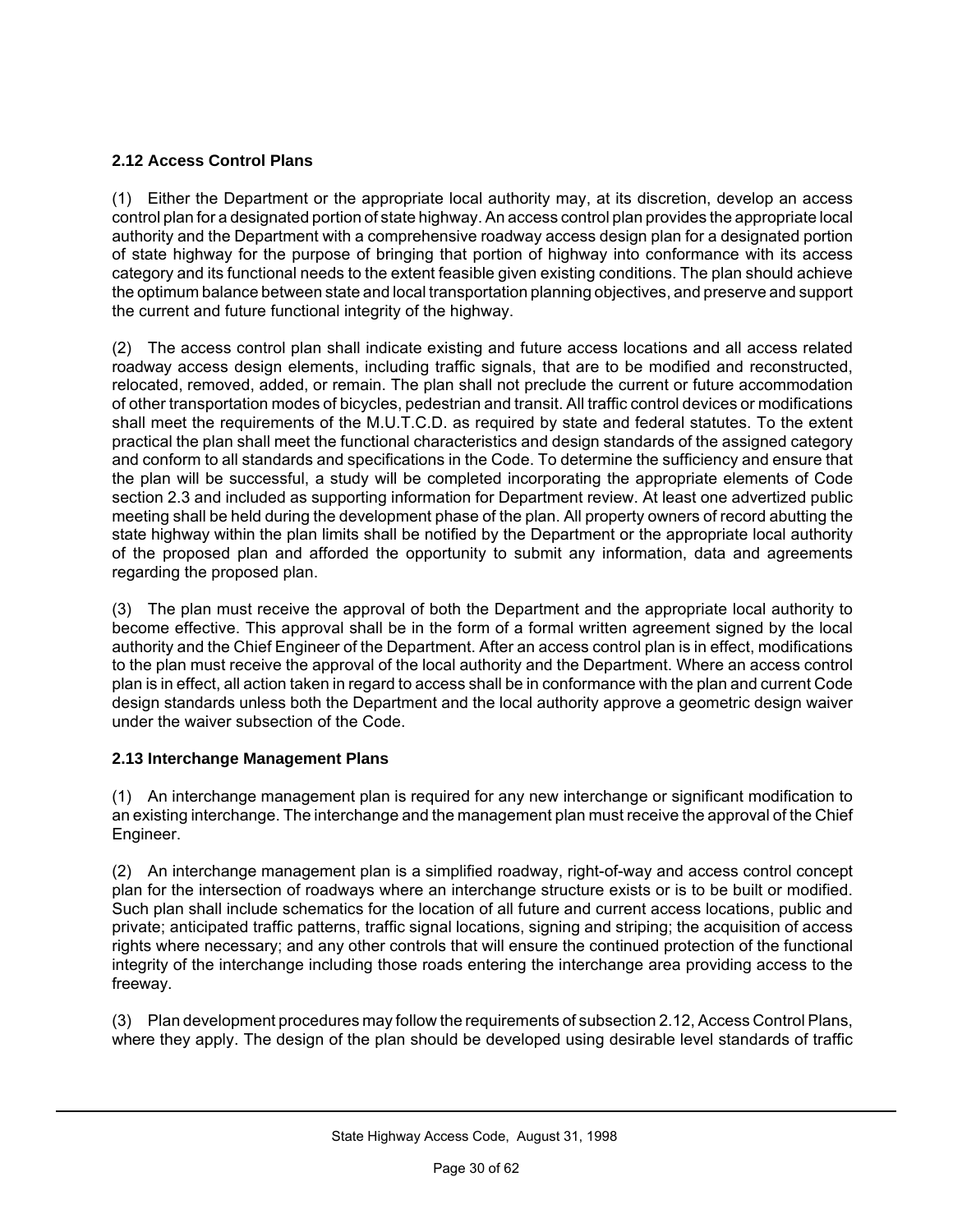operation planning and roadway design standards where feasible. Access rights should be obtained for a distance of 550 feet along the lesser street or cross road measured from the radius point of any ramp touch down curve. Frontage roads and other accesses which are closer to ramp termini than the spacing standards recommend, should be either relocated, closed, or turning movements restricted as soon as conditions allow.

#### **2.14 Department And Local Government Highway Construction Projects**

(1) When in the course of highway improvement it is necessary to reconstruct, improve, relocate, close or bring into conformance with the Code an existing access or accesses, the Department or issuing authority will initiate the appropriate procedures, permits and agreements. Written concurrence by the appropriate local authority in the design plans illustrating access changes or by correspondence will constitute concurrence pursuant to section 43-2-147(6)(b), C.R.S. of the Act.

(2) Where the local authority retains issuing authority, the Department may request temporary administrative authority to issue access permits for any access within a designated highway project segment, or the issuing authority may be requested to concur in each access permit prior to permit approval by the Department. Access permits issued within the project limits should be constructed within two years from the date of issue. Extensions may be approved. Construction procedures and timing may be consistent with any project contract requirements.

(3) An access may not be upgraded to serve a greater purpose unless such improvement is allowed by an appropriate permit. The cost of any upgrade shall be at the expense of the property owner if necessitated by changes or anticipated changes in the use of the property.

(4) A public highway reconstruction project is not required to bring legal access into full compliance with current Code standards, but only to the extent reasonable within the limitations and scope of project consistent design parameters and available public funds.

(5) Where there are multiple accesses to the same ownership, public highway reconstruction may result in the combining and reduction of the number of driveways or modification of driveway size and design in order to meet necessary design and safety standards. The appropriate local authority may exercise its own legal authorities, resolutions and ordinances, to reduce the number of driveways to an ownership. Such local authority does not extend to the opening of new access to state highways except as allowed by state law.

(6) Temporary access within a highway project construction zone for highway construction activity is permissible. A permit is required for any new access location that provides access to the traveled portion of the roadway. The design, use and traffic controls of the access shall be detailed in the permit and on the project's traffic control plan. Where there is no project traffic control plan, flaggers shall be provided or the permit shall meet the standard design requirements of the Code.

(7) Under no circumstances shall the construction or reconstruction of a private driveway by a private interest interfere with the completion of a public highway construction project. The private interest shall coordinate work with Department project engineer.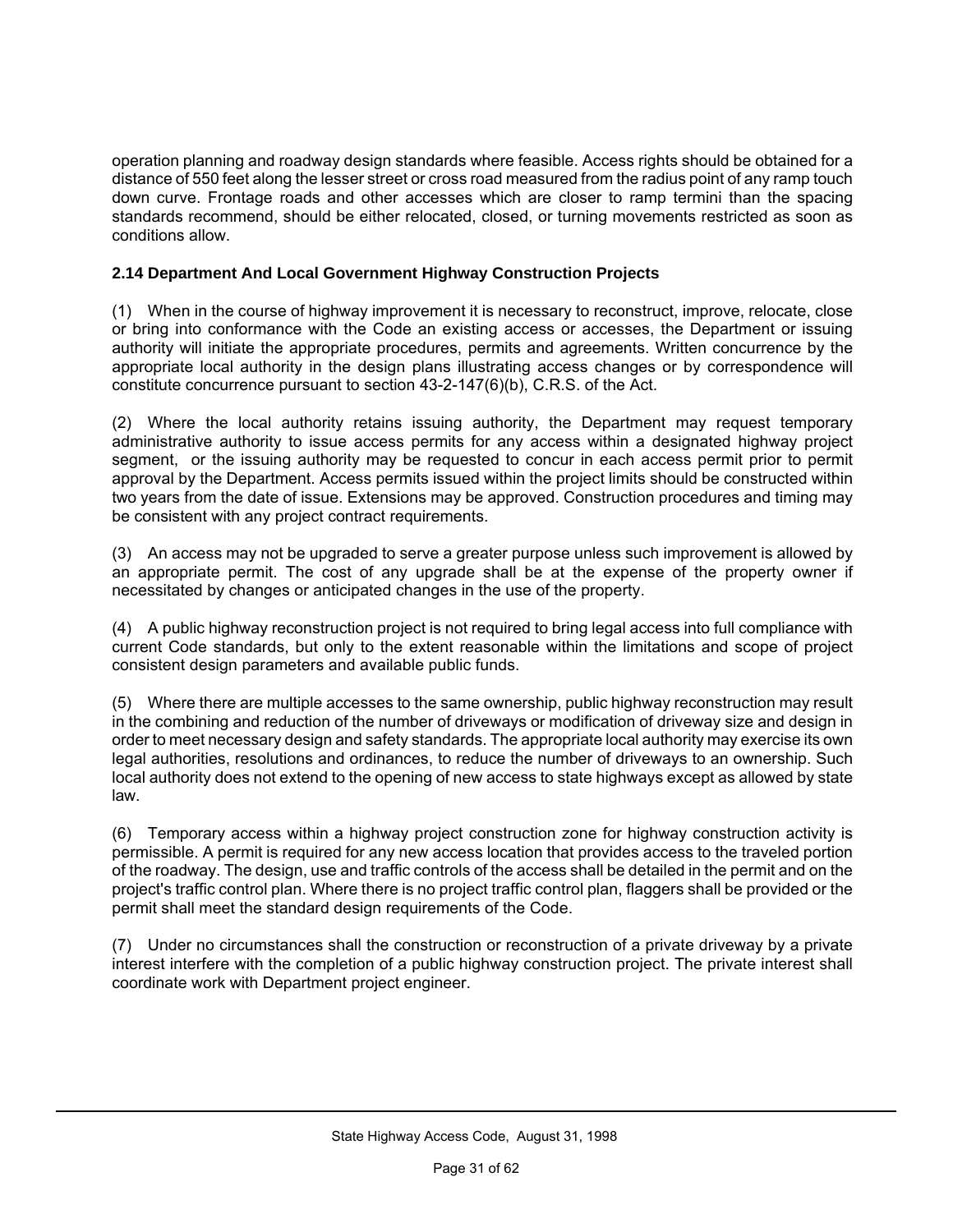#### **SECTION THREE ACCESS CATEGORY STANDARDS**

#### **3.1 Purpose and Use**

(1) This section provides a system of eight highway categories for access control purposes. The number, spacing, type, and location of access and traffic signals have a direct and often significant effect on the capacity, speed, and safety of the highway and are limited in a hierarchical method by this category system. The location, operation and design standards within each category are necessary to ensure that the highway will continue to function at the level (category) assigned. Each state highway segment is assigned a category as provided in subsection 2.2 of the Code. These assignments are listed in the State Highway Access Category Assignment Schedule, 2 CCR 601-1A, which can be obtained from the issuing authority.

(2) The standards in this section have been written so that the safety and operations of the complete general street system will be considered, when determining access to the state highway.

(3) The "*Functional Characteristics and Category Assignment Criteria*", subsection of each category is intended to describe the existing or future function of roadways for which that category is most appropriate. The existing design of the highway is not required to meet the design standards of the assigned category at the time it is assigned. All new access permitting and other access design decisions shall meet the design standards in this section for the assigned category for the highway or segment of highway. A proposed access that may be allowed under Code Section Three criteria, but fails to meet the design or safety criteria of Code Section Four, should be denied unless a design waiver can be approved.

(4) Traffic signals and their installation are also regulated by the Federal *Manual on Uniform Traffic Control Devices*, (M.U.T.C.D.) and the Colorado Supplement under section 42-4-104, C.R.S., as amended. Nothing in the Code is intended or shall be interpreted as requiring the Department to authorize a traffic signal or left turn movement at any location. No traffic signal shall be authorized without the completion of an analysis of traffic signal system operation, construction feasibility, and safety as well as meeting M.U.T.C.D. signal warrants. When a traffic signal or operations study is required, the study shall include the information, data and analysis requirements of section 2.3(5) to the extent requested by the Department and issuing authority and be sealed by a Colorado registered professional engineer. The Department may at its discretion in consideration of granting an access permit, require design and operational modifications as it considers necessary, restrict one or more turning movements, or deny the access so long as such discretion does not violate law.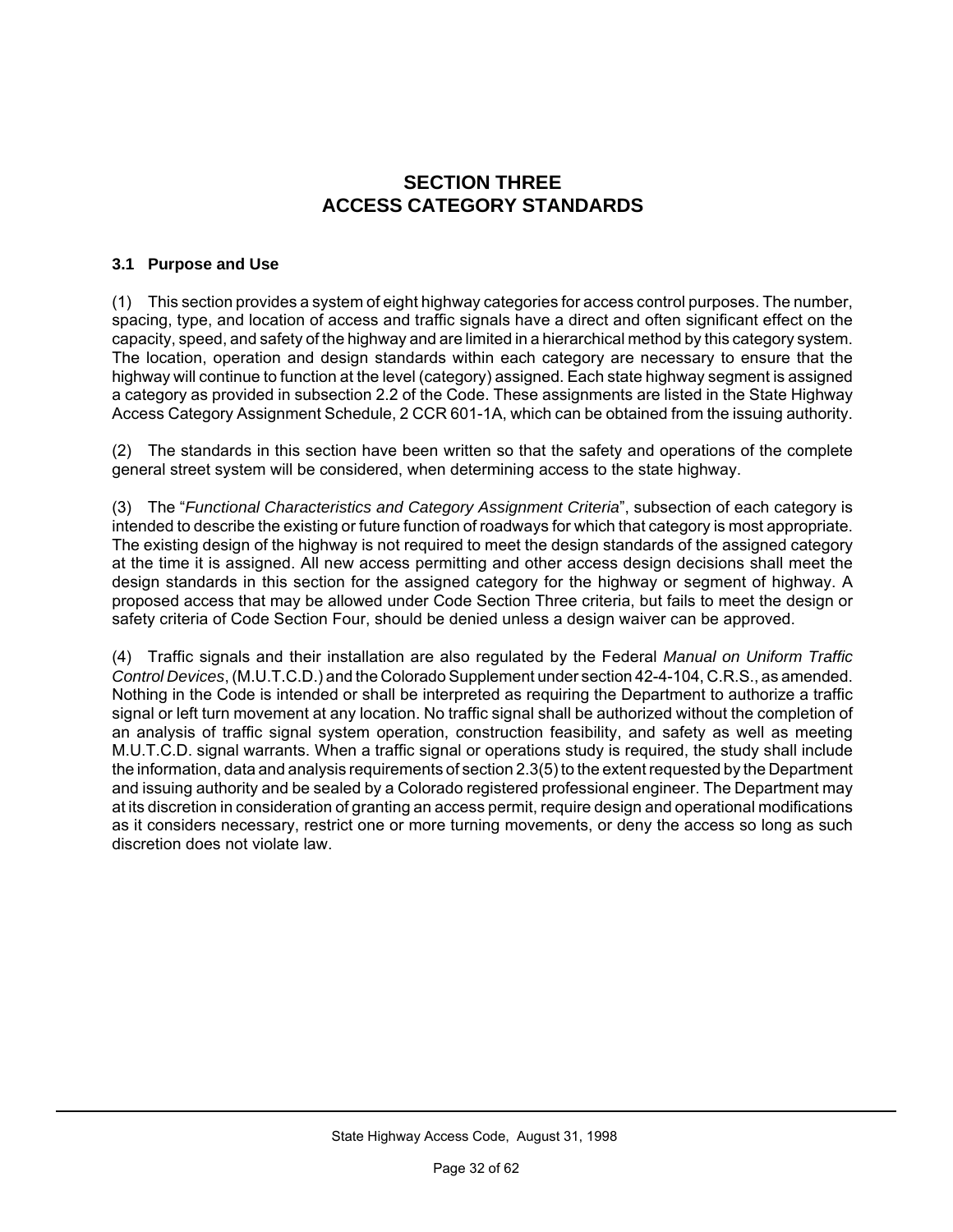| Table of access categories, with approximate descriptions |                              |  |  |  |  |  |
|-----------------------------------------------------------|------------------------------|--|--|--|--|--|
| <b>F-W</b> Interstate System, Freeway Facilities          |                              |  |  |  |  |  |
| <b>E-X</b> Expressway, Major Bypass                       |                              |  |  |  |  |  |
| Rural                                                     | Non-Rural                    |  |  |  |  |  |
| R-A<br>Regional Highway                                   | <b>NR-A</b> Regional Highway |  |  |  |  |  |
|                                                           | <b>NR-B</b> Arterial         |  |  |  |  |  |
| $R-B$<br>Rural Highway                                    | <b>NR-C</b> Arterial         |  |  |  |  |  |
| <b>F-R</b> Frontage Roads (both urban and rural)          |                              |  |  |  |  |  |

Table 3.1: Overview of the Access Category Classification Hierarchy

#### **3.2 Access to Designated Freeways**

(1) The freeway statute, section 43-3-101 et seq., C.R.S., first adopted in 1941, controls public way access to state highways that are designated freeways by the Commission. Access permits for public way access to these highways shall not be issued unless prior authorization is obtained pursuant to section 43-3-104, C.R.S. This also applies to any private access that is proposed to become a dedicated public way in the future. Any restrictions placed on such approvals may be reflected in the access permit.

#### **3.3 Emergency Access**

(1) Emergency access may be permitted on categories R-A, R-B, NR-A, NR-B, NR-C and F-R where required by local safety regulations. Such direct emergency access may be permitted only if it is not feasible to provide the emergency access to a secondary roadway. A written explanation with references to local standards from an appropriate government safety official shall be included with the application.

#### **3.4 Field Approaches**

(1) Field approaches may be granted to categories R-A, R-B, NR-A, NR-B, NR-C, and F-R where in the determination of the issuing authority and the Department, the field has no other sensible access. Additional field approaches to property under the same ownership or controlling interest may be granted if the necessity for such additional access due to topography or ongoing agricultural activities is demonstrated. Field approaches shall be kept to the minimum necessary to provide access service. Field approaches should meet minimum access design and safety standards of the Code. A change in use of the parcel of land serviced by the field approach may require that the field approach be closed. The spacing criteria between accesses contained in the Code may be waived for field approaches. All such field accesses shall meet the sight distance criteria of the Code.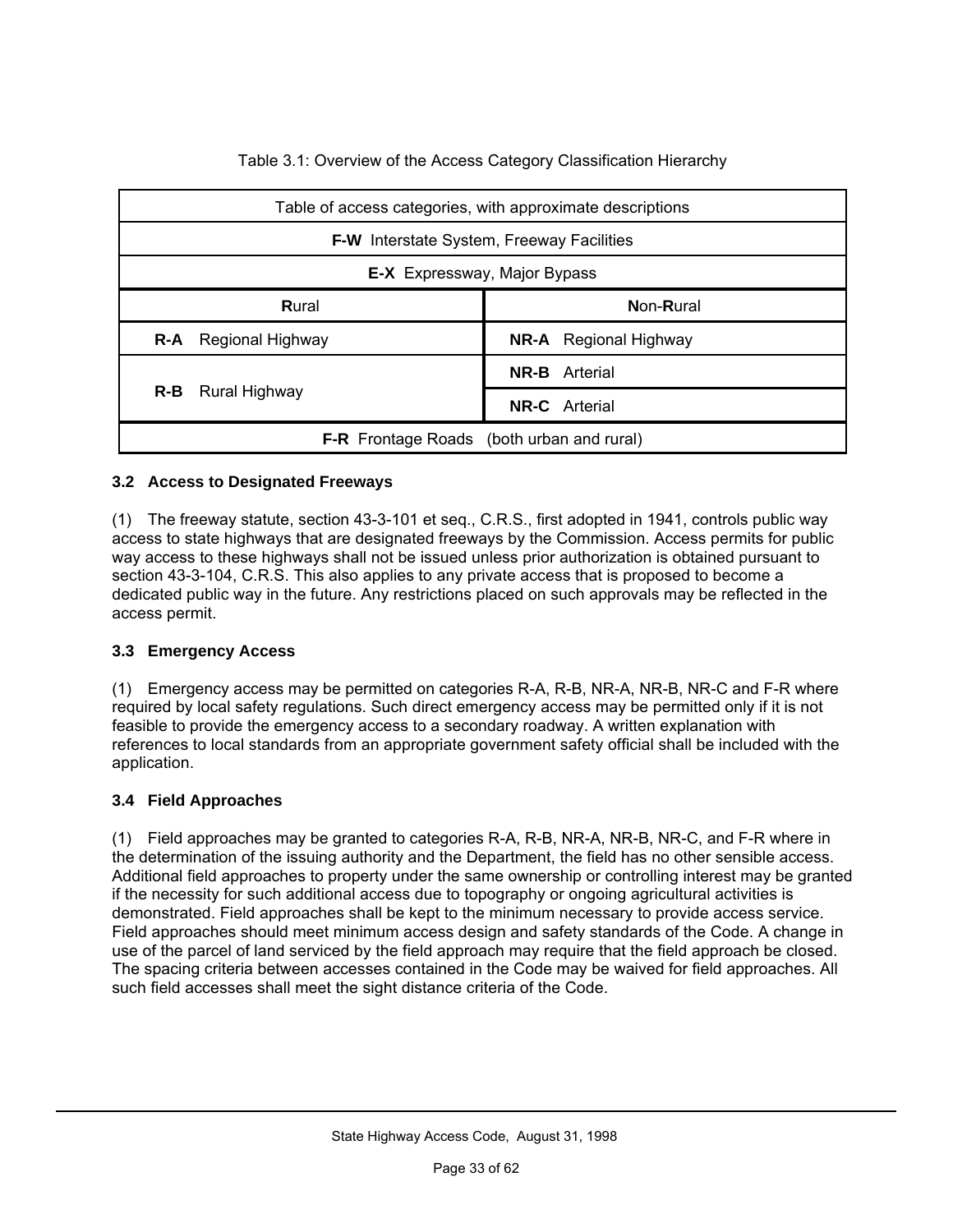#### **3.5 Auxiliary Turn Lanes**

(1) Auxiliary lanes are required as described within each category in Section Three. In addition, auxiliary lanes may also be required where any of the following subsections require.

(2) If necessary, for specifically identified and documented safety and operation reasons, a right turn acceleration lane may be required when, a) for any access where a high traffic volume on the highway or using the access and the lack of acceptable gaps in traffic make use of an acceleration lane necessary for vehicles to safely and efficiently enter the highway traffic flow through the use of available short gaps in traffic, or b) where necessary for public safety and traffic operations based upon site and roadway specific conditions such as horizontal and vertical curves, or c) the posted speed is greater than 40 MPH.

(3) If necessary, for specifically identified and documented safety and operation reasons, a left turn acceleration lane may be required when unique location factors such as; highway speed and traffic density, access volume, the volume of commercial trucks, the influence of nearby access, existing highway auxiliary lanes close to the access, nearby traffic control devices, available stopping sight distance, and where other topographic and highway design factors exist that determine the need.

(4) For those access locations that have a high percentage of trucks using the access, it may be required that each auxiliary lane be built to full length and width according to table 4-6 and the transition taper length shall extend beyond the full length.

(5) The auxiliary lanes required in the category design standards may be waived when the  $20<sup>th</sup>$  year predicted roadway volumes conflicting with the turning vehicle are below the following minimum volume thresholds. The right turn deceleration lane may be dropped if the volume in the travel lane is predicted to be below 150 DHV. The left turn deceleration lane may be dropped if the opposing traffic is predicted to be below 100 DHV. The right turn acceleration lane may be dropped if the adjacent traveled lane is predicted to be below 120 DHV. The left turn acceleration lane may be dropped if the volume in the inside lane in the direction of travel is predicted to be below 120 DHV.

**3.6 CATEGORY F-W** - Interstate System, Freeway Facilities

Functional Characteristics and Category Assignment Criteria

(1) This category is appropriate for use on highways that have the capacity for high speed and relatively high traffic volumes over medium and long distances in an efficient and safe manner. They provide for interstate, interregional, intra-regional, intercity and, in larger urban areas, intracity travel. Interstate freeways are typical of this category.

Access Granting Criteria Including Category Related Access Location, Operation and Design Standards

(2) All opposing traffic movements shall be separated by physical constraints such as grade separations and non-traversable median separators. Access to the roadway, when allowed, shall consist of directional ramps, shall be suitably spaced and designed to provide the minimum differential between the speed of the through traffic stream and the speed of the merging or diverging vehicles. Location and design of access shall be determined on an individual basis by the Department in accordance with its authority under section 43-3-101 et seq., C.R.S., as amended, this Code, and the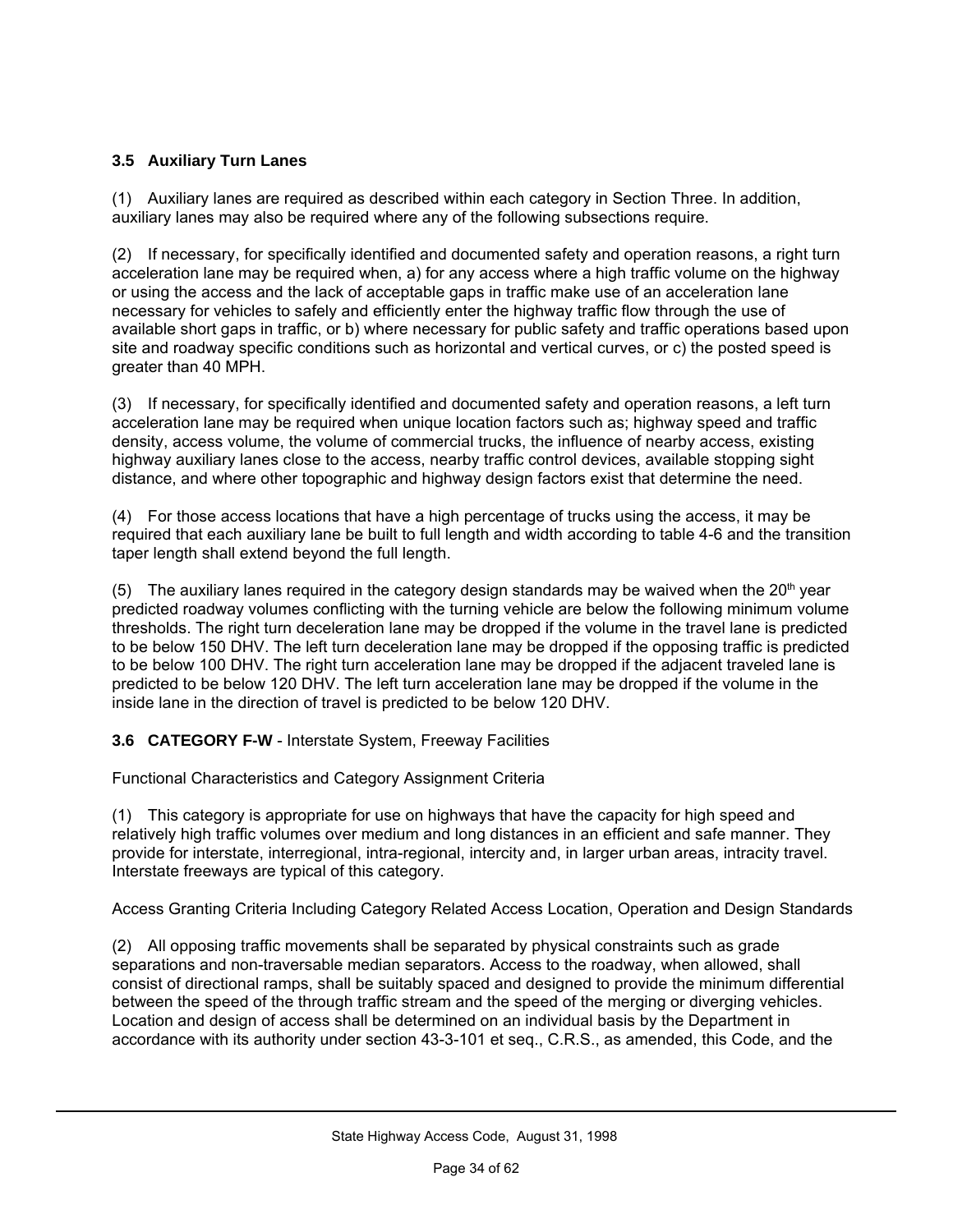federal regulations governing federal-aid highway design and construction. Private direct access to the F-W roadway is prohibited without exception. Except for temporary emergency and project construction access, each access allowed to a category F-W highway must receive the specific approval of the Chief Engineer and the Commission. Access to category F-W highways must comply with federal regulations and may require Federal Highway Administration "FHWA", approvals.

(3) Auxiliary lane design and lengths shall meet federal Interstate design practices and be approved by the Department. The lengths shall be no less than that required by category E-X.

(4) Temporary access may be allowed for official emergencies. Temporary access may be allowed by a Department Region Transportation Director with FHWA concurrence where directly related to an access category F-W highway construction project. Temporary construction related access outside the construction zone may be allowed only if no reasonable alternative exists and the access meets Code Section Four standards. Such access may also require FHWA approval. Temporary access within a construction zone shall be incorporated into the approved traffic control plans.

(5) Access onto category F-W highway right-of-way but not to the roadway may be permitted by special Department license or agreement if approved by the FHWA and the Chief Engineer, where such access will not connect to the main roadway, and may be for such purposes as bike and pedestrian paths, drainage, underpasses, overpasses, utilities and related public necessities which will not connect to or interfere with the main roadway, ramps, or cause any type of highway safety, operational, or design deficiencies.

(6) All private direct access to category F-W main roadways, access ramps, and structures is strictly prohibited unless specifically authorized for official temporary highway construction purposes under Department contract. Access to a frontage road built in association with a category F-W roadway, may be permitted in accordance with the assigned access category of the frontage road.

(7) A new interchange or a significant modification to an interchange on a F-W category highway, requires an interchange management plan. See subsection 2.13.

#### **3.7 CATEGORY E-X** - Expressway, Major Bypass

Functional Characteristics and Category Assignment Criteria

(1) This category is appropriate for use on highways that have the capacity for high speed and relatively high traffic volumes in an efficient and safe manner. They provide for interstate, interregional, intra-regional, and intercity travel needs and to a lesser degree, some intracity travel needs. Direct access service to abutting land is subordinate to providing service to through traffic movements.

Access Granting Criteria Including Category Related Access Location, Operation and Design Standards

(2) Typical spacing of intersecting streets, roads and highways shall be planned on intervals of one mile and normally based upon section lines where appropriate. One-half mile spacing of public ways may be permitted to the highway only when no reasonable alternative access to the general street system exists.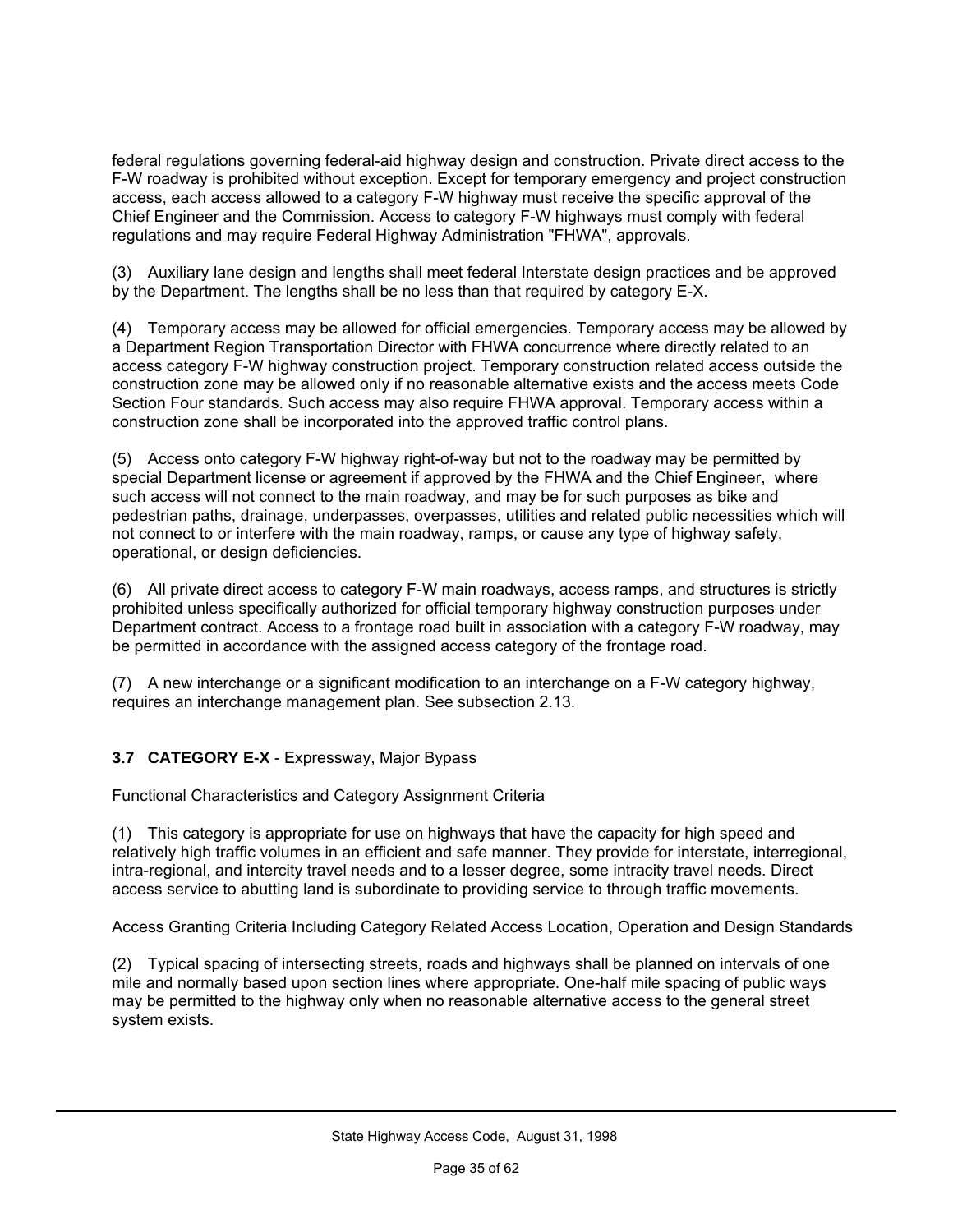(3) No access to private property may be permitted unless reasonable access cannot be obtained from the general street system. When private access is permitted, left turns may be allowed if in the opinion of the department such left turns can be reasonably accomplished and it is not a divided highway. When direct private access is permitted, appropriate terms and conditions shall be included in the permit to achieve the following criteria; a) the access should be closed when other reasonable access to a lower functional street, road or highway is reasonably available, b) the access permit should specify under what circumstances the closure may be required, and c) if known, the future access location and the date the closure may occur.

(4) When allowed, auxiliary turn lanes shall be installed according to the criteria below.

(a) A left turn deceleration lane is required for any access with a projected average daily left turn ingress volume greater than 10. The transition taper length will be included within the required deceleration length. If the projected peak hour left ingress turning volume is greater than 10 vph, a left turn lane with deceleration, storage, and transition taper lengths is required for any access. (b) A right turn lane with deceleration and taper lengths is required for any access with a

projected peak hour right turn ingress turning volume greater than 10 vph.

(c) A right turn lane with acceleration and taper lengths is required for any access with a projected peak hour right turning volume greater than 10 vph.

(d) A left turn acceleration lane may be required if such a design would be a benefit to the safety and operation of the roadway or as determined by subsection 3.5. Left turn acceleration lanes are generally not required where; the posted speed is less than 45 mph, or the intersection is signalized, or the acceleration lane would interfere with the left turn ingress movements to any other access.

(e) If left turns are allowed and no left turn lane is required, then a minimum of a 10 foot outside shoulder in the direction of the left turning vehicle may be required.

(5) Unless otherwise specifically categorized and individually referenced by the State Highway Access Category Assignment Schedule, or noted in category F-W, private direct access should be prohibited from all vehicular overpasses, underpasses, bridges, structures, and ramps, on or connected to any state highway.

(6) No additional access rights shall accrue and no additional access shall be provided upon the splitting or dividing of existing parcels of land or contiguous parcels under the same ownership or controlling interest. All access to the newly created properties shall be provided internally from the existing access or a new access determined by the permit application or subdivision procedures.

(7) All access provided to a category E-X highway shall be done so with the understanding that if the highway is reconstructed, the direct access location may be closed and alternative access may be required to a frontage road or by other available means.

(8) Signals at intersections with major cross streets or roads of equal importance may be programmed to optimize traffic on both streets equally. Cross-streets of lesser importance need not be optimized equally. Traffic signals on the highway should be programmed to allow a desirable highway bandwidth of at least 40 percent. The efficiency of the signal system should be analyzed utilizing traffic volume, capacity, and level of service calculations. A study including all the relevant information listed in subsection 2.3(5) shall be completed. The analysis shall determine the optimum progression speed under both existing and proposed conditions.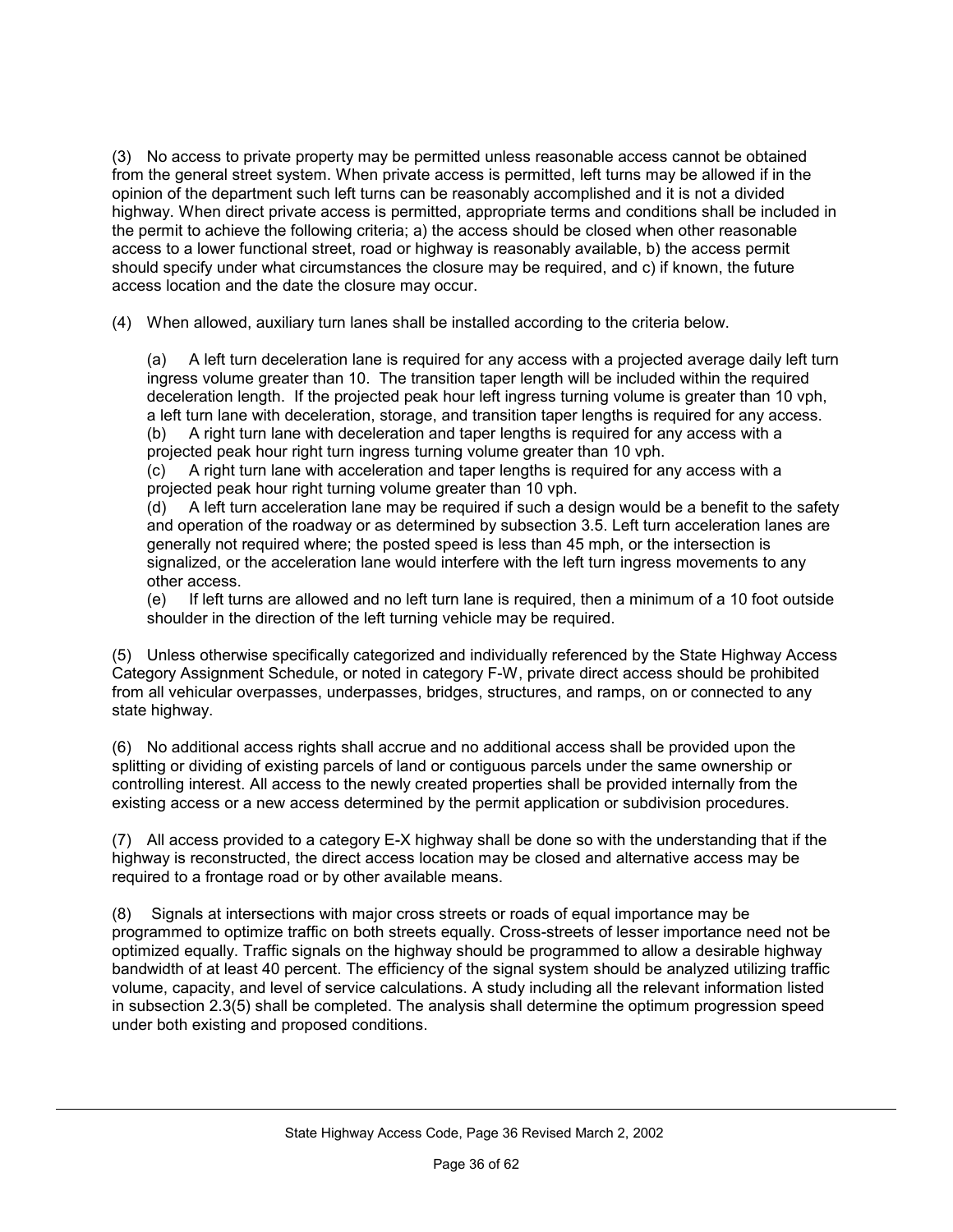#### **3.8 CATEGORY R-A** - Regional Highway

Functional Characteristics and Category Assignment Criteria

(1) This category is appropriate for use on highways that have the capacity for medium to high speeds and relatively medium to high traffic volumes over medium and long distances in an efficient and safe manner. They provide for interregional, intra-regional, and intercity travel needs. Direct access service to abutting land is subordinate to providing service to through traffic movements. This category is normally assigned to National Highway System routes, significant regional routes in rural areas, and other routes of regional or state significance.

Access Granting Criteria Including Category Related Access Location, Operation and Design Criteria

(2) When application is made, one access shall be granted per parcel of land if reasonable access cannot be obtained from the local street or road system. Reasonable local access will be determined in consultation with the appropriate local authority. A determination of reasonable access from a local street or road should include consideration of the local street or road function, purpose, capacity, operational and safety conditions and opportunities to improve the local street or road. Direct access to the highway should not be denied if the alternative local access would create a significant operational or safety problem at the alternative location and the direct access to the state highway would not be a significant problem to the highway.

(3) (a) The standard for the spacing of all intersecting public ways and other accesses that will be full movement, or are or may become signalized, is one-half mile intervals, and based upon section lines where feasible. Exceptions to this one-half mile standard shall not be permitted unless the proposal documents that there are no other reasonable alternatives to achieve a one-half mile interval, there is a documented necessity for the intersection at the proposed location, and a signal study acceptable to the Department is completed in accordance with section 2.3(5).

(b) Where it is not feasible to meet one-half mile spacing and where signal progression analysis indicates good progression (35 percent efficiency or better), or does not degrade the existing signal progression, a full movement may be allowed. Spacing to nearby intersections shall be sufficient to accommodate the  $20<sup>th</sup>$  year left turn vehicle storage queue for both turning movements. The access location must also meet other Code access spacing, design and need requirements. If  $20<sup>th</sup>$  year projections for the access indicate that the access volumes would be less than 75 percent of those required for M.U.T.C.D. traffic signal volume warrants, or if there are less than two nearby (within one mile either direction) accesses that are or could be signalized, the intersection location does not need to be on one-half mile spacing, nor does it need to meet progression analysis criteria.

(c) Where topography or other existing conditions make one-half mile intervals inappropriate or not feasible, location of the access shall be determined with consideration given to topography, established property ownerships, unique physical limitations and or unavoidable or pre-existing historical land use patterns and physical design constraints with every attempt to achieve a spacing of one-half mile. The final location should serve as many properties and interests as possible to reduce the need for additional direct access to the state highway. In selecting locations for full movement intersections, preference shall be given to public ways that meet or may be reasonably expected to meet signal warrants in the foreseeable future.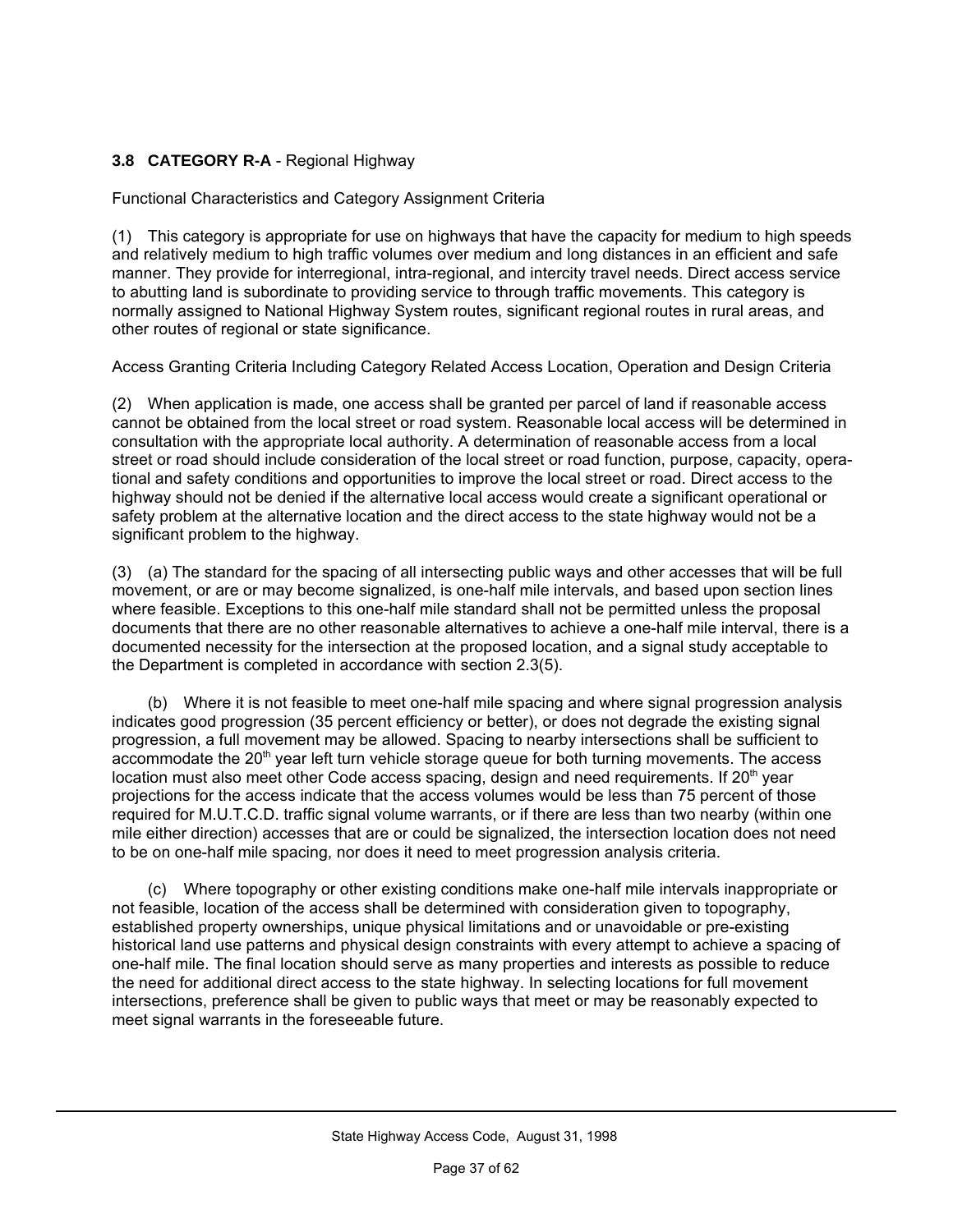(4) If a restrictive median exists, left turns at unsignalized intersections should be restricted, unless the restriction of these movements would cause a safety or operations problem, or cause an out-ofdirection movement of greater than one mile. If a traversable median exists, left turns will be permitted unless an operational or safety problem is identified.

Auxiliary Lane Requirements

(5) Auxiliary turn lanes shall be installed according to the criteria below.

(a) A left turn deceleration lane with taper and storage length is required for any access with a projected peak hour left ingress turning volume greater than 10 vph. The taper length will be included within the required deceleration length.

(b) A right turn deceleration lane and taper length is required for any access with a projected peak hour right ingress turning volume greater than 25 vph. The taper length will be included within the required deceleration length.

(c) A right turn acceleration lane and taper length is required for any access with a projected peak hour right turning volume greater than 50 vph when the posted speed on the highway is greater than 40 mph. The taper length will be included within the required acceleration length. A right turn acceleration lane may also be required at a signalized intersection if a free-right turn is needed to maintain an appropriate level of service in the intersection.

(d) Right turn deceleration and acceleration lanes are generally not required on roadways with three or more travel lanes in the direction of the right turn except as provided in subsection 3.5.

(e) A left turn acceleration lane may be required if it would be a benefit to the safety and operation of the roadway or as determined by subsection 3.5. A left turn acceleration lane is generally not required where; the posted speed is less than 45 mph, or the intersection is signalized, or the acceleration lane would interfere with the left turn ingress movements to any other access.

(6) No additional access rights shall accrue upon the splitting or dividing of existing parcels of land or contiguous parcels under or previously under the same ownership or controlling interest. All access to newly created properties shall be provided internally from any existing access or a new access determined by Code design standards or by permit application and consistent with this subsection.

(7) When an existing access meets the warrants for a traffic signal as defined in the M.U.T.C.D., and the location does not meet the requirements of subsection 3.8(3), the access shall be reconstructed to eliminate or reduce the traffic movements that cause the traffic signal warrant to be met, and the access brought into conformance with appropriate design criteria. A raised median may be required. Closure may be required if alternative reasonable access is available.

(8) With the exception of frontage roads, any new rural highway location or newly designated state highway shall be considered no less than an access category R-A highway until the Commission has specifically assigned an access category.

(9) Where frontage and service roads are present, unless otherwise specifically categorized, a category R-A shall be assumed for all at-grade rural roadway sections within Department right-of-way between frontage and service roads and the main roadway.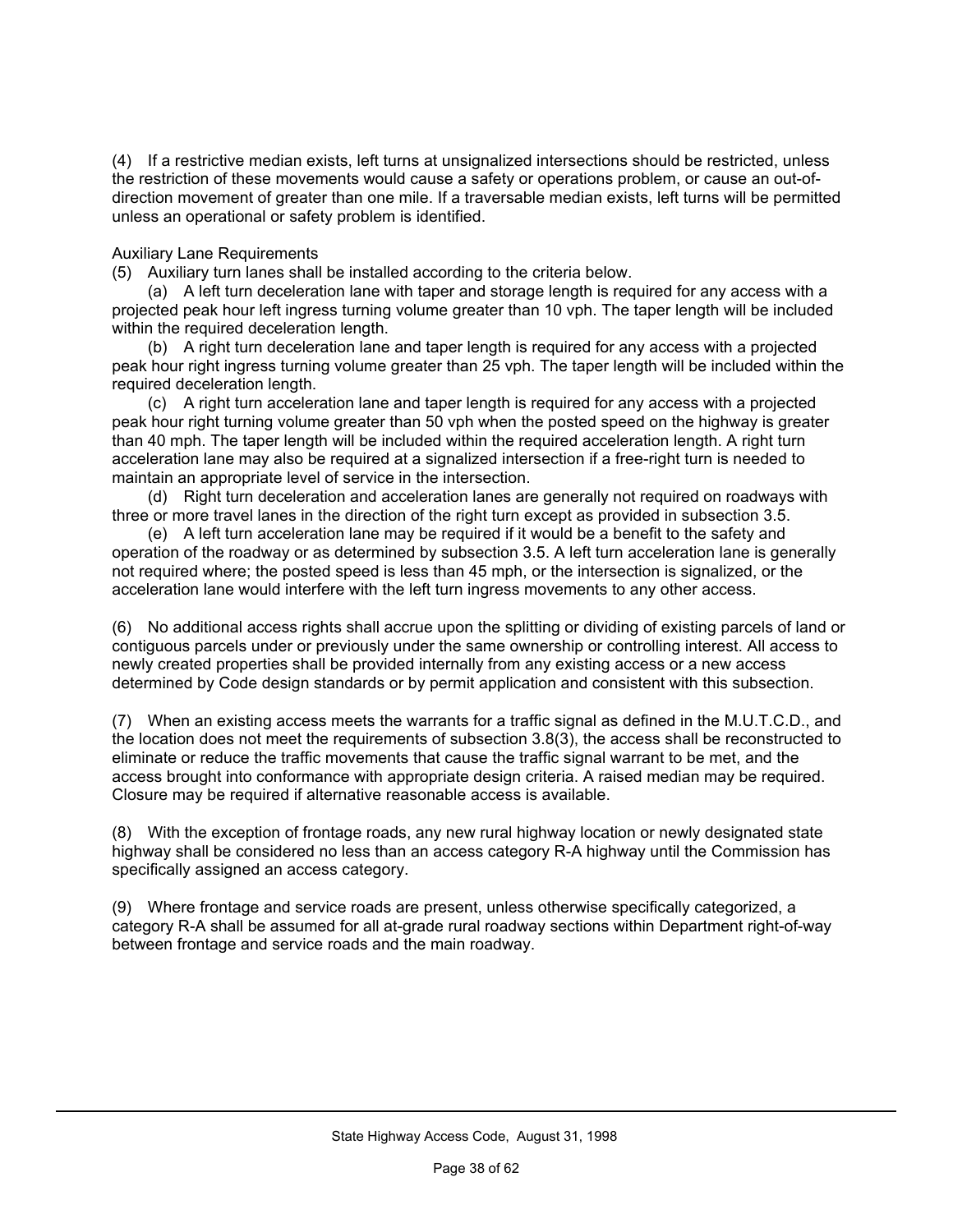#### **3.9 CATEGORY R-B** - Rural Highway

Functional Characteristics and Category Assignment Criteria

(1) This category is appropriate for use on highways that have the capacity for moderate to high travel speeds and low traffic volumes providing for local rural travel needs. Speed limits vary based on roadway design, location, and travel speeds. There is a reasonable balance between safety, direct access and mobility needs within this category. This category may be assigned to low volume minor arterials, secondary collectors and local highway sections that do not normally provide for significant regional, state or interstate travel demands. These highways typically provide for rural transportation needs including, farm to market, farm to farm, and may include high speed rural frontage roads.

Access Granting Criteria including Category Related Access Location, Operation and Design Standards

(2) When application is made, one access shall be granted to each parcel, unless the Department or Issuing authority establishes that the access would create a significant safety or operational problem on the highway, or the access does not meet acceptable design standards.

(3) Turning movements shall not be restricted if the access meets sight distance requirements, and auxiliary lane design requirements are met, no restrictive median is present, and if 20-year projections indicate that the intersection volumes would be less than 75 percent of those required for M.U.T.C.D. traffic signal volume warrants. Left or right turn movements may be restricted only if, in the determination of the Department or the issuing authority, one or both movements create significant roadway congestion or safety problems or hazards or a restrictive median is already in place.

(4) Left turns shall be prohibited if a non-traversable median is already established and the proposed opening in the median does not provide the general public any significant benefits to highway traffic operations and safety or would be counter to the purpose of the median.

(5) Additional access may be granted if the size or trip generation potential of the parcel requires additional access to maintain good roadway traffic operations and land use design, unless the Department or Issuing authority establishes that the access would create a significant safety or operational problem, or the access does not meet acceptable design standards including spacing. Any additional access must not interfere with the location, planning, and operation of the general street system and access to nearby properties. Where the property abuts or has primary access to a lesser function road or an internal street system or by way of dedicated rights-of-way or easements, any access to the state highway shall be considered as an additional access.

(6) The recommended spacing of all intersecting public ways and other significant accesses that will be full movement is one-half mile intervals, and based upon section lines where feasible. Where topography or other existing conditions make one-half mile intervals inappropriate or not feasible, location of the access shall be determined with consideration given to topography, established property ownerships, unique physical limitations and or unavoidable or pre-existing historical land use patterns and physical design constraints with a reasonable attempt to achieve a spacing of one-half mile. The final location should serve as many properties and interests as possible to reduce the need for additional direct access to the state highway. In selecting locations for full movement intersections, preference shall be given to public ways that meet or may be reasonably expected to meet signal warrants in the foreseeable future.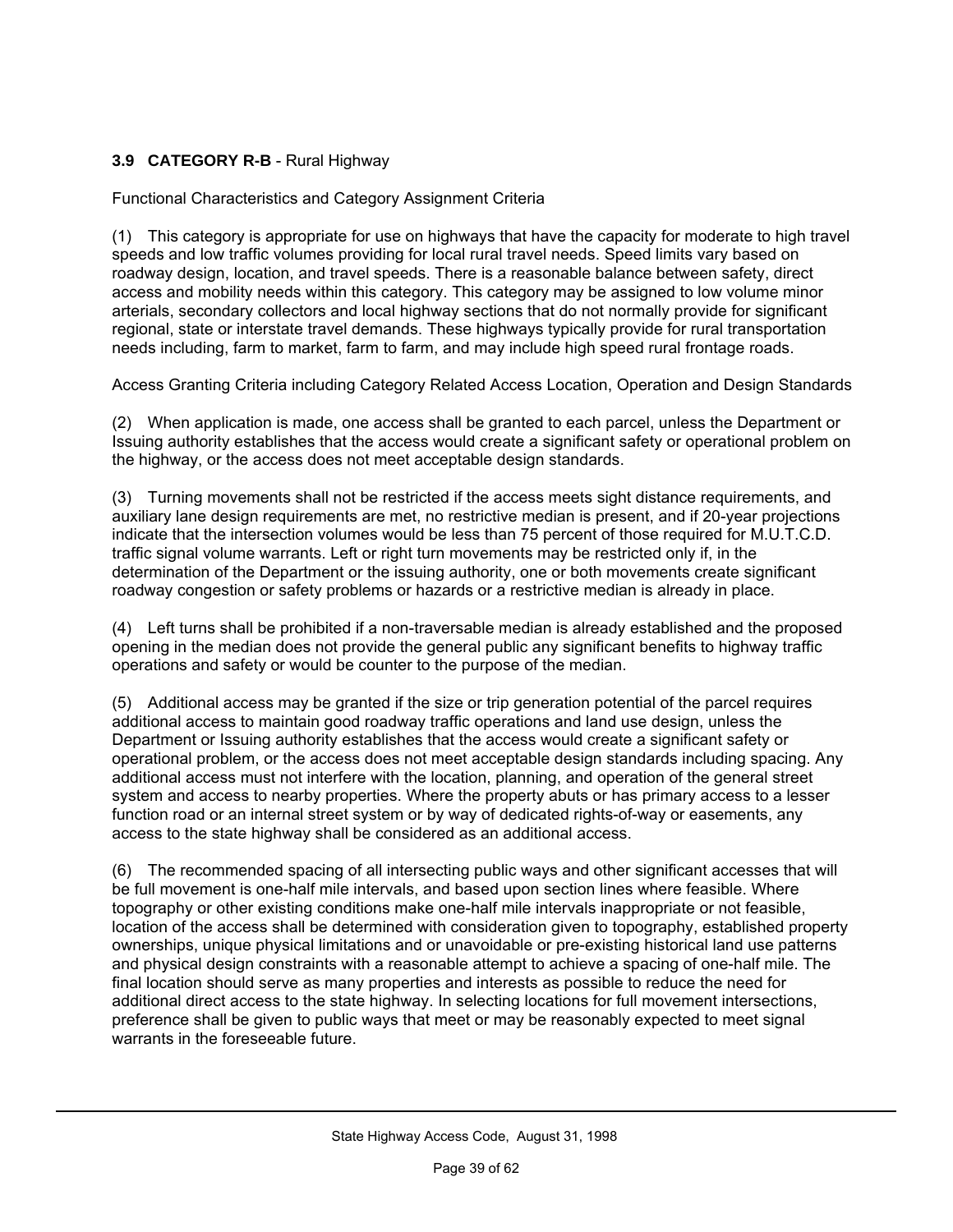(7) If the access has the potential to meet the M.U.T.C.D. warrants for signalization, the access location should meet signal spacing and location requirements. Where 20-year traffic projections exceed 75 percent of those required for M.U.T.C.D. Traffic Signal Volume Warrants, a traffic signal progression analysis shall be done. Where signal progression analysis indicates good progression (25 percent efficiency or better), or does not degrade the existing signal progression, a full movement may be allowed. In selecting access locations that may become signalized, preference shall be given to public ways that meet the one-half mile standard. No traffic signal shall be authorized without the completion of an analysis of traffic signal system operation, design and safety as well as meeting M.U.T.C.D. signal warrants.

#### Auxiliary Lane Requirements

(8) Auxiliary turn lanes shall be installed according to the criteria below.

(a) A left turn deceleration lane with taper and additional storage length is required for any access with a projected peak hour left ingress turning volume greater than 10 vph. The taper length shall be included within the required deceleration length.

(b) A right turn deceleration lane with taper is required for any access with a projected peak hour right ingress turning volume greater than 25 vph. The taper length shall be included within the required deceleration length.

(c) A right turn acceleration lane with taper is required for any access with a projected peak hour right turning volume greater than 50 vph when the posted speed on the highway is 45 mph or greater and the highway has only one lane for through traffic in the direction of the right turn. A right turn acceleration lane is not required on multi-lane highways of this category. The taper length will be included within the required acceleration length.

(d) A left turn acceleration lane with taper may be required if it would be a benefit to the safety and operation of the roadway or as determined by subsection 3.5. A left turn acceleration lane is generally not required where: the posted speed is less than 45 mph, or the intersection is signalized, or the acceleration lane would interfere with the left turn ingress movements to any other access.

(9) If the proposed access will not meet Section Four design and spacing standards, the access may be denied if absent the proposed access the property has reasonable alternate access available to the general street system.

#### **3.10 CATEGORY NR-A** - Non-Rural Principal Highway

Functional Characteristics and Assignment Criteria

(1) This category is appropriate for use on non-rural highways that have the capacity for medium to high speeds and provide for medium to high traffic volumes over medium and long distances in an efficient and safe manner. They provide for interregional, intra-regional, intercity, and intracity travel needs in suburban and urban areas as well as serving as important major arterials in smaller cities and towns. Direct access service to abutting land is subordinate to providing service to through traffic movements. This category is normally assigned to National Highway System routes, and other routes of regional or state significance.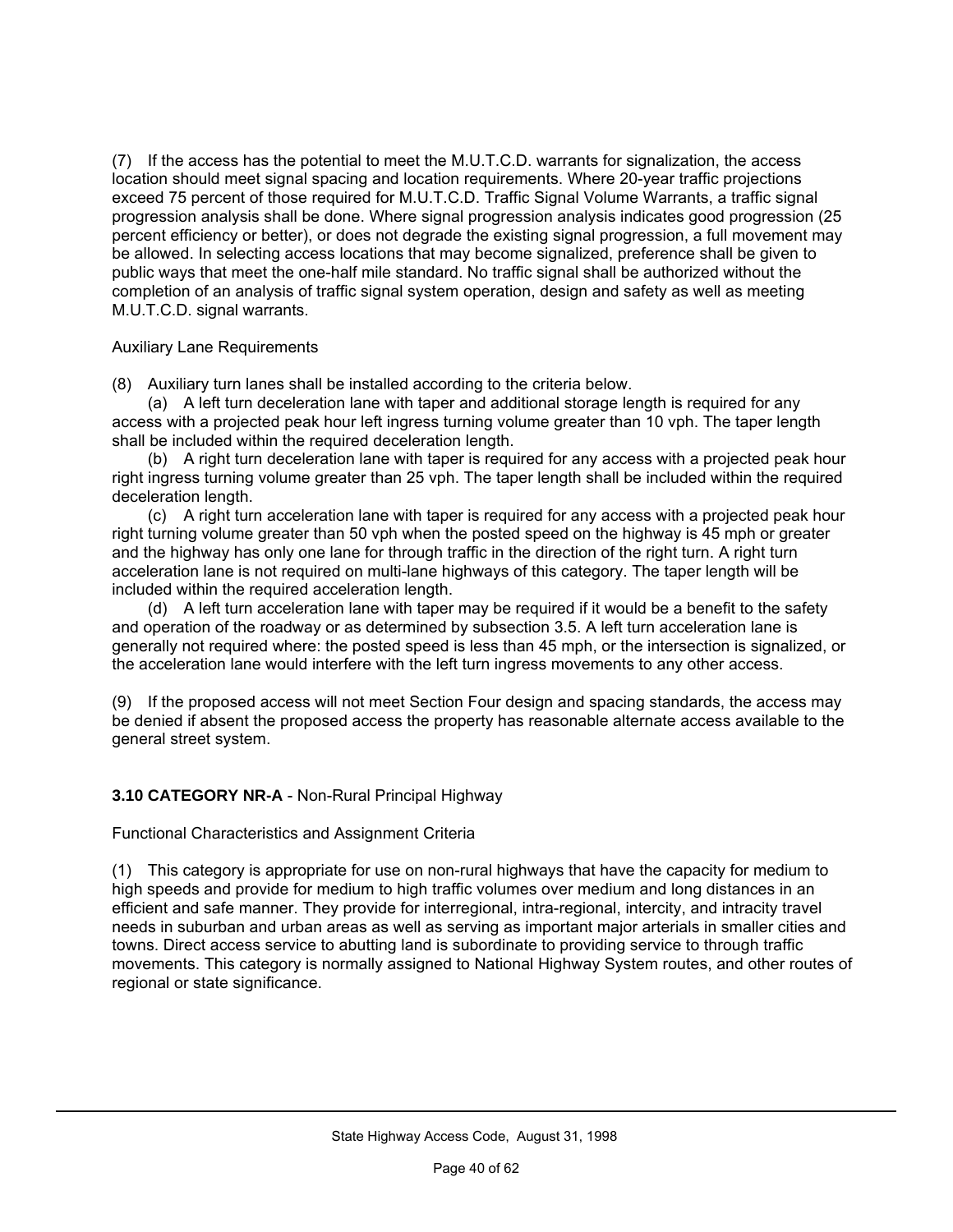Access Granting Criteria including Category Related Access Location, Operation and Design Standards

(2) When application is made, one access shall be granted per parcel if reasonable access cannot be obtained from the local street or road system. Reasonable local access will be determined in consultation with the appropriate local authority. A determination of reasonable access from a local street or road should include consideration of the local street or road function, purpose, capacity, operational and safety conditions and opportunities to improve the local street of road. Access to the highway should not be denied if the access will not create a safety or operational problem to the highway but would create safety or operational problems on the local street or road or cause the local street or road to be used in a manner which it was not intended.

(3) The desirable standard for the spacing of all intersecting public ways and other accesses that will be full movement, or have the potential for signalization, is one-half mile intervals and based upon section lines where feasible. Exceptions to this one-half mile standard may be permitted when the proposal documents that there are no other reasonable alternatives to achieve a one-half mile interval, or that an additional signal is necessary. The applicant must establish to the Department's satisfaction that, a) there are no other reasonable site design, access or circulation alternatives eliminating the need for the signal, and b) there is a proven public necessity for the intersection, and c) a traffic signal study and traffic analysis acceptable to the Department is completed. The study must show that the proposal is able to achieve a signal progression analysis that indicates a good progression of 35 percent efficiency or better, or must be able to show that it does not degrade the existing signal progression. Code criteria for access spacing, 20<sup>th</sup> year left turn storage capacity, and roadway design must also be met. In selecting locations for traffic signals, and for doing analysis, preference shall be given to public ways that meet or may be reasonably expected to meet signal warrants in the foreseeable future.

(4) Where topography or other existing conditions make one-half mile intervals inappropriate or not feasible, location of the access shall be determined with consideration given to topography, established property ownerships, unique physical limitations and or unavoidable or pre-existing historical land use patterns and physical design constraints. The final location should serve as many properties and interests as possible to reduce the need for additional direct access to the state highway.

(5) Left turns in (3/4 movement) may be allowed at accesses if the addition of left turns will improve operation at an adjacent full-movement intersection, and meet appropriate design criteria, and significant operational or safety problems would not occur. Left turns should be prohibited if a nontraversable median is already established and the proposed opening in the median does not provide the general public any significant benefits to highway traffic operations and safety or would be counter to the purpose of the median.

(6) Additional right turn only access shall be allowed where required acceleration and deceleration lanes can be provided, would relieve an identified congestion condition on the local street or road system, would not be detrimental to the safety and operation of the highway, would be in compliance with Code Section Four design standards, and the additional access would not knowingly cause a hardship to an adjacent property or interfere with the location, planning, and operation of the general street system.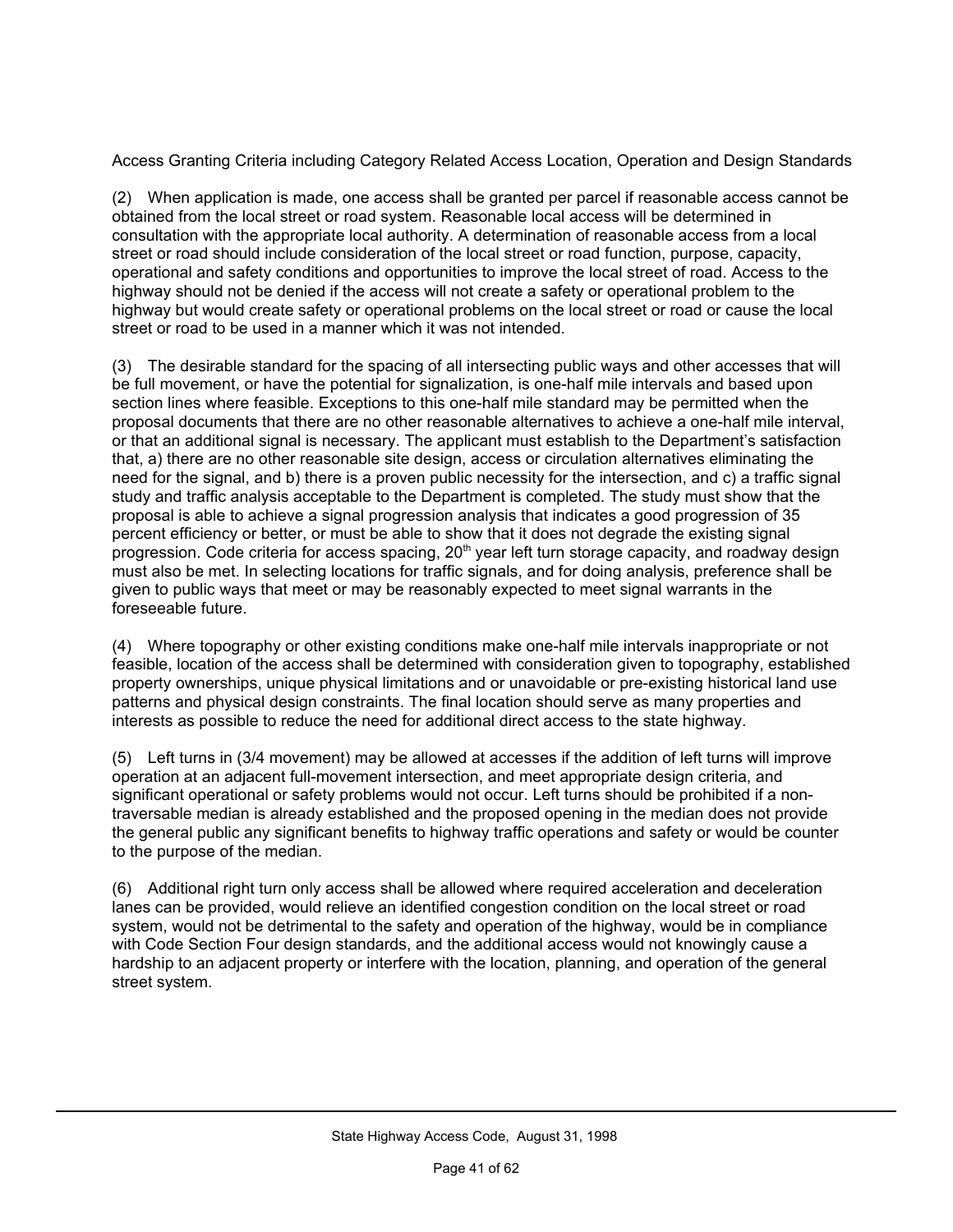#### Auxiliary Lane Requirements

(7) Auxiliary turn lanes shall be installed according to the criteria below.

(a) A left turn deceleration lane and taper with storage length is required for any access with a projected peak hour ingress turning volume greater than 10 vph. The taper length will be included within the required deceleration length.

(b) A right turn deceleration lane and taper is required for any access with a projected peak hour ingress turning volume greater than 25 vph. The taper length will be included within the required deceleration length.

(c) Right turn acceleration lane and taper is required for any access with a projected peak hour right turning volume greater than 50 vph when the posted speed on the highway is greater than 40 mph. The taper length will be included within the required acceleration length. A right turn acceleration lane may also be required at signalized intersections if a free-right turn is needed to maintain an appropriate level of service.

(d) Right turn deceleration and acceleration lanes are generally not required on roadways with three or more travel lanes in the direction of the right turn except as provided in subsection 3.5.

(e) A left turn acceleration lane may be required if it would be a benefit to the safety and operation of the roadway or as determined by subsection 3.5. A left turn acceleration lane is generally not required where: the posted speed is less than 45 mph, or the intersection is signalized, or the acceleration lane would interfere with the left turn ingress movements to any other access.

(8) No additional access rights shall accrue upon the splitting or dividing of existing parcels of land or contiguous parcels under or previously under the same ownership or controlling interest. All access to newly created properties shall be provided internally from any existing access or a new access determined by Code design standards or by permit application and consistent with this subsection.

(9) No traffic signal location shall be authorized without the completion of an acceptable analysis of traffic signal system operation, design and safety as well as meeting M.U.T.C.D. signal warrants. The desirable spacing standard for traffic signals is one-half mile. Any access which would reduce the optimum highway bandwidth if a traffic signal were installed shall be limited by the criteria of this subsection.

(10) When an existing access meets the warrants for a traffic signal as defined in the M.U.T.C.D., and the location does not meet the requirements of this subsection, the access may be reconstructed to eliminate or reduce the traffic movements that cause the traffic signal warrant to be met, and the access brought into conformance with the criteria of this subsection. A raised median may be required. Closure may be required if alternative reasonable access is available.

(11) With the exception of frontage roads, any new non-rural highway alignment or newly designated roadway, shall be considered no less than an access category NR-A highway until the Commission has specifically assigned an access category.

(12) Where frontage and service roads are present, unless otherwise specifically categorized, a category NR-A shall be assumed for all at-grade roadway sections within Department right-of-way between frontage and service roads and the main roadway.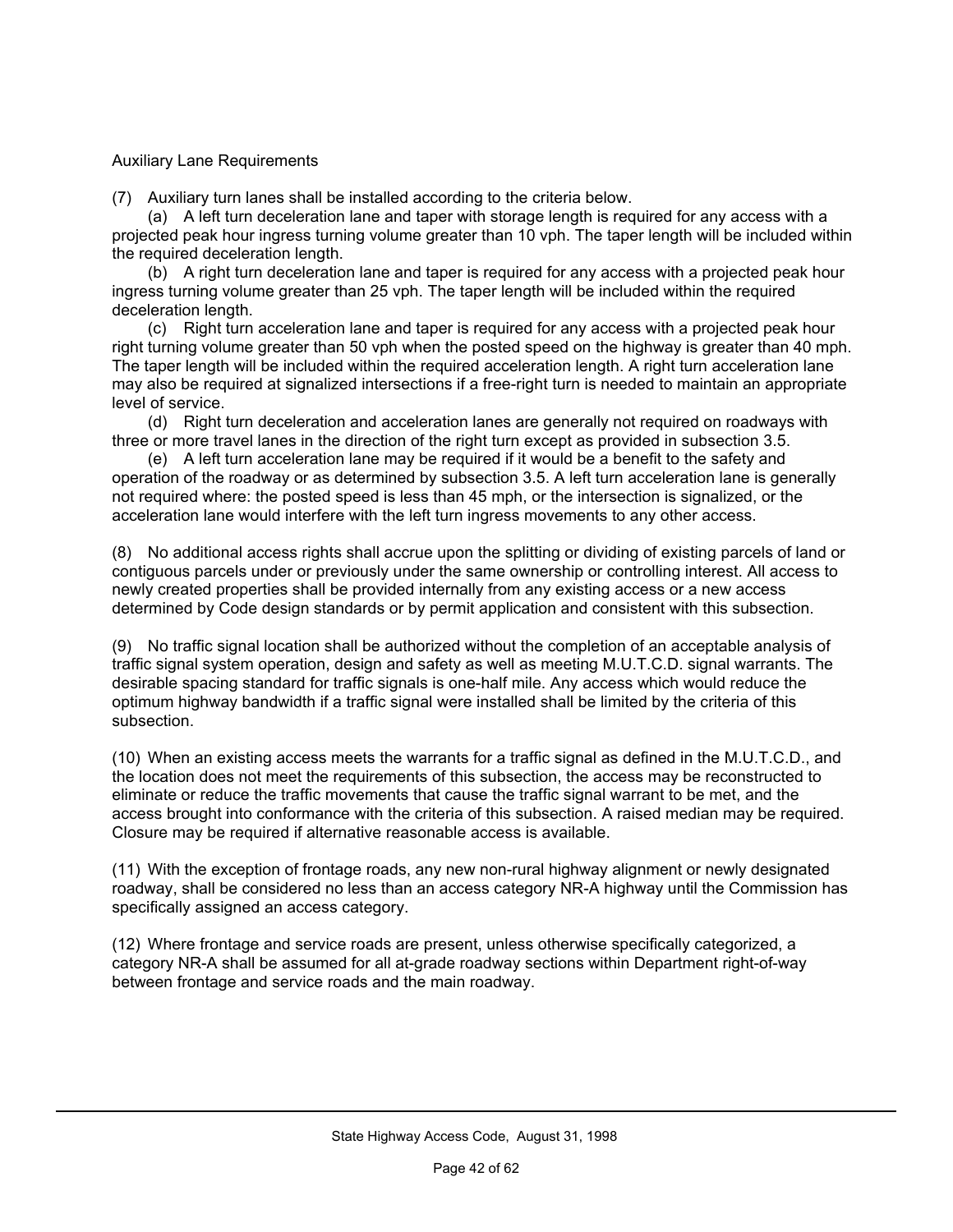#### **3.11 CATEGORY NR-B** - Non-Rural Arterial

Functional Characteristics and Category Assignment Criteria

(1) This category is appropriate for use on non-rural highways that have the capacity for moderate travel speeds and relatively moderate to high traffic volumes over medium and short travel distances providing for intercity, intracity and intercommunity travel needs. These routes are generally not of regional, state or national significance. This category is typically assigned within developed portions of cities and towns where there is established roadside development making the assignment of a higher functional category unrealistic. This category is also appropriate for short sections of regional highway passing through rural communities that may be located along route of regional, state and national significance where assignment to a higher category is unrealistic. While this category provides service to through traffic movements, it allows more direct access to occur.

Access Granting Criteria including Category Related Access Location, Operation and Design Standards

(2) When application is made, one access shall be granted to each parcel, if it does not create safety or operational problems. The access will provide, as a minimum, for right turns only. The access may have left turns in (3/4 movement) if the addition of left turns will improve operation at an adjacent fullmovement intersection and meet appropriate design standards, unless significant operational or safety problems would occur. Where it is shown that the location will be able to meet appropriate design criteria, full-movement access shall be granted at one-half mile spacing, or where a signal progression analysis indicates good progression of 30 percent efficiency or better, or does not degrade the existing signal progression. Where the proposal includes a traffic signal, the applicant must establish that, a) there are no other reasonable site design, access or circulation alternatives eliminating the need for the signal, b) there is a public necessity for the intersection, and c) a traffic signal study and traffic analysis acceptable to the Department is completed.

(3) Additional right-turn-only access shall be allowed where required auxiliary lanes can be provided. Additional right-turn-only access may be allowed when it would relieve an identified congestion condition on the local street or road system which cannot be improved, and the parcel size or trip generation potential requires additional access to maintain good highway traffic and land use design. To obtain the additional access the applicant must also show that the additional access would not knowingly cause a hardship to an adjacent property or interfere with the location, planning, and operation of the general street system.

Auxiliary Lane Requirements

(4) Auxiliary turn lanes shall be installed according to the criteria below.

(a) A left turn lane with storage length plus taper is required for any access with a projected peak hour left ingress turning volume greater than 25 vph. If the posted speed is greater than 40 mph, a deceleration lane and taper is required for any access with a projected peak hour left ingress turning volume greater than 10 vph. The taper length will be included within the deceleration length.

(b) A right turn lane with storage length plus taper is required for any access with a projected peak hour right ingress turning volume greater than 50 vph. If the posted speed is greater than 40 mph, a right turn deceleration lane and taper is required for any access with a projected peak hour right ingress turning volume greater than 25 vph. The taper length will be included within the deceleration length.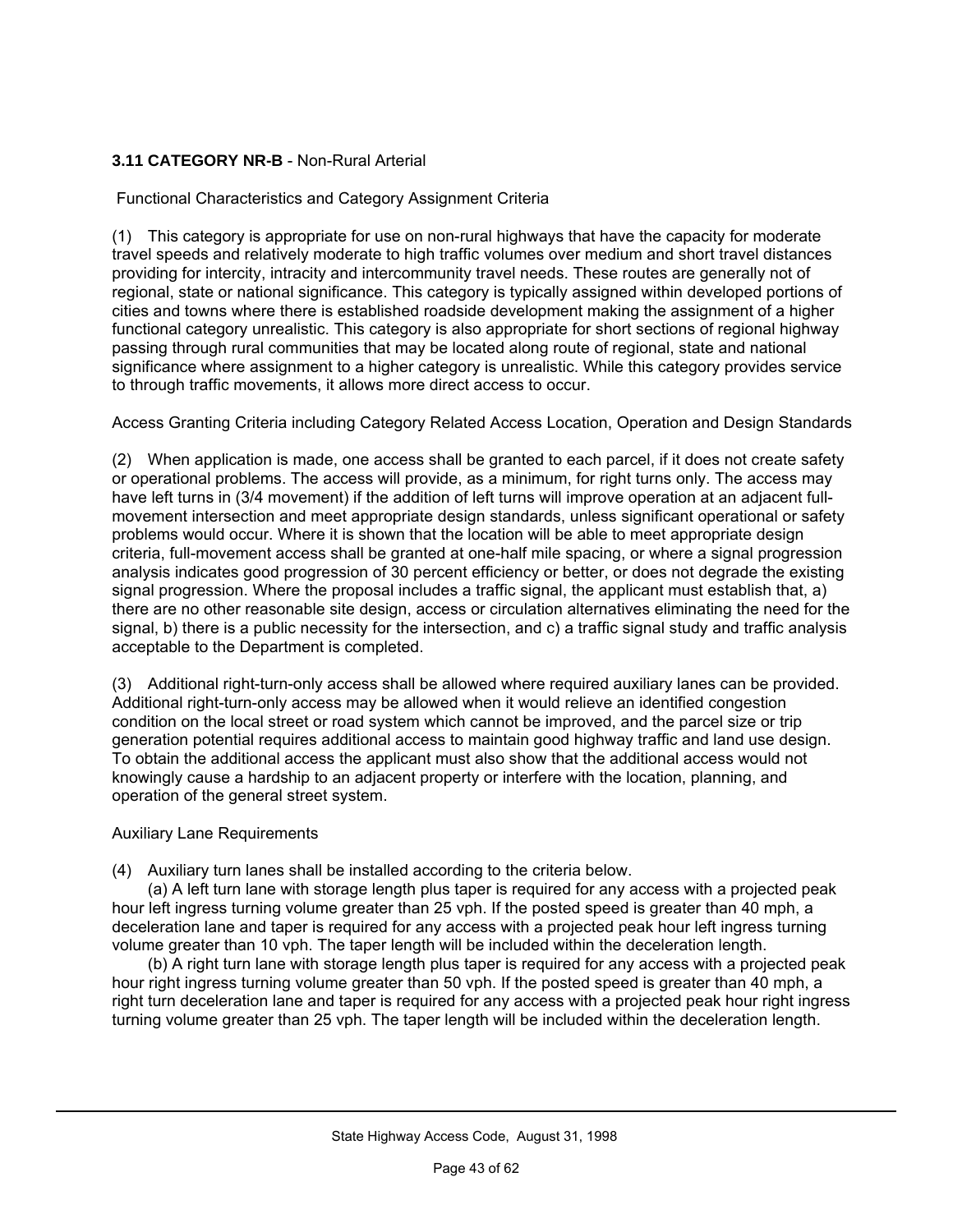(c) The issuing authority or Department may require an auxiliary lane when it is specifically identified and documented that the lane is necessary to prevent or correct an operational or safety condition or as determined by subsection 3.5.

(d) An acceleration lane is generally not required except as may be determined by subsection 3.5.

(5) When an existing access meets the warrants for a traffic signal as defined in the M.U.T.C.D., and the location does not meet the requirements of this subsection, the access may be reconstructed to eliminate or reduce the traffic movements that cause the traffic signal warrant to be met, and the access brought into conformance with the criteria of this subsection. A raised median may be required. Closure may be required if alternative reasonable access is available.

#### **3.12 CATEGORY NR-C** - Non-Rural Arterial

Functional Characteristics and Category Assignment Criteria

(1) This category is appropriate for use on non-rural highways that have the capacity for low to moderate travel speeds and relatively moderate volumes over medium and short travel distances providing for intercity, intracity and intercommunity travel needs. These routes are not of regional, state or national significance. This category is typically assigned where there is extensive established roadside development and street systems such as a 'downtown' area, making the assignment of a higher category unrealistic. This category provides a reasonable balance between direct access and mobility needs.

Access Granting Criteria including Category Related Access Location, Operation and Design Standards

(2) When application is made, one access shall be granted to each parcel if it does not create a significant safety problem or significantly degrade operation. The access may operate as a fullmovement unsignalized access unless there is an established non-traversable median, or a safety or traffic operation problem is identified.

(3) Additional access shall be granted if the additional access would not knowingly cause a hardship to an adjacent property or interfere with the location, planning, and operation of the general street system, and would be in compliance with Code design standards, and the applicant establishes that an additional access is necessary for the safe and efficient use of the property. Where the property abuts or has primary access to a lesser function road or an internal street system or by way of dedicated rights-of-way or easements, any access to the state highway shall be considered as an additional access.

#### Auxiliary Lane Requirements

(4) Auxiliary turn lanes shall be installed according to the criteria below.

(a) A left turn lane with storage length plus taper length is required for any access with a projected peak hour left ingress turning volume greater than 25 vph. If the posted speed is greater than 40 mph, a deceleration lane and taper is required for any access with a projected peak hour left ingress turning volume greater than 10 vph. The taper length will be included within the deceleration length.

(b) A right turn lane with storage length plus taper length is required for any access with a projected peak hour right ingress turning volume greater than 50 vph. If the posted speed is greater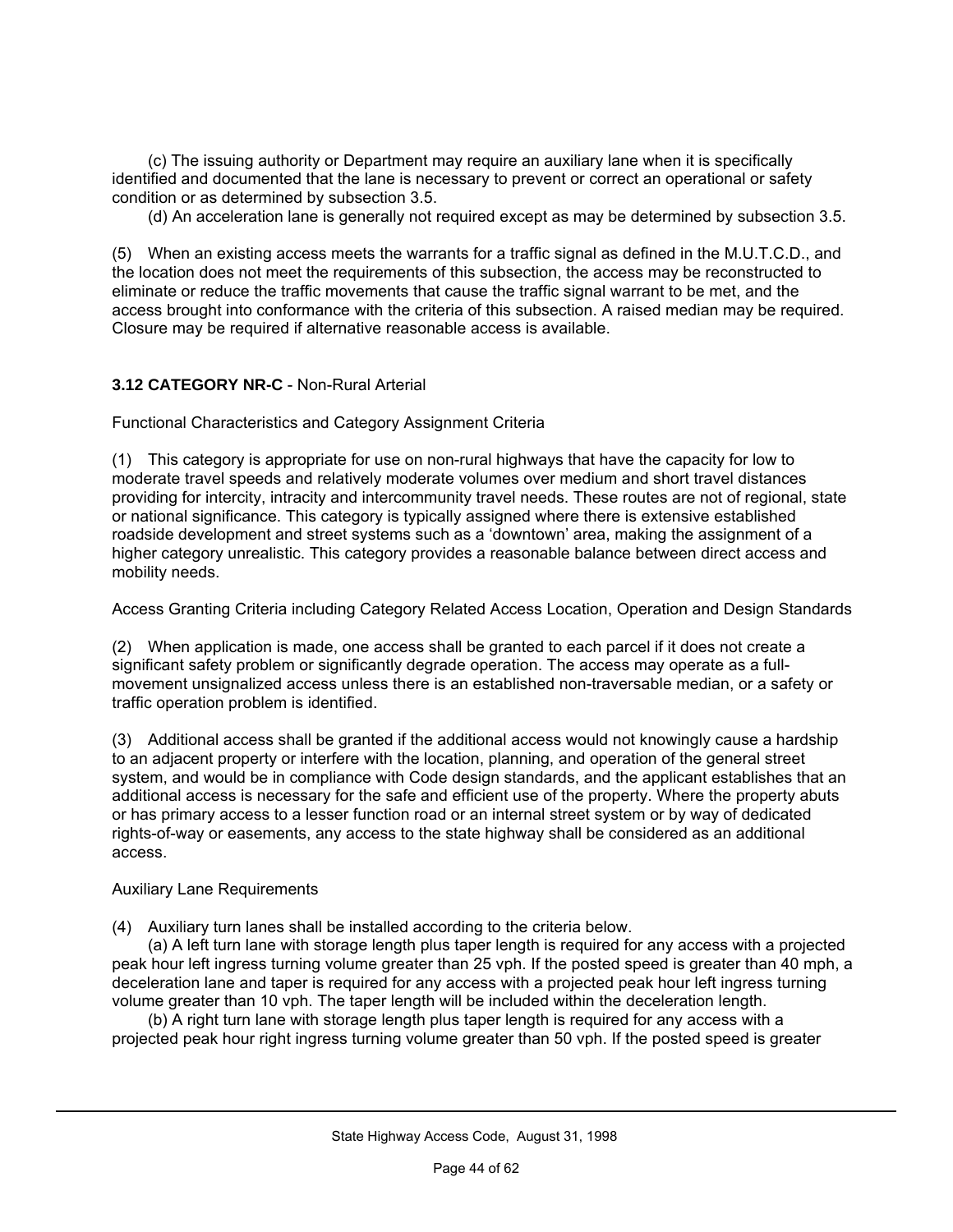than 40 mph, a right turn deceleration lane and taper is required for any access with a projected peak hour right ingress turning volume greater than 25 vph. The taper length will be included within the deceleration length.

(c) The issuing authority or Department may require an auxiliary lane when it is specifically identified and documented that the lane is necessary to prevent or correct an operational or safety condition, or as determined by section 3.5.

(5) For residential property, if the property abuts or has primary access to a lower classification street or road by way of an internal street or road system or dedicated rights-of-way or easements, any driveway to the state highway shall be considered as an additional access.

(6) When a proposed access would meet the warrants for a traffic signal as defined in the M.U.T.C.D., and the location does not meet the requirements of this subsection, the access may be reconstructed to eliminate or reduce the traffic movements that cause the traffic signal warrant to be met, and the access brought into conformance with the criteria of this subsection. A raised median may be required.

(7) Minimum spacing between traffic signals shall be that which is necessary for the safe operation, capacity, and proper design of the signal and adjacent accesses. The location shall be consistent with current signal progression efficiency and cause no degradation. Preference in traffic signal location, timing and operation shall be given to highways and cross streets of a higher access category or function. No traffic signal shall be authorized without the completion of an analysis of traffic signal system operation, design, and safety as well as meeting M.U.T.C.D. signal warrants.

#### **3.13 CATEGORY F-R** - Frontage Road

Functional Characteristics and Category Assignment Criteria

(1) Category F-R shall be assigned only to roadways that are designated as frontage or service roads where there is no intended purpose of providing for long distance traffic movements. Category F-R may be assigned for high speed rural frontage roads. Access needs will take priority over through traffic movements without compromising the public health, welfare, or safety. Providing reasonable and safe access to abutting property is the primary purpose of this access category. At the request of the local authority, the Commission may in accordance with subsection 2.2, assign any frontage or service road to a higher access category when desirable to meet local transportation plans and needs.

Access Granting Criteria including Category Related Access Location, Operation and Design Standards

(2) When application is made, one access shall be granted to each parcel if it does not create a significant safety problem or significantly degrade operation. The access may operate as a fullmovement unsignalized access unless there is an established restrictive median, or a safety or operations problem is identified. The location shall also be consistent with current signal progression efficiency and cause no degradation

(3) Additional access will be granted if the additional access would not knowingly cause a hardship to an adjacent property or interfere with the location, planning, and operation of the general street system,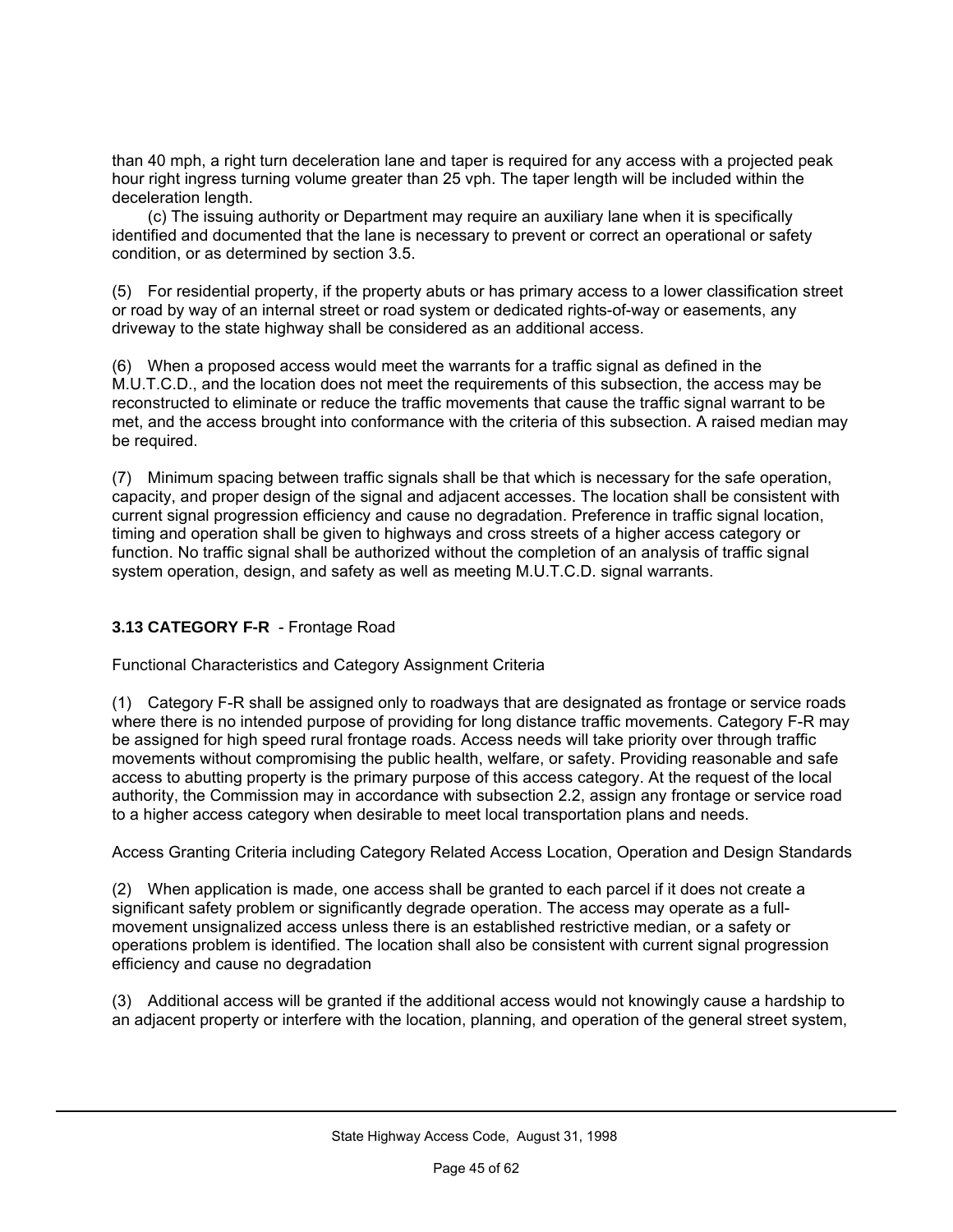and would be in compliance with Code design standards. Additional access will be granted if the size or trip generation potential of the parcel of land requires additional access to maintain good design.

#### Auxiliary Lane Requirements

(4) Auxiliary turn lanes shall be installed on category F-R roadways according to the criteria below:

(a) A left turn lane with storage length plus taper length is required for any access with a projected peak hour left ingress turning volume greater than 25 vph. If the posted speed is greater than 40 mph, a deceleration lane and taper is required for any access with a projected peak hour left ingress turning volume greater than 10 vph. The taper length will be included within the deceleration length.

(b) A right turn lane with storage length plus taper length is required for any access with a projected peak hour right ingress turning volume greater than 50 vph. If the posted speed is greater than 40 mph, a right turn deceleration lane with taper is required for any access with a projected peak hour right ingress turning volume greater than 25 vph. The taper length will be included within the deceleration length.

(c) A right turn acceleration lane with taper is required for any access with a projected peak hour right turning volume greater than 50 vph when the posted speed on the highway is greater than 40 mph and the highway has only one lane for through traffic in the direction of the right turn. A right turn acceleration lane is not required on multi-lane highways of this category. The taper length will be included within the required acceleration length.

(d) A left turn acceleration lane with transition taper may be required if it would be a benefit to the safety and operation of the roadway or as determined by subsection 3.5. A left turn acceleration lane is generally not required where: the posted speed is less than 45 mph, or the intersection is signalized, or the acceleration lane would interfere with the left turn ingress movements to any other access.

(5) Where the end of the frontage road will proceed directly into the property or public way, auxiliary lanes may not be necessary. If the frontage road proceeds into private property, the applicant may be required to provide a cul-de-sac or similar design function that will provide for the safe and convenient u-turns of vehicles within public right-of-way.

(6) Minimum spacing between traffic signals shall be that which is necessary for the safe operation, capacity, and proper design of the signal and adjacent accesses. Preference in traffic signal location, timing and operation shall be given to highways and cross streets of a higher access category or function. No traffic signal shall be authorized without the completion of an analysis of traffic signal system operation, design, and safety as well as meeting M.U.T.C.D. signal warrants.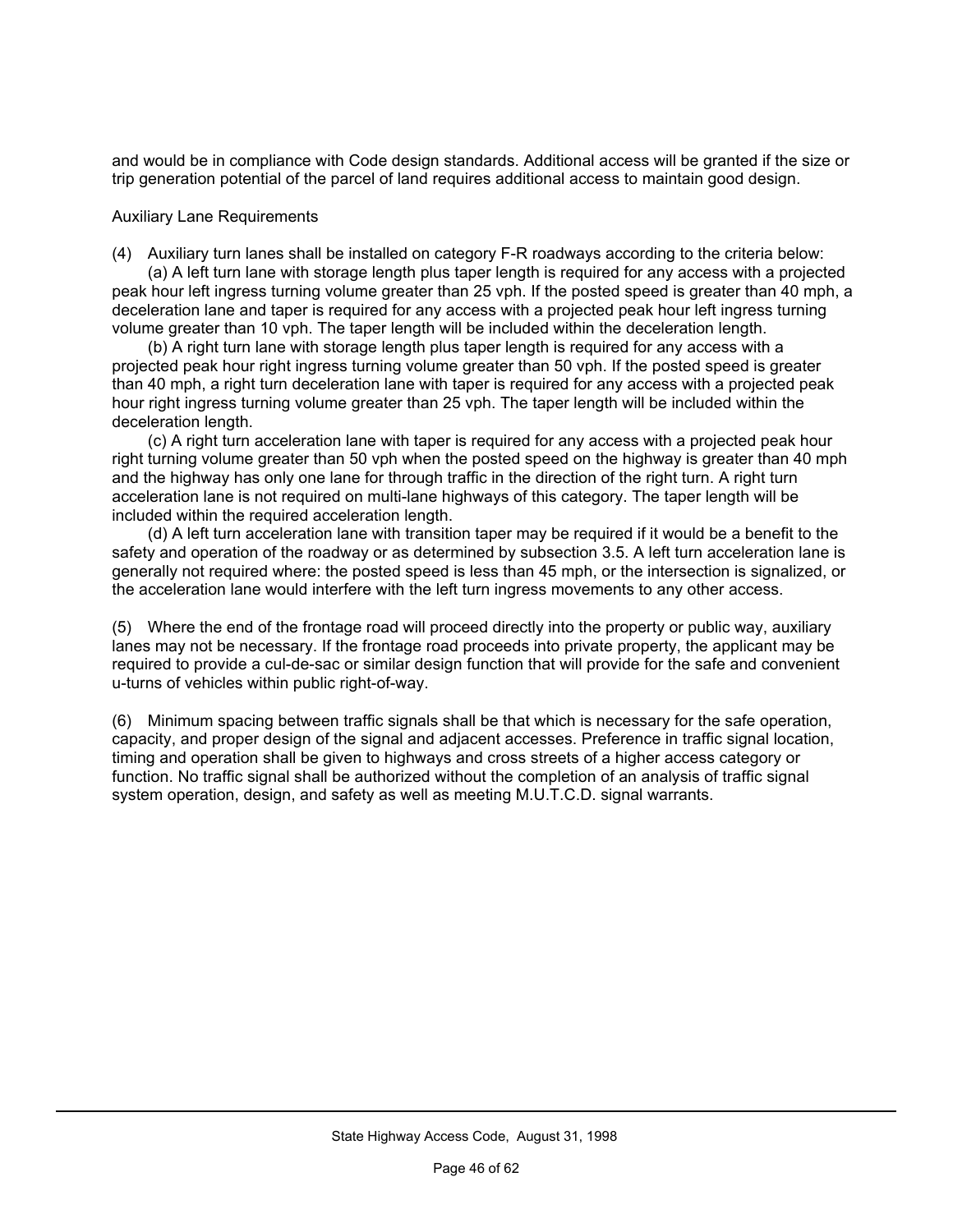#### **SECTION FOUR DESIGN STANDARDS AND SPECIFICATIONS**

#### **4.1 Purpose**

(1) The Department has developed the following design and construction standards and specifications for application in Code decisions to protect the public health, safety, and welfare; maintain smooth traffic flow; maintain highway right-of-way drainage; and protect the functional level of public highways.

#### **4.2 Use of Section Four**

(1) If the issuing authority determines that an application for access meets the requirements of Section Three, Section Four shall be used to precisely locate, design and construct the access within the criteria set forth in Section Three. When a local government is the issuing authority and it has established by ordinance or resolution more stringent design standards than required in this section, the local standards may govern where applied by the local authority and is determined acceptable to the Department. All construction materials, techniques and processes shall be in conformance with the specifications on the permit, and shall not be inconsistent with Department standard specifications for road construction. A proposal for access may not presume a lower posted speed limit than currently posted or request a lower speed limit in order to accommodate the access unless specifically directed in writing by the Department.

(2) If an access application meets Section Three criteria and is unable to comply with Section Four criteria, the access permit should be denied unless a design waiver is authorized pursuant to Section Four. When the access permit has been issued and later design development does not meet Section Four, then the Notice to Proceed cannot be issued unless a design waiver is approved.

(3) This section relies on general design techniques. The use of more exact geometric engineering standards and methods is permissible provided the design meets Code purposes, does not violate Code standards, and is based upon desirable nationally accepted standards and is determined acceptable to the Department.

(4) Speed, as used in this section, refers to the posted legal speed limit at the access location at the time of permit approval except as adjusted by 4.8(1)(e). A higher speed for access design shall be used if the section of highway is presently being redesigned or reconstructed to a higher speed or an approved access control plan requires a higher speed. Where a traffic signal will be installed as part of the access construction, the access design and the anticipated posted speed limit after signal installation may be used for the overall access design at the discretion of the Department.

(6) When determining the distance between accesses, the point of tangency shall be used where a radius is present, or the beginning of the curb cut. More complex accesses including ramp connections shall be measured from the beginning of the radii along the state roadway or between 2 points determined by the Department.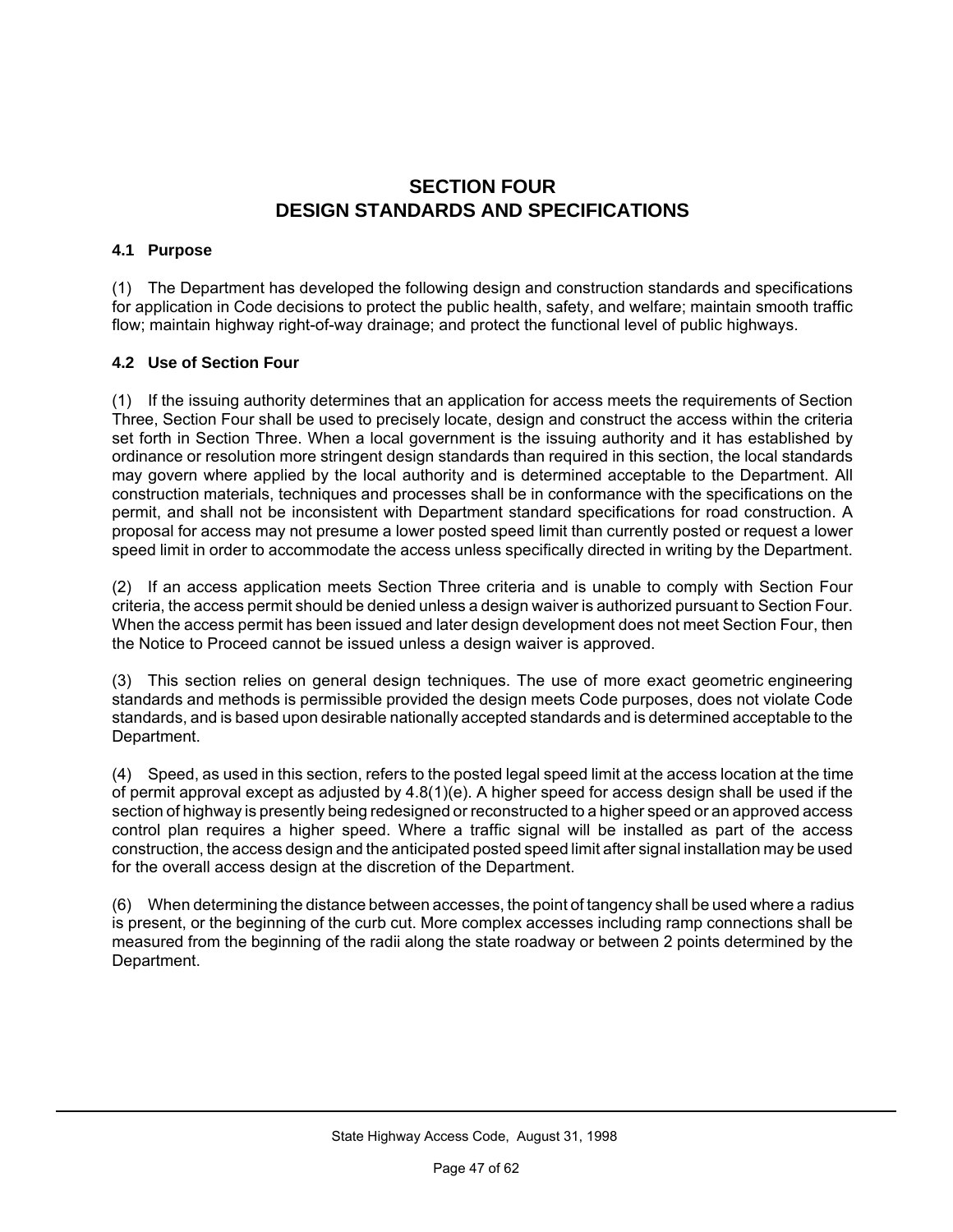#### **4.3 Sight Distance**

(1) Permits shall not be issued that include any design element or allow any turning movements where the sight distance is not adequate to allow the safe movement of a motorist using or passing the access. The permittee shall maintain adequate, unobstructed sight distance in both directions from the access. This sight distance shall be the distance necessary according to the posted speed of the highway using the tables below. Any potentially obstructing objects such as but not limited to advertising signs, structures, trees, and bushes, shall be designed, placed and maintained at a height not to interfere with the sight distance needed by any vehicle using the access. Reconstruction of the horizontal and vertical curvature along the roadway and side slopes adjacent to the roadway may be necessary to increase sight distances to meet the requirements of tables 4-1 and 4-2.

#### **(2) Sight Distance Along Highway.**

(a) Table 4 - 1 shall be used to determine the required horizontal and vertical sight distance necessary as measured from the vehicle traveling on the highway to the access. The design sight distance figures shall be used unless a design waiver is issued in accordance with section 4.12. However, in no case shall the sight distance used be less than the minimum sight distance set forth in table 4-1 and adjusted for grade as required by table 4-4.

| Posted speed in MPH              | 25  | 30  | 35  | 40         | 45  | 50  | 55  | 60  | 65  |     |
|----------------------------------|-----|-----|-----|------------|-----|-----|-----|-----|-----|-----|
| Design sight distance (in feet)  | 150 | 200 | 250 | 1325       | 400 | 475 | 550 | 650 |     | 850 |
| Minimum sight distance (in feet) | 150 | 200 | 225 | <b>275</b> | 325 | 400 | 450 | 525 | 550 | 625 |

**Table 4 - 1 Sight Distance Along Highway**

(b) For calculating table 4 - 1, sight distance at the proposed access location, a height of 3.5 feet shall be used for the driver's eyes of a vehicle on the highway approaching the access location. The driver's eyes shall be assumed to be at the centerline of the inside lane (inside with respect to the curve) for measurement purposes. A height of 4.25 feet shall be used for a vehicle assumed to be on the centerline of the access five feet back from the edge of the roadway.

(c) The lengths shown in table 4-1 shall be adjusted for any grade of three percent or greater using the figures set forth in table 4 - 4. Grade is the ratio of the change in elevation to the length of slope. Multiply the length required in table 4-1 by the appropriate factor in table 4-4.

#### **(3) Entering Sight Distance**

(a) In addition to the sight distance necessary in accordance with section 4–3(2), it is also necessary to provide the entering vehicle adequate sight distance in order to enter or cross the highway. Table 4-2 shall be used to establish the minimum sight distance necessary for the entering vehicle. These lengths shall be adjusted for any grade of three percent or greater using table 4-4. The vehicle used to determine the entering sight distance necessary shall be selected from table 4-3.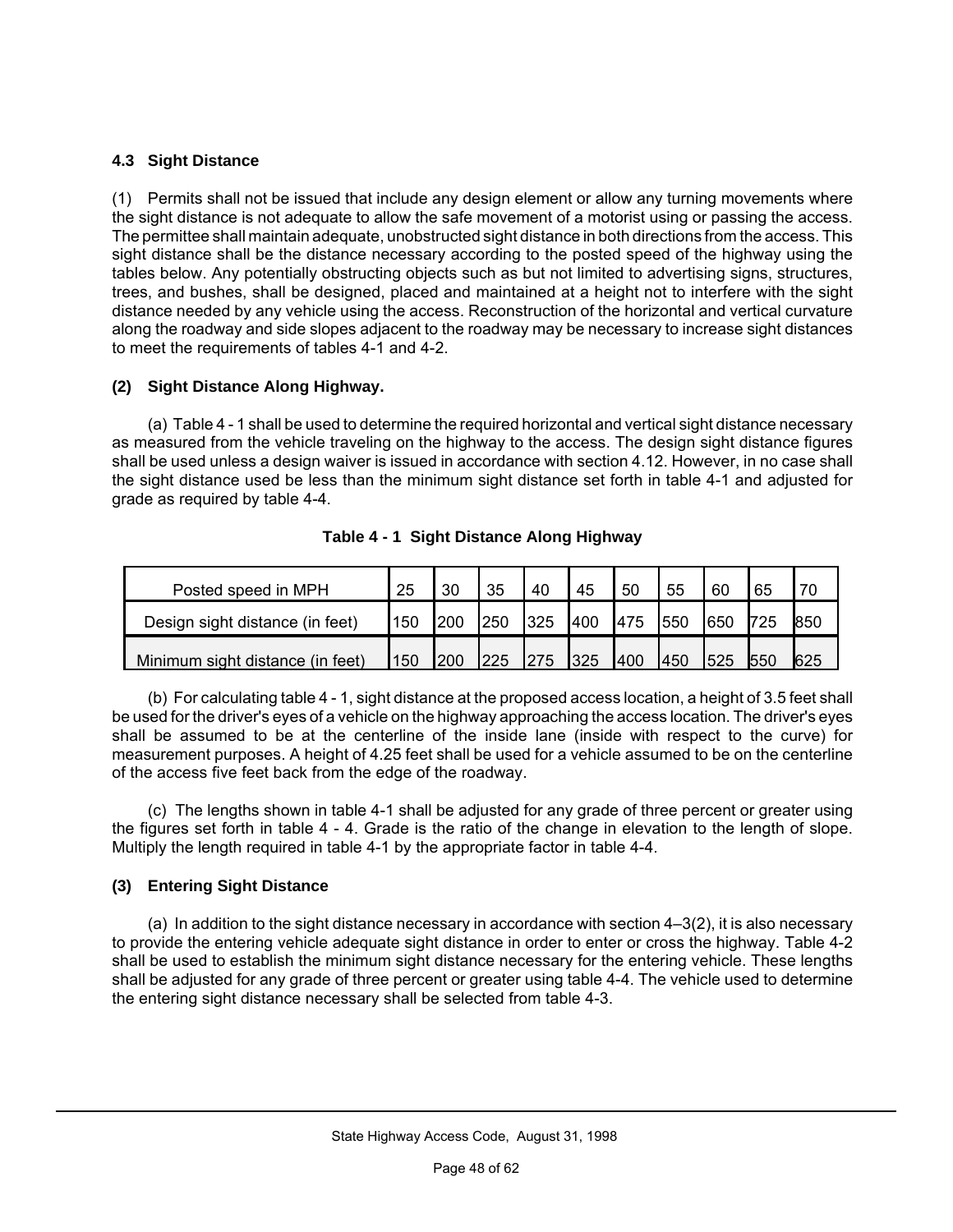(b) For calculating table 4-2 sight distance, a height of 3.5 feet shall be used for the driver's eyes at the access location and a height of 4.25 feet for the oncoming vehicle. The entering driver's eyes shall be assumed to be 10 feet back from the edge of the roadway.

(c) If there is no median or if the median is too narrow to safely store a left turning or crossing vehicle, a 20 foot minimum is necessary for passenger cars, both directions shall be considered from the access location. If the median can safely store the turning or crossing vehicle, then the sight distance shall be calculated assuming a two stop condition. The vehicle shall be assumed to stop once at the outside edge of the outside lane and again within the median. Each one-way roadway direction shall be considered separately.

| Vehicle expected to enter or<br>cross highway as determined<br>from table 4-3 |     | Posted Speed of Roadway in MPH |     |                         |     |      |      |      |      |      |  |
|-------------------------------------------------------------------------------|-----|--------------------------------|-----|-------------------------|-----|------|------|------|------|------|--|
|                                                                               |     | 30                             | 35  | 40                      | 45  | 50   | 55   | 60   | 65   | 70   |  |
| <b>Two Lane Roadway</b>                                                       |     |                                |     |                         |     |      |      |      |      |      |  |
| Passenger Cars, Pickup<br><b>Trucks</b>                                       | 250 | 300                            | 350 | 400                     | 450 | 500  | 550  | 600  | 650  | 700  |  |
| Single Unit Trucks Over<br>10,000 lb GVW                                      | 325 | 390                            | 455 | 520                     | 585 | 650  | 715  | 780  | 845  | 910  |  |
| <b>Multi-Unit Trucks</b>                                                      | 425 | 510                            | 595 | 680                     | 765 | 850  | 935  | 1020 | 1105 | 1190 |  |
| <b>Four Lane Roadway</b>                                                      |     |                                |     |                         |     |      |      |      |      |      |  |
| Passenger Cars, Pickup<br>Trucks                                              | 300 | 360                            | 420 | 480                     | 540 | 600  | 660  | 720  | 780  | 840  |  |
| Single Unit Trucks Over<br>10,000 lb GVW                                      | 375 | 450                            | 525 | 600                     | 675 | 750  | 825  | 900  | 975  | 1050 |  |
| <b>Multi-Unit Trucks</b>                                                      | 500 | 600                            | 700 | 800                     | 900 | 1000 | 1100 | 1200 | 1300 | 1400 |  |
|                                                                               |     |                                |     | <b>Six Lane Roadway</b> |     |      |      |      |      |      |  |
| Passenger Cars, Pickup<br><b>Trucks</b>                                       | 325 | 390                            | 455 | 520                     | 585 | 650  | 715  | 780  | 845  | 910  |  |
| Single Unit Trucks Over<br>10,000 lb GVW                                      | 425 | 510                            | 595 | 680                     | 765 | 850  | 935  | 1020 | 1105 | 1190 |  |
| <b>Multi-Unit Trucks</b>                                                      | 525 | 630                            | 735 | 840                     | 945 | 1050 | 1155 | 1260 | 1365 | 1470 |  |

| Table 4 - 2: Entering Sight Distance (in feet) |  |  |  |  |
|------------------------------------------------|--|--|--|--|
|------------------------------------------------|--|--|--|--|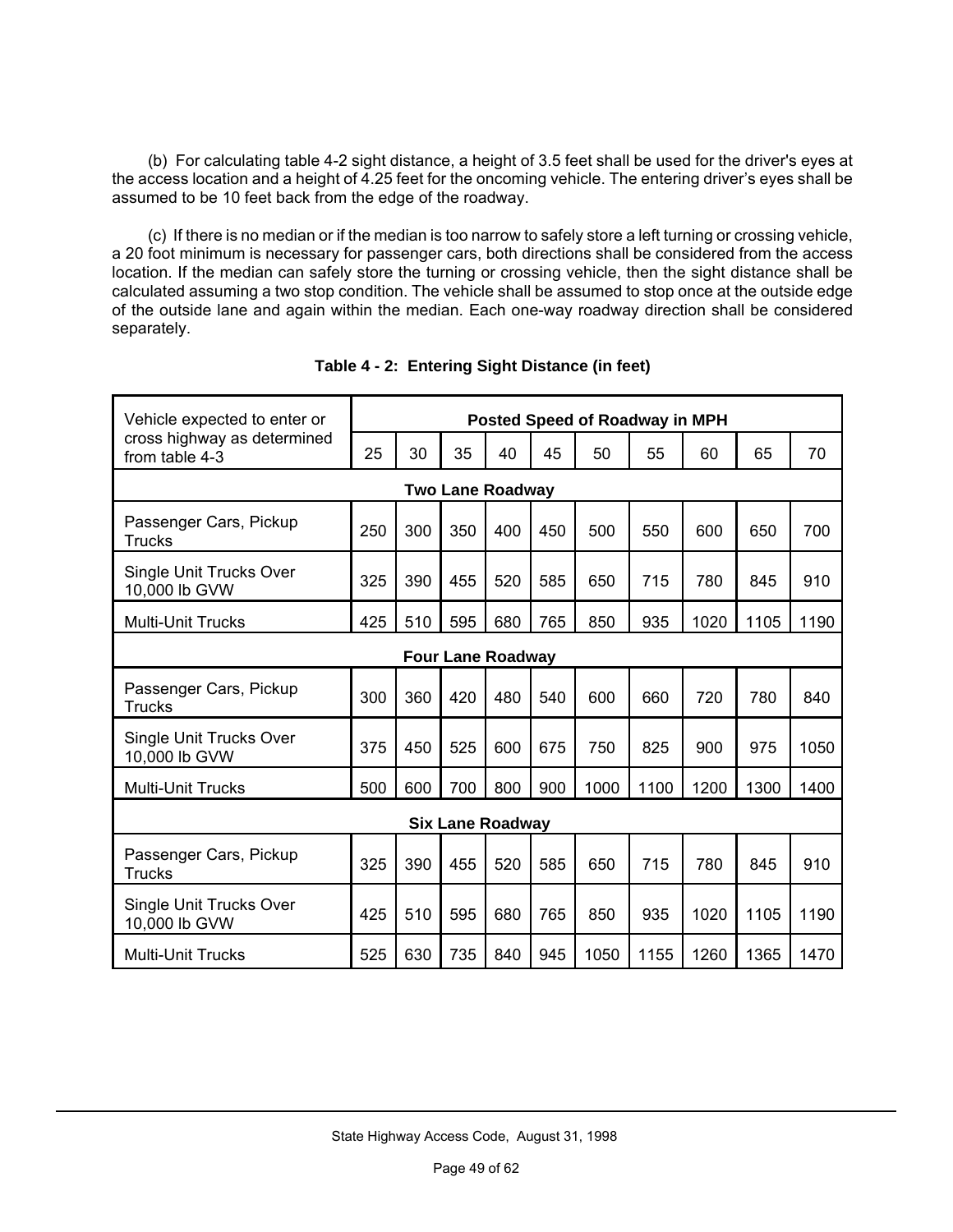| Land Use(s) Served by Access                                                    | Design Vehicle(s) to be Used for Sight<br>Distance Calculations for table 4 - 2 |  |  |  |  |
|---------------------------------------------------------------------------------|---------------------------------------------------------------------------------|--|--|--|--|
| Residential (a non-school bus route)                                            | Passenger Cars, Pickup Trucks                                                   |  |  |  |  |
| If access is a part of any school bus route<br>regardless of land use           | No less than Single Unit Trucks                                                 |  |  |  |  |
| Office                                                                          | <b>Single Unit Trucks</b>                                                       |  |  |  |  |
| Recreational                                                                    | <b>Single Unit Trucks</b>                                                       |  |  |  |  |
| Commercial/Retail                                                               | Multi-Unit Trucks*                                                              |  |  |  |  |
| Industrial                                                                      | Multi-Unit Trucks*                                                              |  |  |  |  |
| <b>Municipal Streets &amp; County Roads</b>                                     | Multi-Unit Trucks*                                                              |  |  |  |  |
| Agricultural Field Approaches, < 1 per day                                      | <b>Single Unit Trucks</b>                                                       |  |  |  |  |
| *If less than 2 multi-unit truck trips per day (average), use single-unit truck |                                                                                 |  |  |  |  |

#### **Table 4 - 3: Design Vehicle Selection**

#### **Table 4 - 4: Stopping and Deceleration Adjustment Factors for Highway Grade**

| 3% to 4.9% Upgrade, Use 0.9 | 3% to 4.9% Downgrade, Use 1.2 |
|-----------------------------|-------------------------------|
| 5% to 7% Upgrade, Use 0.8   | 5% to 7% Downgrade, Use 1.35  |

#### **4.4 Access Spacing**

(1) When access is allowed in accordance with Section Three of the Code, each access should be separated at a minimum by a distance equal to the design sight distance values in table 4 - 1. When speed change lanes are present, or will be needed in the future, it is desirable that the accesses be separated by a sufficient distance so that the speed change lanes including transition tapers do not overlap or an equivalent distance if speed change lanes are not yet built. Access should not be permitted within an auxiliary lane, taper or ramp.

#### **4.5 Access Width**

(1) Access width is the actual traveled portion of the access as it extends away from the roadway. Access width for any type access without curbs shall be measured exclusive of the radii or flares. Width of an access with a curb return entrance and driveways with curb cuts, shall be measured exclusive of the flared sections, transitions, curb and gutter. The width of any non-traversable median is not counted as part of the access width. In measuring access width, only the travel portion of the access is measured.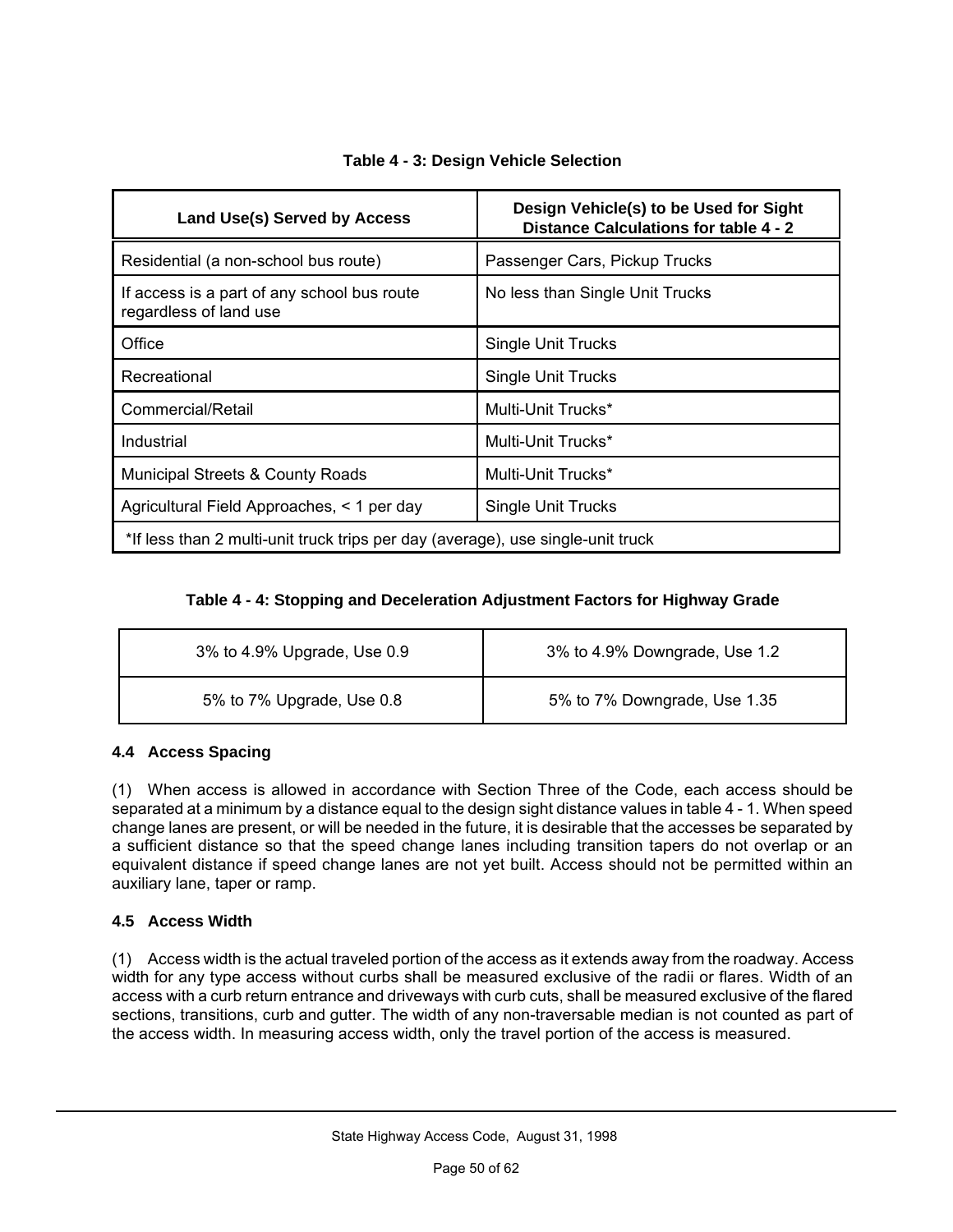(2) Sixteen to 30 feet of width shall be used for any two-way access when the single unit vehicle peak hour volume does not exceed five except as noted in subsection 4.5(3).

(3) Twenty-five to 40 feet of width shall be provided for any two-way access when any one or more of the following apply to the access:

- (a) Peak hour vehicle volume of the access exceeds five.
- (b) Multi-unit vehicles are intended to use the access.
- (c) Single unit vehicles in excess of 30 feet in length will use the access.
- (d) Special vehicles using the access exceed 16 feet in width.

(4) A one-way access shall have a width of 16 feet to 18 feet. If two one-way approaches (one-way in, one-way out) are adjacent to each other, they shall be divided by a non-traversable median of at least four feet but no more than 25 feet wide and treated as one access. The access median shall be signed and clearly visible.

(5) When a public street, road, highway or any access intended to become a public way intersects with a state highway, the long term traffic projections and consideration of the modal use of the public way shall be used to select an appropriate access width, subject to the approval of the Department. It is recommended that no two-way public roadway access in excess of 10 D.H.V. be less than 36 feet in width at the intersection exclusive of the radii.

(6) Where a private access will have high traffic volumes, the access may be designed with curb returns and at a width and design sufficient to accommodate the traffic volumes as determined by the issuing authority subject to approval of the Department.

#### **4.6 Access Radii**

(1) Except for curb cuts, accesses shall have 20 foot radii unless criteria below requires otherwise.

(2) The equivalent turning radii of the access shall accommodate the turning radius of the largest vehicle using the access on a daily basis. Where paved shoulders are present, the radius is measured to the edge of the closest lane. Where roadway shoulders are not present, field and residential accesses should have 25 foot radii.

(3) For any access where multi-unit vehicles, or single unit vehicles exceeding 30 feet in length, are intended to use the access on a daily basis, the radii of the access should be determined using the minimum turning path for the larger vehicle. It is desirable to use equivalent three-centered compound curves or spiral curves rather than simple radii when designing for larger vehicles. The curves used should ensure safe turning movements without encroachment onto other highway travel lanes.

(4) If the frequency of multi-unit vehicles or single unit vehicles over 30 feet in length is such that two such vehicles may be reasonably anticipated to use the access at the same time, one entering and one exiting, radii should be adequate to accommodate both vehicles with no turning conflicts and without undue slowing.

(5) Where curbs are present, a curb cut style driveway will normally be required. Radius curb returns may be used when determined to be necessary, are not inconsistent with existing or planned conditions, and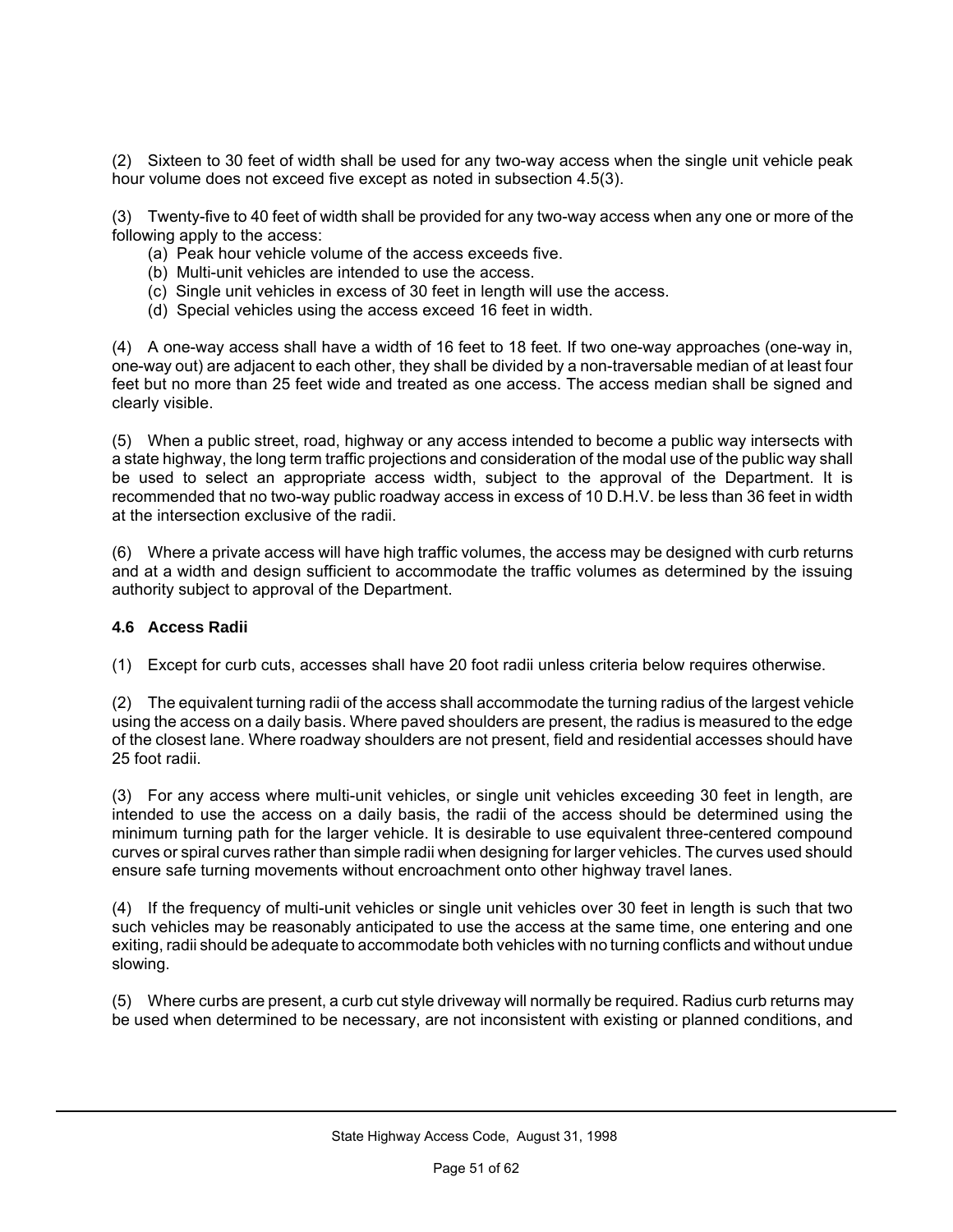acceptable to the local authority. The issuing authority or Department shall determine if a curb cut or radius curb returns are required in accordance with existing or planned conditions.

(6) When a public street, road, or highway or any access intended to become a public way intersects with a state highway, the design criteria of the local government and the Department shall be used to select appropriate radii, corner and intersection design, subject to approval by the Department. The final design should not be less than the minimums contained in the Code.

(7) Where there are numerous accesses, such as along an established municipal street or road, it may be desirable to reduce the radii in order to improve visual and physical separation of accesses. Where feasible or required by the Code, access should be combined or closed to reduce the frequency of accesses and increase the spacing between accesses.

(8) To minimize pedestrian conflict and total access width at the roadway edge, radii shall not be constructed larger than required to accommodate the volume and types of vehicles using the access on a regular basis.

(9) Where access channelization islands are installed, a 70 foot radius may be required for the channel lane. Traffic islands should be 100 square feet in size or larger. The minimum size without a waiver is 50 square feet. All islands must have tapered offsets beginning at 6 feet at the approach nose and tapering to 3 feet, or as approved by the Department, from the edge of the highway traveled way to face of curb.

#### **4.7 Access Surfacing**

(1) Surfacing material may include approved grades of gravel, concrete pavement, and bituminous pavement. Hard surfacing includes either concrete or bituminous pavements. Roadway and access surfacing treatments shall conform to Department or local authority adopted specifications which ever is greater.

(2) The access shall be surfaced upon completion of earthwork construction and prior to being used. At locations where new hard surface pavement is to abut existing pavement, the existing pavement shall be saw cut and removed a minimum of one foot back from the existing edge for bituminous, or until an acceptable existing cross slope is achieved. A delay in installation of hot bituminous pavement due to seasonal restrictions may be allowed provided adequate temporary gravel surfacing is substituted.

(3) The access shall be surfaced at least from the highway roadway to the right-of-way line. Any access with greater than 5 AADT shall have a hard surface pavement for a minimum distance of 4 feet from the traveled way. Any access with greater than 20 AADT shall have a hard surface pavement for a minimum distance of 20 feet from the traveled way. Any access with greater than 100 AADT shall have a hard surface pavement for a minimum distance of 50 feet from the traveled way. Any access requiring a turn lane shall have a hard surface pavement for a minimum distance of 50 feet from the traveled way.

(4) Surfacing material and depth shall be specified and installed according to the Department's standard design specifications and the conditions and future use of the access and the highway. Aggregate base course Class 6 or equivalent may be permitted for individual residential access or field entrances where conditions allow, and where curbs are not required.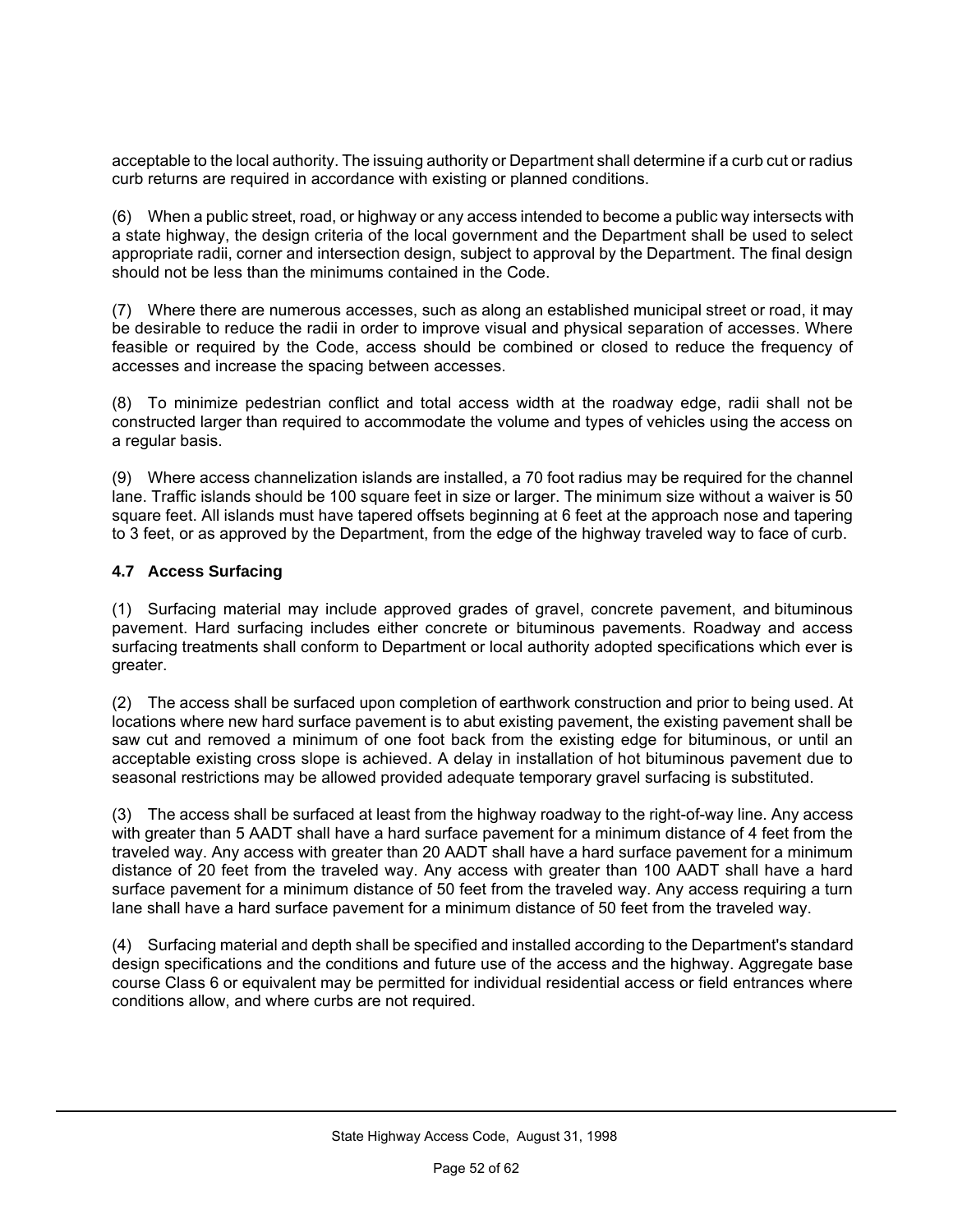(5) Off roadway surfacing improvements shall not be allowed within the highway right-of-way unless approved by the Department and a concrete curb or other physical separator such as a drainage ditch is constructed and maintained to limit access movements to permitted locations.

(6) A two inch overlay of the entire width of the roadway may be required when determined by the Department to be necessary. The Department will look at the current condition of the roadway and the additional impacts to surface quality and roadway strength given the access impacts, where through lanes are redirected, where restripping is necessary, where the centerline of the roadway is shifted, where it is necessary to reset the high point in the roadway cross section that determines the direction of surface drainage, or to allow for the regrade of the surface to meet surface drainage requirements.

#### **4.8 Speed Change Lanes**

#### **(1) General Criteria for Speed Change Lanes**

(a) The warrants and elements for the construction of speed change lanes is set forth in Section Three. When speed change lanes are required, they shall be constructed in accordance with this subsection and other applicable parts of Section Four.

(b) When public safety so requires due to site specific conditions, such as sight distance, a turn lane may be required even though the criteria in Section Three are not met.

(c) Where there are three or more through lanes in the direction of travel, the Department shall not require a right turn acceleration and or deceleration lane unless it is determined to be necessary due to high traffic volumes or when a significant roadway capacity, operational or geometric safety problem will exist. Each case shall be reviewed independently and a decision made based upon site specific conditions. Strong consideration shall be given to the opinion of the local municipality and their concerns regarding the anticipated and desirable future cross section of the highway.

(d) Where two accesses have speed change lanes that overlap, or the ending points of the speed change lanes have less than 300 feet or one-half their length of separation (whichever is shorter) and a significant structure or topographical feature does not preclude widening, a continuous auxiliary lane shall be established between the accesses to improve roadway consistency, safety, and to maintain edge of pavement continuity.

(e) If the design of the access is within two different speed zones, the design of a speed change lane shall be based upon the applicable speed limit. Generally, the entering posted speed is used for the deceleration lane, and the posted speed at the end of the acceleration lane is applicable.

(f) Where there are higher left turning volumes, safety or traffic operations necessitate, a double left turn may be required.

(g) A speed change lane for acceleration and merging onto travel lanes should be parallel and immediately adjacent to the traveled way for its entire acceleration and transition taper length. Where the acceleration length is not parallel to the traveled way, there shall be a parallel full width auxiliary lane based upon posted speed. The parallel length should be no shorter than a standard calculated merge distance.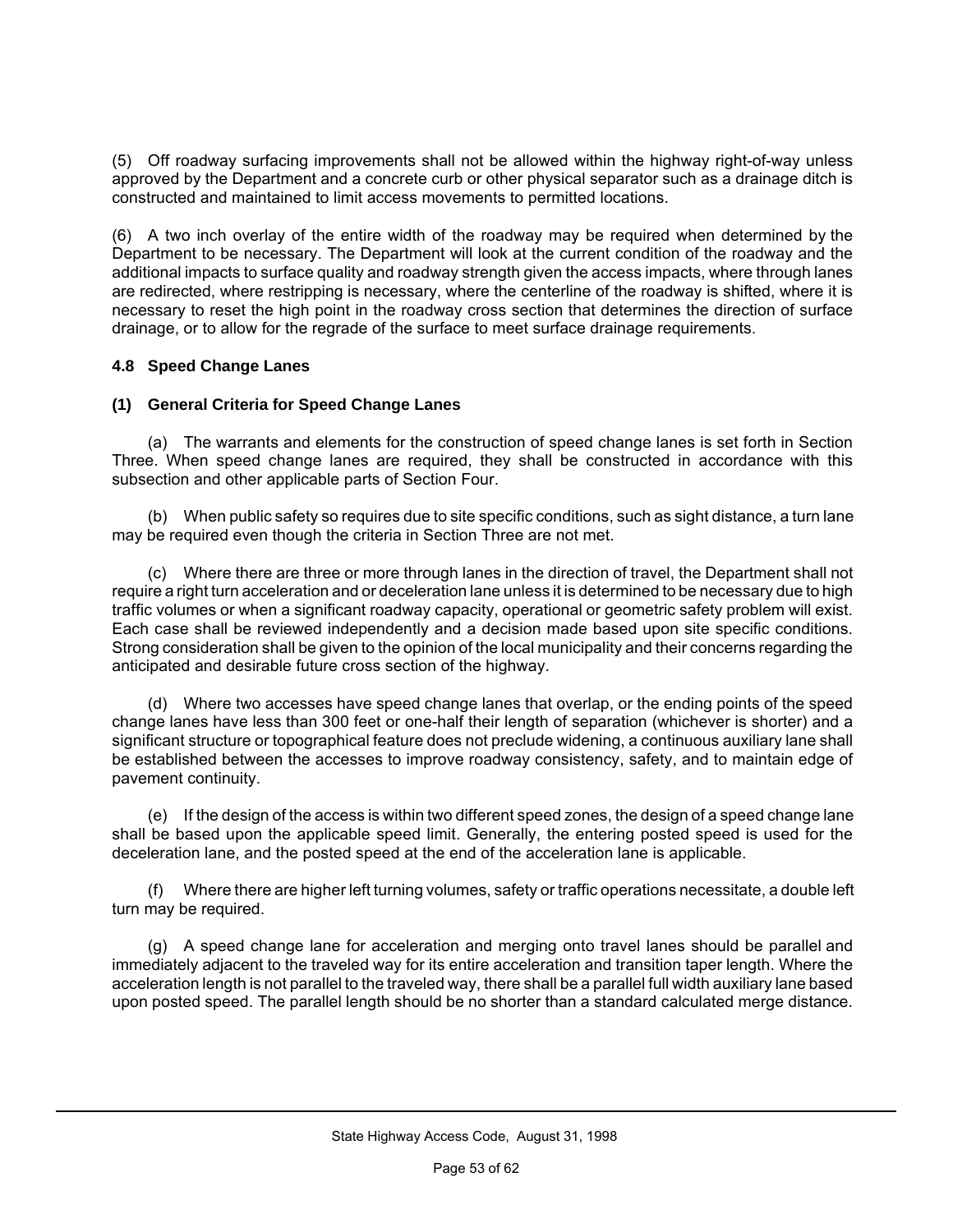(h) If restrictive topography allows only one auxiliary lane, normally a left turn deceleration lane is given first priority. Where a left turn is installed and or the travel lanes redirected, an overlay of pavement may be required by section 4.7.





#### **(2) Necessary Components Determining Speed Change Lane Length**

(a) The components of an auxiliary turn lane consists of transition taper, full width auxiliary lane, and storage length. The use of these three components varies according to the assigned access category and to some extent, site specific conditions. Table 4 - 5 summarizes the components of speed change lanes when such lanes are required by the category standards. Read the category requirements and subsection 3.5 to determine if any speed change lanes are required. Table 4 - 5 is provided to be used in conjunction with table 4 - 6.

| Access<br>Category | Left turn deceleration lane                                         | Right turn deceleration lane | Acceleration lane    |  |  |  |  |  |  |
|--------------------|---------------------------------------------------------------------|------------------------------|----------------------|--|--|--|--|--|--|
| F-W                | Design must meet federal interstate standards, and no less then E-X |                              |                      |  |  |  |  |  |  |
| E-X                | taper + decel.length+storage                                        | taper + decel. length        | accel.length + taper |  |  |  |  |  |  |
| R-A                | * decel. length + storage                                           | * decel. length              | * accel. length      |  |  |  |  |  |  |
| $R-B$              | * decel. length + storage                                           | * decel. length              | * accel. length      |  |  |  |  |  |  |
| NR-A               | decel. length + storage                                             | decel. length                | * accel. length      |  |  |  |  |  |  |
| NR-B               | $taper + storage$                                                   | $taper + storage$            | * accel. length      |  |  |  |  |  |  |
| $NR-B > 40$ mph    | * decel. length                                                     | *decel. length               | * accel. length      |  |  |  |  |  |  |
| NR-C               | $taper + storage$                                                   | $taper + storage$            | * accel. length      |  |  |  |  |  |  |
| $NR-C > 40$ mph    | * decel. length                                                     | decel. length                | * accel. length      |  |  |  |  |  |  |

**Table 4 - 5: Components of Speed Change Lane Length**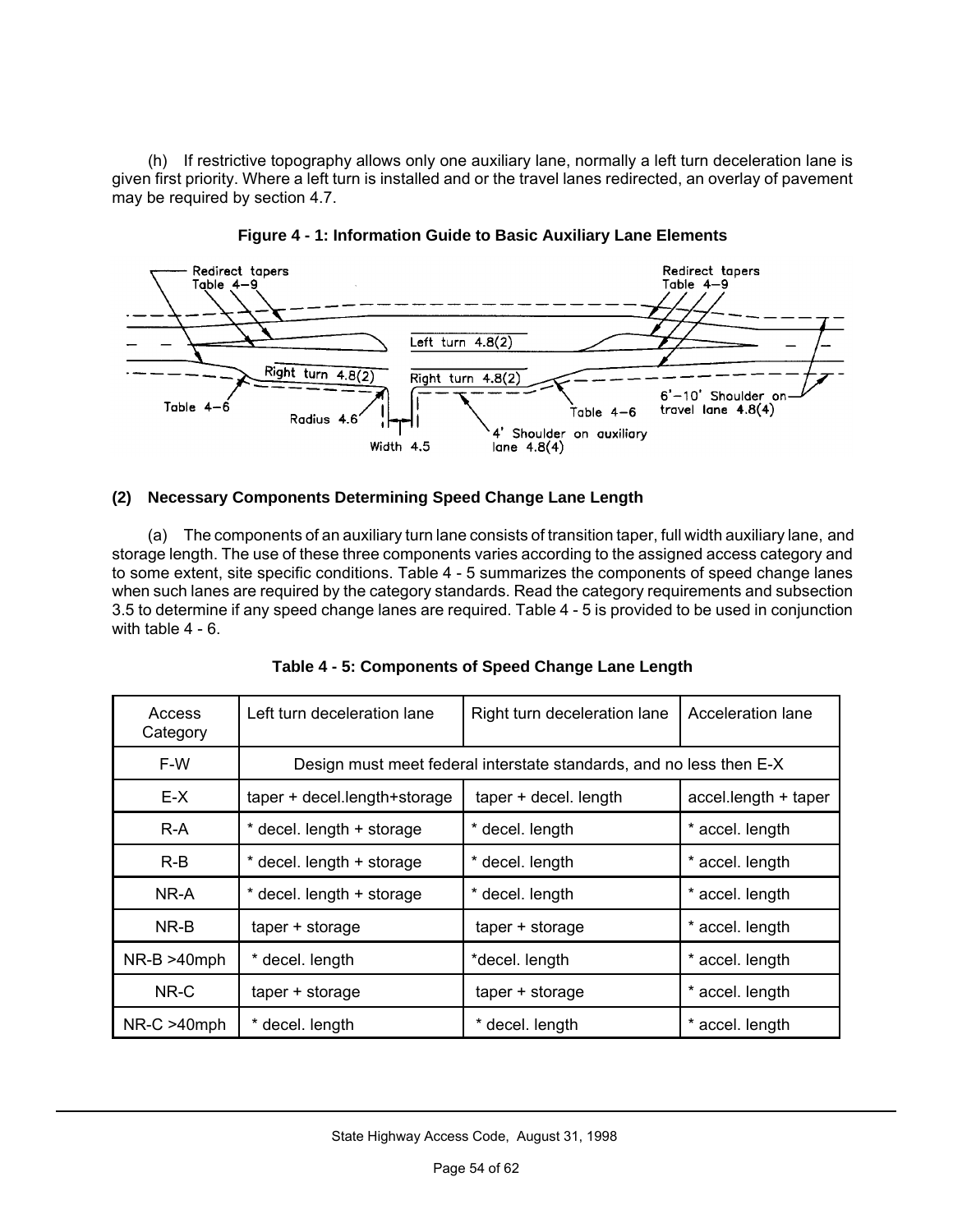| F-R<br>taper + storage                                            |  | taper + storage | * accel. length |  |  |  |  |
|-------------------------------------------------------------------|--|-----------------|-----------------|--|--|--|--|
| $F-R > 40$ mph<br>* decel. length                                 |  | * decel. length | * accel. length |  |  |  |  |
| * Taper length is included within stated accel. or decel. length. |  |                 |                 |  |  |  |  |

(b) To determine the required acceleration, deceleration lane and transition taper length in table 4-5, use the criteria provided in table 4 - 6.

**Table 4 - 6: Design Criteria for Acceleration and Deceleration Lanes**

| Posted Speed Limit in MPH     | 25    | 30  | 35   | 40   | 45     | 50   | 55     | 60   | 65   | 70   |
|-------------------------------|-------|-----|------|------|--------|------|--------|------|------|------|
| Deceleration Length in feet   | 180   | 250 | 310  | 370  | 435    | 500  | 600    | 700  | 800  | 900  |
| Acceleration Length in feet   | N/A   | 190 | 270  | 380  | 550    | 760  | 960    | 1170 | 1380 | 1590 |
| <b>Transition Taper Ratio</b> | 7.5:1 | 8:1 | 10:1 | 12:1 | 13.5:1 | 15:1 | 18.5:1 | 25:1 | 25:1 | 25:1 |

(c) Deceleration lengths shown in table 4-6, shall be adjusted for any grade of three percent or more using the factors shown in table 4-4. Acceleration lengths shown in table 4-6, shall be adjusted for any grade of three percent or more using the factors shown in table 4-7. Where only the transition taper and storage length is provided, the length of the lane including transition taper shall be adjusted for grade using tables 4-4 and 4-7.

(d) When physical or legal constraints necessitate reducing part of the deceleration length, the transition taper length will be reduced first, then the deceleration length. This minimum design criterion shall be used without waiver approval only on highways posted below 45 MPH when, (1) the requirements of table 4 - 6 are not feasible, and (2) the access category is not a F-W or E-X, or (3) the highway has in that section, four or more intersections per mile per side, and there is heightened driver expectancy of vehicle speed changes, turning movements and weaving movements along that section of highway. If the above reduction criteria are not sufficient for shortening of the length due to the constraint, then any necessary additional shortening of the lane can only be done by the design waiver procedure.

| Posted Speed MPH    | 25 to 45 | 50   | 55   | 60  | 65  | 70  |
|---------------------|----------|------|------|-----|-----|-----|
| 3 to 4.9% Upgrade   | 1.3      | 1.4  | 1.5  | 1.5 | 1.7 | 1.8 |
| 5 to 7% Upgrade     | 1.5      | 1.8  | 2.0  | 2.3 | 2.5 | 3.0 |
| 3 to 4.9% Downgrade | 0.7      | 0.65 | 0.65 | 0.6 | 0.6 | 0.6 |
| 5 to 7% Downgrade   | 0.6      | 0.55 | 0.55 | 0.5 | 0.5 | 0.5 |

**Table 4 - 7: Grade Adjustment Factors For Acceleration Lanes**

(e) Where noted by table 4 - 5, or the auxiliary lane requirements of the category description in Section Three, speed change lane storage lengths shall be included in the design as provided in table 4-8.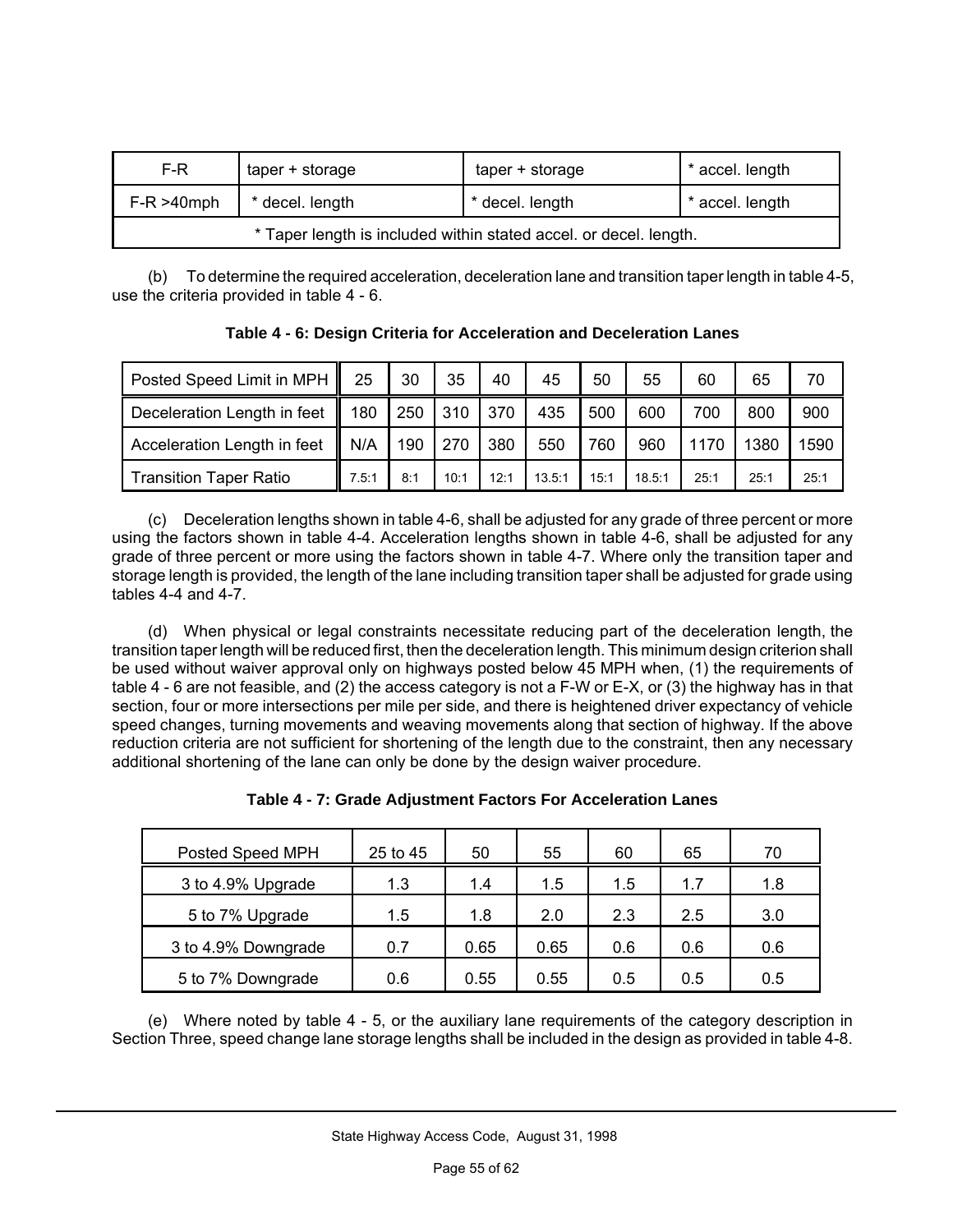#### **Table 4 - 8: Storage Lengths**

| <b>Turning Vehicles Per Peak Hour</b> | below 30 | 30 | 60 | 100 | 200 | 300 |
|---------------------------------------|----------|----|----|-----|-----|-----|
| Required Lane Length in Feet          | 25       | 40 | 50 | 100 | 200 | 300 |

(f) Table 4-8 is based on automobile lengths. To allow for the impact of larger trucks, buses and recreational vehicles, "passenger car equivalents" shall be determined. Use a passenger car equivalent of 3 for each bus and all trucks and combinations of 40 feet in length or longer. Use a passenger car equivalent of 2 for each vehicle or combination at or over 20 feet in length but less than 40 feet.

#### **(3) Speed Change Lane Width**

(a) Speed change lanes shall normally be 12 feet wide exclusive of gutter pan or shoulder. If existing through travel lanes are less than 12 feet wide and if local government standards concur, an 11 foot width may be used. Where necessary, a minimum of 10 feet of width is allowable on highways with a posted speed of less than 45 MPH and less than 10 percent trucks. Speed change lanes should be a minimum of 11 feet wide on highways with a posted speed above 40 MPH, or where percentage of large trucks using the lane exceeds 9 percent.

#### **(4) Shoulder Width Along Speed Change Lanes Where Curbs are not Present**

(a) When necessary to redirect the traveled way or install a speed change lane, a paved shoulder adjacent to the lane shall be provided where no curb and gutter is present.

(b) Shoulders adjacent to the traveled way should be a minimum of six feet in width but no less than the width of the current shoulder. Shoulders adjacent to the traveled way should not be less than 10 feet in width on any highway designated as part of the National Highway System.

(c) Shoulders adjacent to a speed change lane shall be four feet in width.

#### **(5) Taper Designs**

(a) The length of the transition taper for the auxiliary lane shall be determined according to the values given in table 4 - 6, which are the ratio of transition taper length to speed change lane width. The length of a transition taper is calculated by multiplying the width of the speed change lane by the ratio value associated with the posted speed in table 4 - 6. A 25 MPH zone and a 12 foot wide speed change lane at a 7.5:1 ratio, requires a 90 foot transition taper. The beginning and ending point of all tapers shall be rounded.

(b) It is recommended that bay tapers be used (asymmetrical reverse curves) for deceleration transition tapers and that straight transition tapers be avoided at speeds above 40, and where a vertical cresting, or horizontal curve is present, substituting an immediate bay taper and auxiliary lane striping to reduce drifting of the through vehicles into the deceleration lane. Where horizontal or crest vertical curves exist, the Department may require the deceleration transition taper to begin with an immediate asymmetrical reverse curve bay taper of 1/3L then 2/3L with the remaining required transition taper length at full lane width.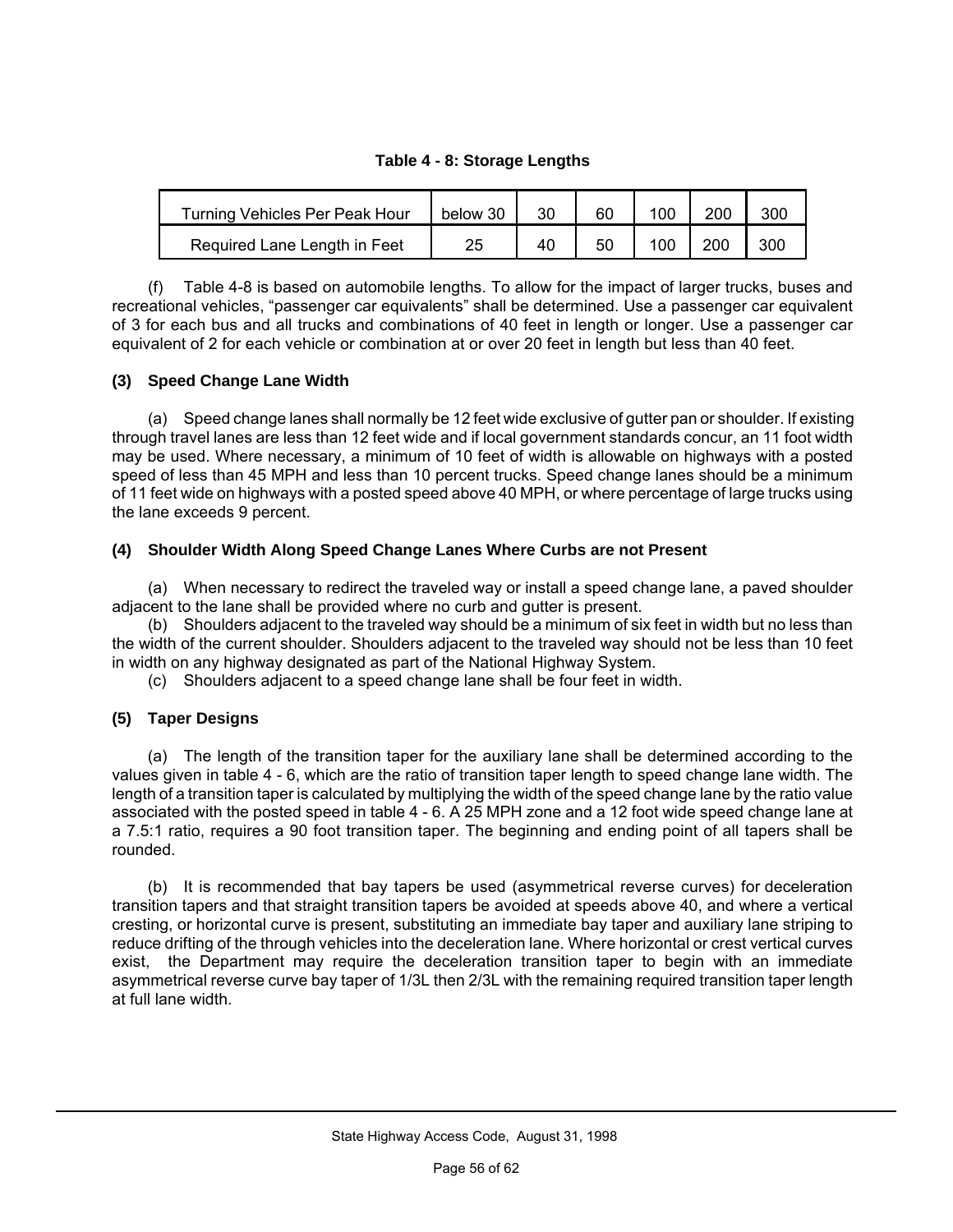(c) Partial tangent transition tapers, symmetrical reverse curve tapers, or asymmetrical reverse curve tapers may be used for transition taper design provided a radius of at least 150 feet is used in curve calculations.

(d) Where it is necessary to establish a left turn lane or median island, or otherwise redirect the vehicles on the traveled way, redirect tapers required for redirecting through travel lanes shall be installed according to table 4 - 9. If the use of table 4 - 9 would create a horizontal curve design deficiency for the through movement, the horizontal curve shall be corrected in addition to the use of redirect tapers. A redirect taper should normally be a straight taper with the beginning and ending points rounded.

| Posted Speed in MPH         | 30 or less | 35   | 40   | 45   | 50   | 55   | 60   | 65   |      |
|-----------------------------|------------|------|------|------|------|------|------|------|------|
| <b>Straight Taper Ratio</b> | 15:1       | 20:1 | 30:1 | 45:1 | 50:1 | 55:1 | 60:1 | 65:1 | 70:1 |

**Table 4 - 9: Redirect Tapers for Through Lanes**

#### **(6) Median Design for Turn Lane Installation**

(a) Where a single left turn lane is necessary, a median area of 16 feet shall be provided. The median area will normally consist of a 12 foot turn lane and a 4 foot painted separator. Where a median area does not exist or where the painted median area is less than 16 feet in width and a left turn lane is required, the roadway shall be widened sufficiently in order to provide a median of at least 16 feet in width to accommodate the left turn lane. If a barrier median is necessary, the median area should consist of a 12 foot lane exclusive of gutter, and a minimum 6 foot raised median divider. Existing raised or other nontraversable medians shall not have new openings unless a study analyzing all related traffic and safety issues is completed to the satisfaction of the Department and the Department issues a written determination why the median opening is acceptable.

(b) Where there is a median of 16 feet or greater in width, the existing width may be used. Where the existing median is a non-traversable barrier design, any new median construction shall also be of similar barrier design unless otherwise instructed by the Department. These design features may be modified at the discretion of the Department where physical constraints, curbs, sidewalks, structures, and lack of available right-of-way restricts installation.

(c) Where it is necessary to widen a highway for a median and public right-of-way is made available, the highway should be widened equally on both sides in order to maintain the existing highway centerline alignment.

#### **4.9 Other Design Elements**

(1) When an access permit requires the horizontal or vertical realignment of travel lanes, the design of the roadway horizontal and vertical curves, superelevations, transitions, and related specifications, should be those necessary to meet the posted speed or advisory speed of the highway or the desirable overall design speed of the existing highway, or current design standards, whichever is reasonable given safety considerations, topography and costs. The design of the other elements of the highway shall be no less than the current highway design unless specifically directed by other sections of the Code.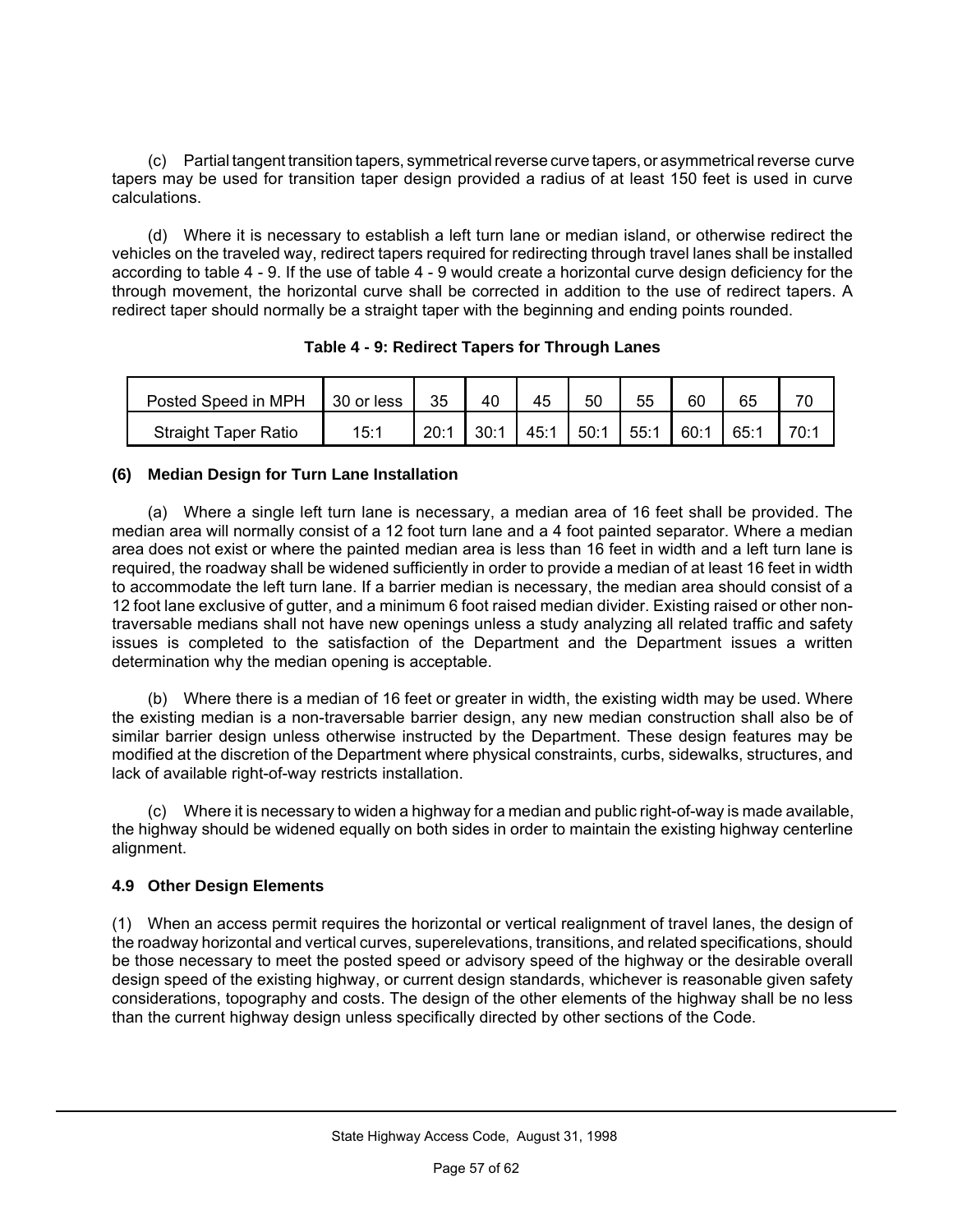(2) For all curb cuts, the vertical curve from the traveled way into the access shall be the flattest curve that can be obtained. To prevent the center or overhang drag of a vehicle, with some allowance for vehicle load and bounce, crest vertical curves should not exceed a four inch hump in a 10-foot chord and sag vertical curves should not exceed a four inch depression in a 10-foot chord. For any access that is not a curb cut, including streets and private access using curb returns, the first 20 feet beyond the closest highway lane, including speed change lanes or the distance to the side drain, whichever is greater, shall slope down and away from the highway at a two percent grade to ensure proper drainage control. Exceptions may be made where steep topography, such as a mountain, makes this requirement very difficult to fulfill. The approved design must protect the highway from drainage flows. Valley gutters are not recommended. Where super elevations are present due to horizontal curves, drainage adjustments may be necessary at Department approval.

(3) Within the right-of-way, maximum grades shall be limited to ten percent for low volume field and residential access. All other accesses shall be limited to a maximum of eight percent grade. Lesser grades may be required for drainage control purposes. Use of the right-of-way for access purposes should not preclude future roadway use of the public rights-of-way. The length of the access within the right-of-way should be minimized. Any access horizontal or vertical curve should be minimized within the right-of-way so as not to interfere with the future use, widening, reconstruction, or realignment of the highway within the right-of-way.

(4) The horizontal axis of an access to the highway shall be at a right angle to the centerline of the highway and extend a minimum of 40 feet from the edge of the roadway or to the right-of-way line, whichever is greater. An angle between 90 and 60 degrees may be acceptable only if significant physical constraints require a skew angle less than 90 degrees and is approved by the issuing authority and the Department based upon site specific conditions. When horizontal curves are present, the issuing authority or Department may require a different access approach angle to improve entering sight distance.

(5) Access specifications shall ensure that the access is designed and constructed in a manner that will encourage proper use by the motorist. Access limited to right turns may be requested to have a positive barrier such as a non-traversable median to prevent unauthorized turns either on the roadway or using the access. Channelized driveway islands may be required for turn restricted driveways when the driveway volume is predicted to exceed 100 DHV, no restrictive center median is in place or programmed to be constructed or it is likely that there will be frequent violations of the turn restrictions. Channelized driveway islands are normally not required when the driveway volume is lower and it is unlikely that there will be frequent violations of the turn restrictions.

(6) An access that has a gate across it shall be designed so that the longest vehicle using it can clear the roadway when the gate is closed. If significant topographical features make this requirement infeasible, providing a wide shoulder for temporary standing while the gate is operated may be permitted or required.

(7) The access shall be designed to facilitate the movement of vehicles from the highway to prevent the queuing of vehicles on the roadway. An access shall not be approved for parking areas that require backing maneuvers within state highway rights-of-way. All off-street parking areas must include on-site maneuvering areas and aisles to permit user vehicles to enter and exit the site in forward drive without hesitation other than as directed by official traffic control devices. The issuing authority may request the review of the parking lot layout and provide those terms and conditions and those design requirements necessary to ensure the safe use of the access.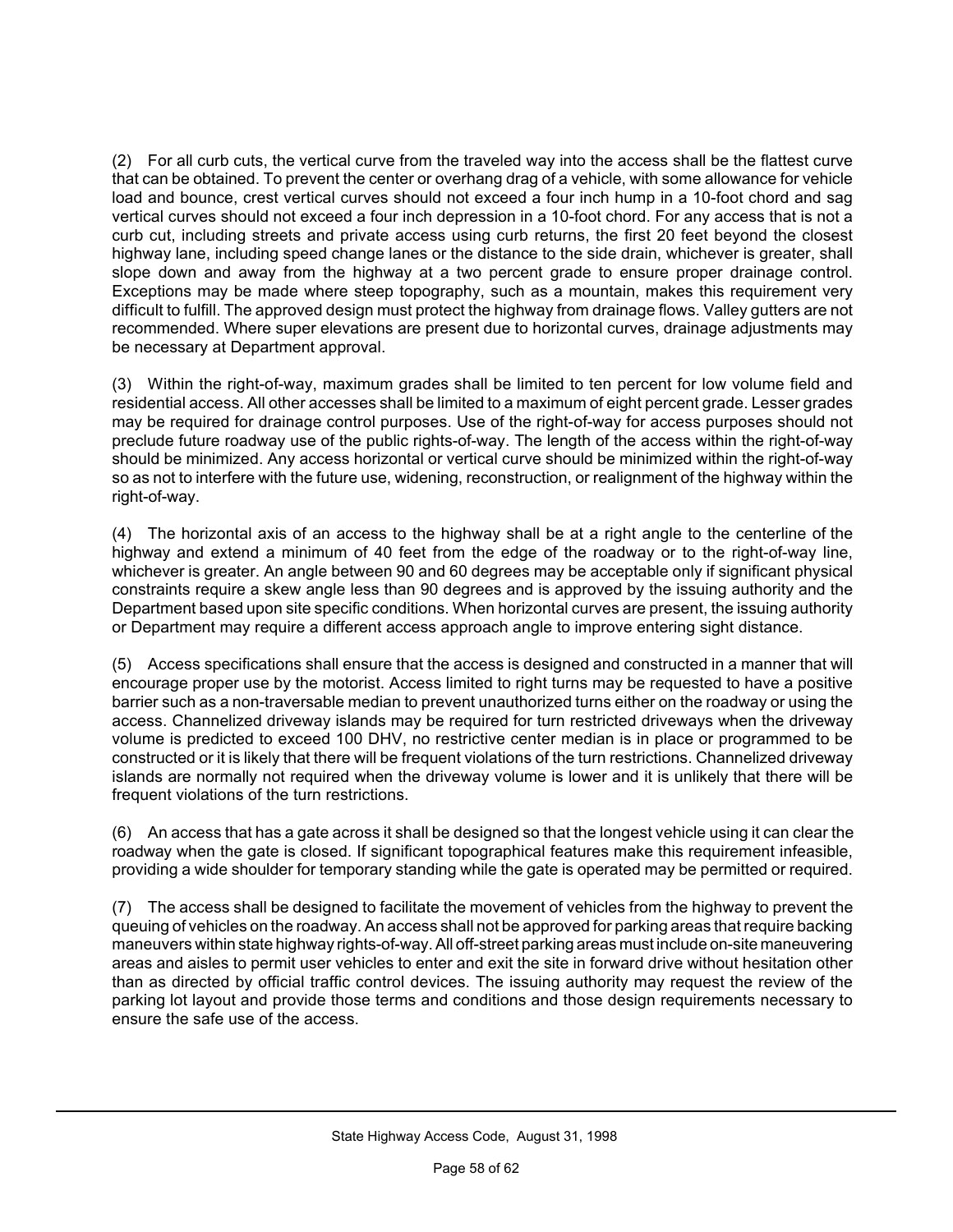(8) Fill slopes and cut slopes shall be constructed either to (a) current Department minimum standards, or (b) to the slope of the existing highway near the access, whichever is determined appropriate by the Department and or the municipality if in an incorporated area. It is desirable that all side slopes have a slope of 6:1 for 12 feet. The minimum side slope template shall provide a 4:1 slope for six feet, and then not steeper than 3:1 unless physically restricted. Tighter slopes may be permitted when proven necessary and approved by the appropriate Department Region Transportation Director. Soil preparation including top soil, seeding and mulching is required within the highway right-of-way on all disturbed areas not surfaced, and, those areas beyond the highway that may erode and send debris into the highway right-ofway. The Department or local municipality will provide minimum seed mixes, types and rates of seeding and preparation. The applicant may use an alternative mix and landscape plan if approved by the Department or municipality.

(9) Access design shall provide for the safe and convenient movement of all highway right-of-way users and modes of transportation, including but not limited to pedestrians, bicyclists, transit and the physically challenged. Sidewalks may be required where deemed appropriate by the Department or when required by the local authority. Bike paths and a local commitment to maintain the facility, may be included in the access permit requirements upon request by the local authority.

(10) In the event it becomes necessary to remove any right-of-way fence, the posts on either side of the entrance shall be securely braced with an approved end post before the fence is cut to prevent any slacking of the remaining fence. All right-of-way fence posts and wire removed are Department property and shall be turned over to a representative of the Department. Installation or removal of any right-of-way fence by the permittee shall not be inconsistent with right-of-way fence law in section 35-46-111, C.R.S.

(11) Further details of access construction and design, including pavement thickness and specifications, curb design and specifications, roadway fill design and compaction, testing and inspection, and other specific details, may be provided by the Department.

(12) Installation of any traffic control device necessary for the safe and proper operation and control of the access shall be required by the permit at the cost of the permittee. Arrangements to share costs with other property owners and interests who will benefit from the devices may be made by the permittee or local authority. Where the access may warrant signalization in the future, phasing of the installation may be required. All traffic control devices within the highway or other public right-of-way or access that serve the general public shall conform to the M.U.T.C.D.

(13) Physical separation and delineation along a property frontage such as curb and gutter or fencing, may be required where necessary to ensure that access will be limited to permitted locations.

(14) Careful consideration shall be given to the roadside clear zone. The permittee shall provide adequate clear zone to the extent feasible. The access permit may require that roadway hazards in the clear zone, such as fixed objects or steep embankments, be removed, reconstructed or shielded by a proper barrier. In urban areas with speeds of 40 MPH or less and vertical barrier curbs, a clear zone of at least 18 inches minimum should be provided beyond the face of curb. Where there is no curb in urban and rural areas and the speed is 40 MPH or less, a minimum seven foot clear zone should be provided. At speeds of 45 MPH or greater, the clear zone will vary from eight to 50 feet according to AADT, travel speeds, roadway and roadside design. To the extent practicable, every attempt will be made to adhere to standard clear zone practices and guidelines.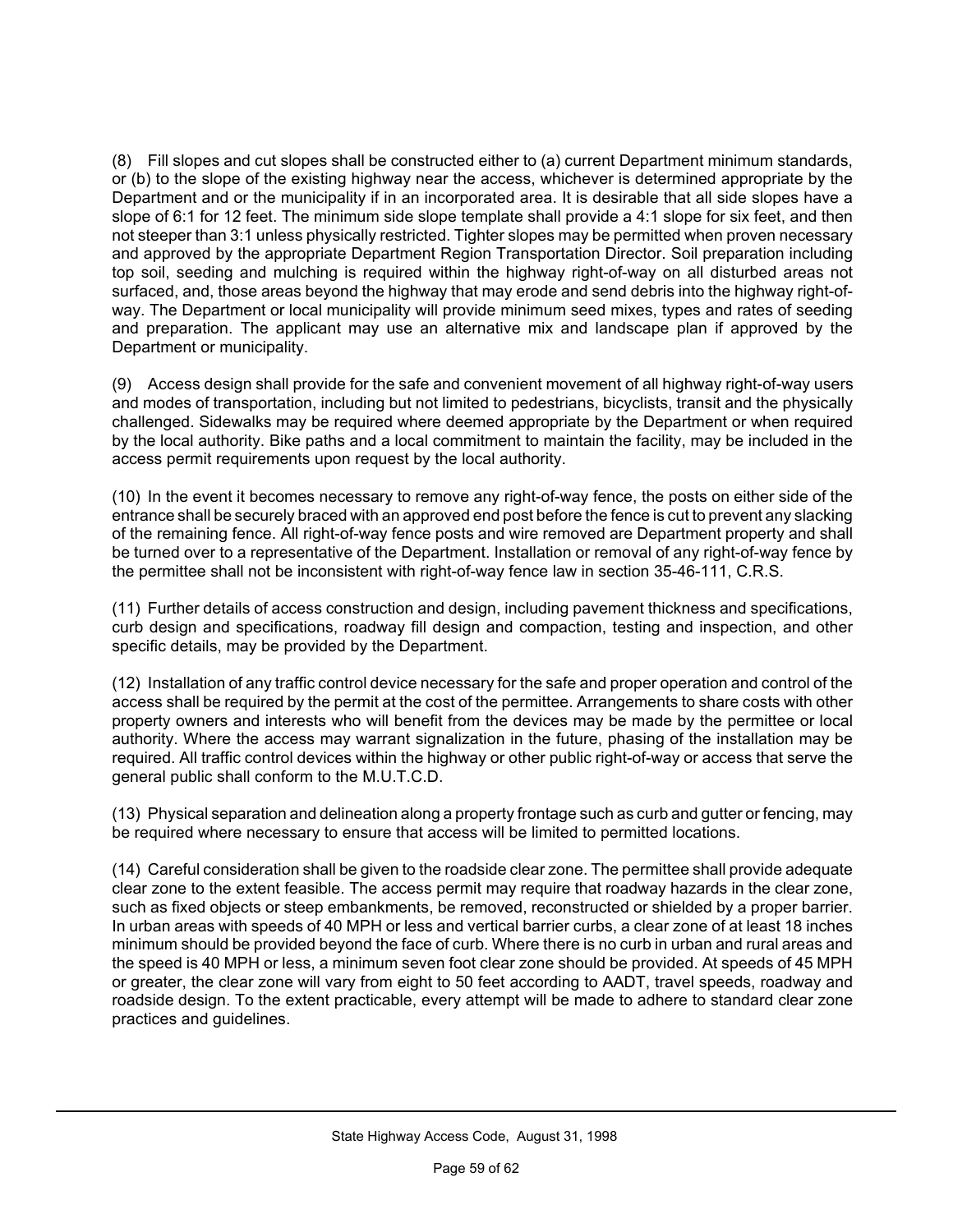(15) The permittee or contractor shall not disturb any survey monuments found in state highway right-ofway without specific Department authorization and direction. All costs associated with the relocation or reestablishing of a survey marker will be borne by the permittee. All survey procedures and minimum tolerances shall be in conformance with the Department Survey Manual and the "Manual of Instruction for the Survey of Public Lands of the United States" 1973, and section 38-53-101 et seq, C.R.S. Monuments shall conform to Department standard M-629-1. The equipment used in referencing or replacing monuments shall be able to produce the stated accuracies as specified by the owner of the monument.

#### **4.10 Emergency access**

(1) An emergency access, when authorized in Section Three, shall have a minimum width to serve oneway traffic and may be less than 16 feet wide. The radii should be eliminated or reduced based upon the assumption that fire equipment may encroach on other travel lanes. The access profile can be individually designed without compromising drainage or vertical curve minimums. Surfacing shall be chosen to minimize its visibility while still providing sufficient strength. The emergency access shall have a suitable barrier to eliminate non-emergency use and barrier design usually based upon the standards of the local emergency services. The access shall not be open for non-emergency uses and shall be maintained by the permittee as a closed access except during emergencies. Any barrier shall not be in the state highway right-of-way and will not be maintained by the Department. The access shall remain closed at all times other than when in use for emergency purposes. The access should be signed for emergency services only.

#### **4.11 Drainage**

(1) Each access shall be constructed in a manner that shall not cause water to enter onto the roadway or shoulder, and shall not interfere with the existing drainage system on the right-of-way or any adopted municipal system and drainage plan. The highway drainage system is for the protection of the state highway right-of-way, structures and appurtenances. It is not designed or intended to serve the drainage requirements of abutting or other properties beyond undeveloped historical flow. Drainage to the state highway right-of-way shall not exceed the undeveloped historical rate of flow.

(2) The permittee shall provide, at their own expense, drainage structures for access which will become an integral part of the existing drainage system. The type, design, and condition of these structures shall meet the approval of the Department in unincorporated areas and the municipality and the Department in incorporated areas. Drainage pipe shall be a minimum of 18 inches in diameter or equivalent if not circular. Flared end sections or other protective end treatments may be required for culverts. Drainage structures under the access should extend beyond the access radius to accommodate flattened side slopes.

(3) Where hydrological studies have been completed, the drainage shall be designed to handle at least the 2  $\frac{1}{2}$  year storm for an underground system and a five year storm for side drains but not less than the existing drainage system. On larger systems and developments, the effects of a 100 year flood event should be assessed. Where the specific topography of the access site makes it likely that flooding in the highway and overtopping of the roadway may occur, the drainage study shall consider and the design reflect the 25 year flood for rural two lane highways, 50 year flood for four lane highways, and 100 year flood in all urban areas. Cross drainage shall be consistent with Department hydrology designs.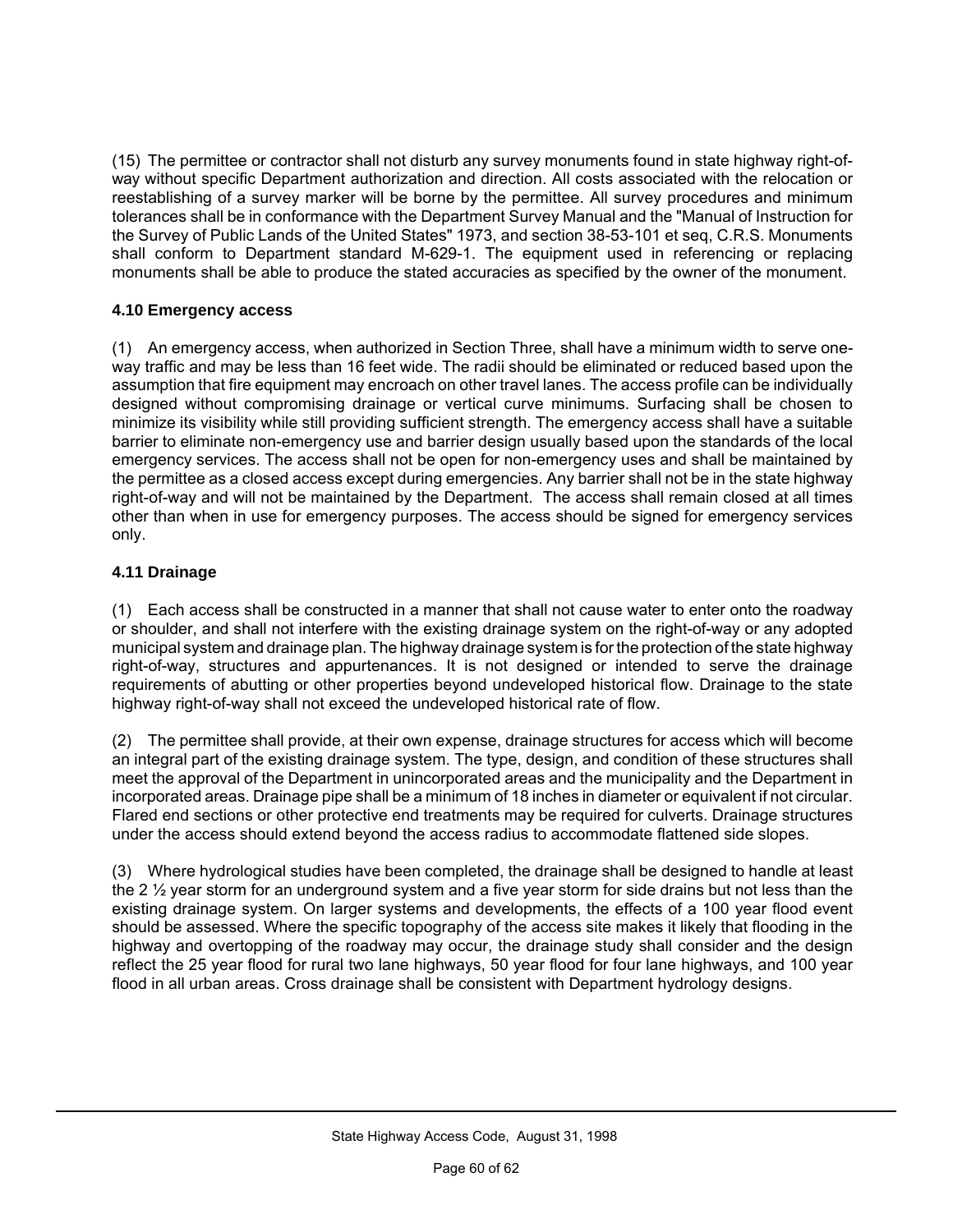(4) The use of controlled flow detention ponds shall be considered to control drainage flow from developed properties at or below historical flow rates. All drainage appurtenances required for detention and release shall be located and fully maintainable outside of the highway right-of-way. When curb and gutter is required, the drainage ditch should be eliminated by installing a storm sewer system. If a cross-pan is necessary, it shall be at least 8 to 10 feet wide and 8 inches thick. If a storm sewer system is available, it should be used, not a cross pan. All proposed drainage controls and designs require Department approval. The areas behind the curb and sidewalk shall have a down slope away from the roadway of at least one percent.

#### **4.12 Design Waiver Procedures**

(1) If an applicant wishes to seek a waiver from the design standards of the Code, a request must be submitted as an attachment or addendum to a permit application form or provided with the request for the Notice to Proceed. Department Form No. 112 shall be used. The request for waiver shall state specific reasons why a waiver is necessary and appropriate and include documentation to support such reasons. The request shall address the waiver criteria of this subsection. Waivers cannot be issued for procedural requirements. Separate waiver requests may be necessary where several waivers are necessary and where the waivers may be approved in whole or in part.

(2) The applicant may supplement an application with a waiver request if the issuing authority determines that sufficient time remains in the review period to consider the waiver. If the issuing authority determines that it is in the public interest to do so, the issuing authority may supplement a permit application with a waiver.

(3) In consideration of a waiver request, the issuing authority and Department shall determine if, (a) absent approval of the waiver request, there is exceptional and undue hardship on the applicant, and (b) a waiver would meet acceptable standards of practice for engineering, operation and safety. A waiver may not be contrary to the public interest, shall consider the orderly development plan of the local government, shall consider the function of the highway, shall consider the general design practices of the Department, and is subject to and limited by the purposes of the Code as set forth in subsection 1.2.

(4) When a waiver is approved, the reasons for granting the waiver and references to the specific standards of practice shall be clearly stated in writing and included in the Department permit. Restrictions on the use of the permit should be imposed as necessary to keep potential safety problems to a minimum. By the terms and conditions of the permit, the permittee may be required to improve, modify, eliminate, or correct the condition giving rise to the waiver when it becomes evident that the reason for the waiver no longer exists. If the waiver is approved and the remainder of the application is in order, meets remaining Code criteria, a permit shall be approved and the subsequent Notice to Proceed may be approved.

(5) If a waiver is granted to allow direct highway access where the access proposal cannot meet regular access Code standards, or when the property would be without reasonable access absent the waiver, the access permit may contain specific terms and conditions providing for its expiration at such time as the necessity for the waiver no longer exists.

(6) If the waiver request is denied, the issuing authority shall continue to process the permit application in a standard manner and may issue a permit if it can be approved without a waiver.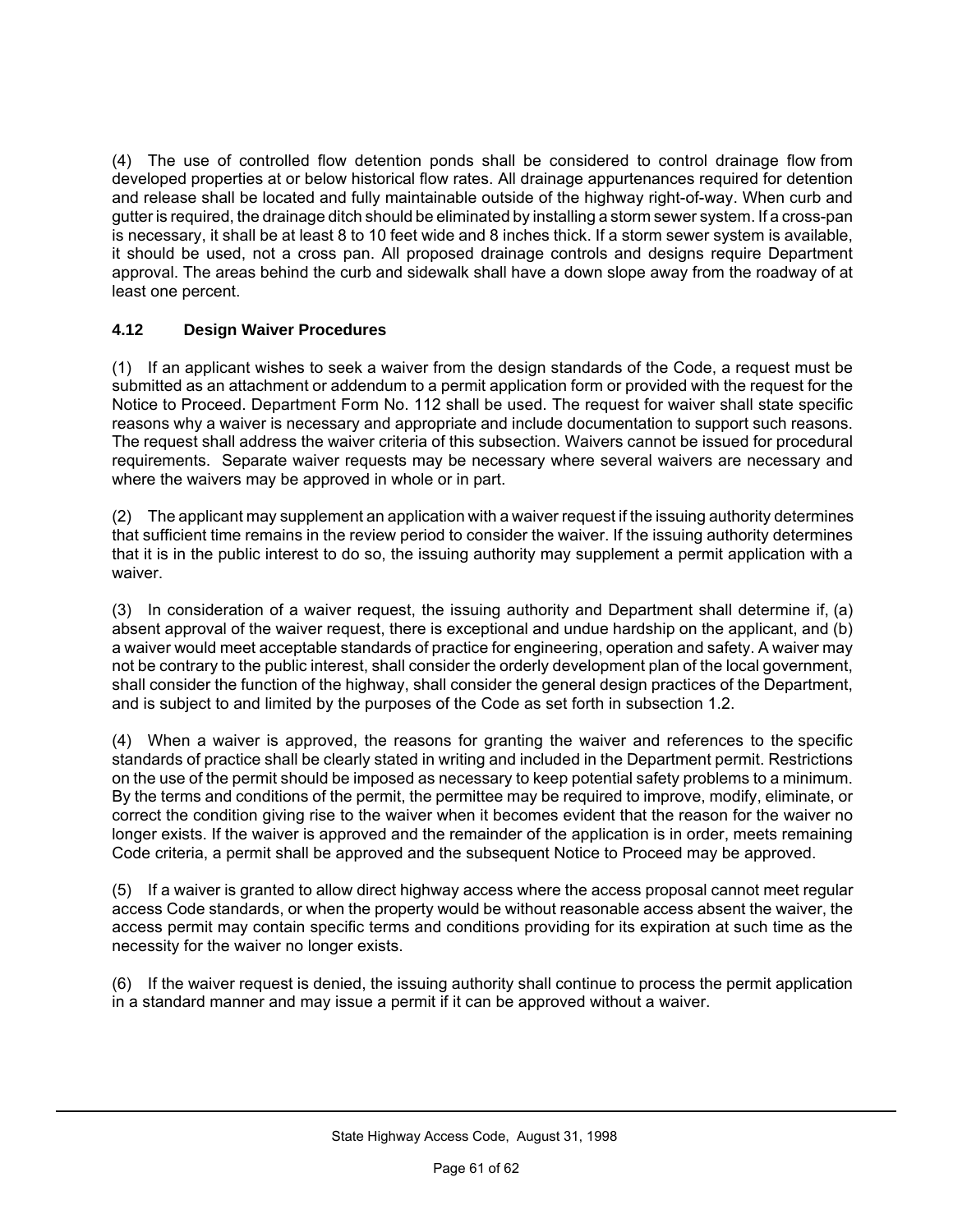(7) The recommendations and actions of the Department regarding the waiver shall be in writing on form No. 112 with pertinent information attached and shall be included as part of the permit application files. Waiver approval may only be authorized by a licensed professional engineer. This may be the appropriate Department Regional Transportation Director, or her or his designee, or Chief Engineer. The Department may include in its action any special terms and conditions that shall be imposed on the permit if approved.

(8) If the waiver request was not approved at the Department's Regional level and if the applicant believes their request for waiver was not given the consideration it deserves, or believes the decision was not fair, the applicant may request a decision review by the Department's Access Review Committee.

(End of document)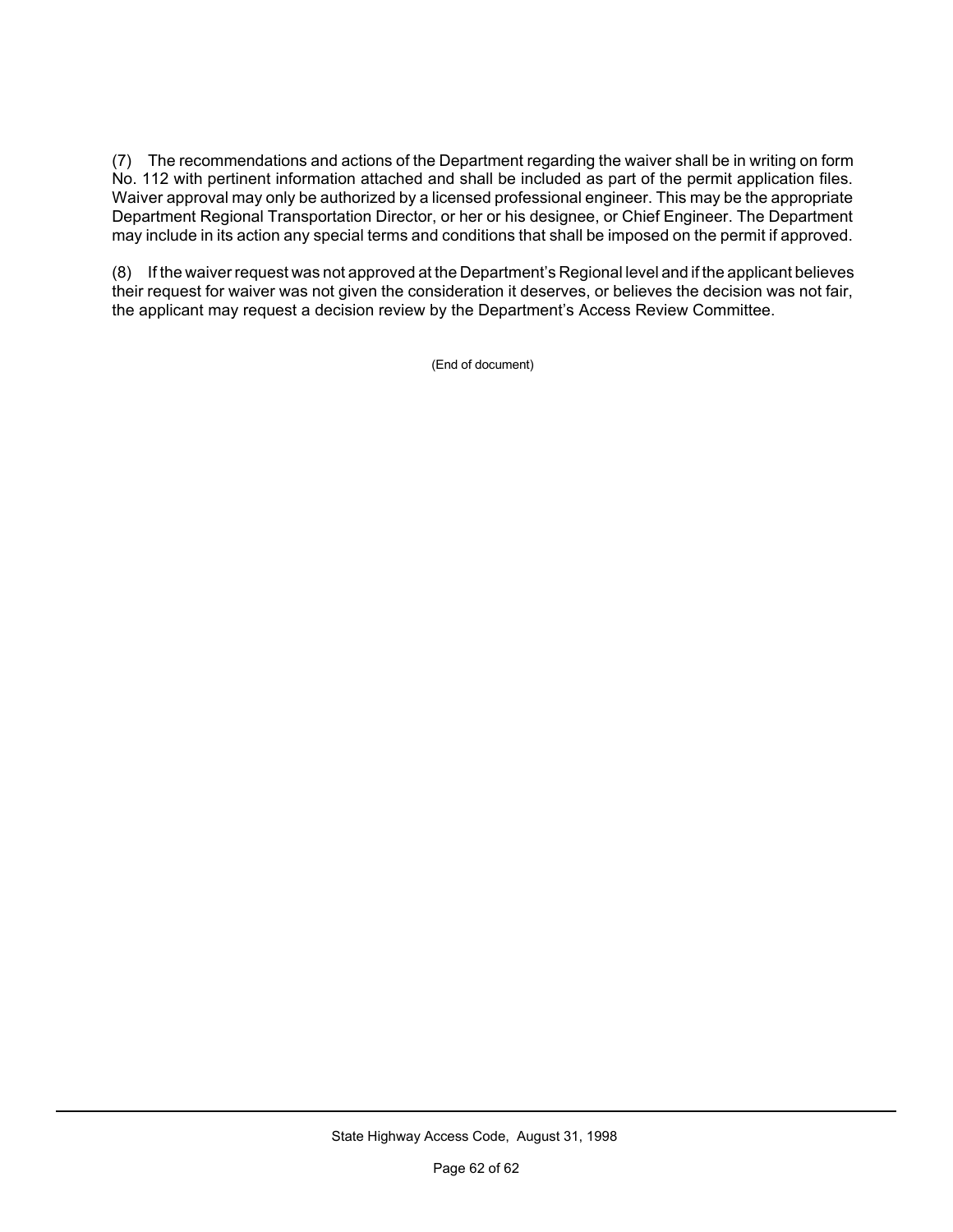#### **INDEX**

| _ |
|---|

| B |  |  |
|---|--|--|
| Ć |  |  |
| D |  |  |
| E |  |  |
| F |  |  |
|   |  |  |

State Highway Access Code, August 31, 1998

Index Page 1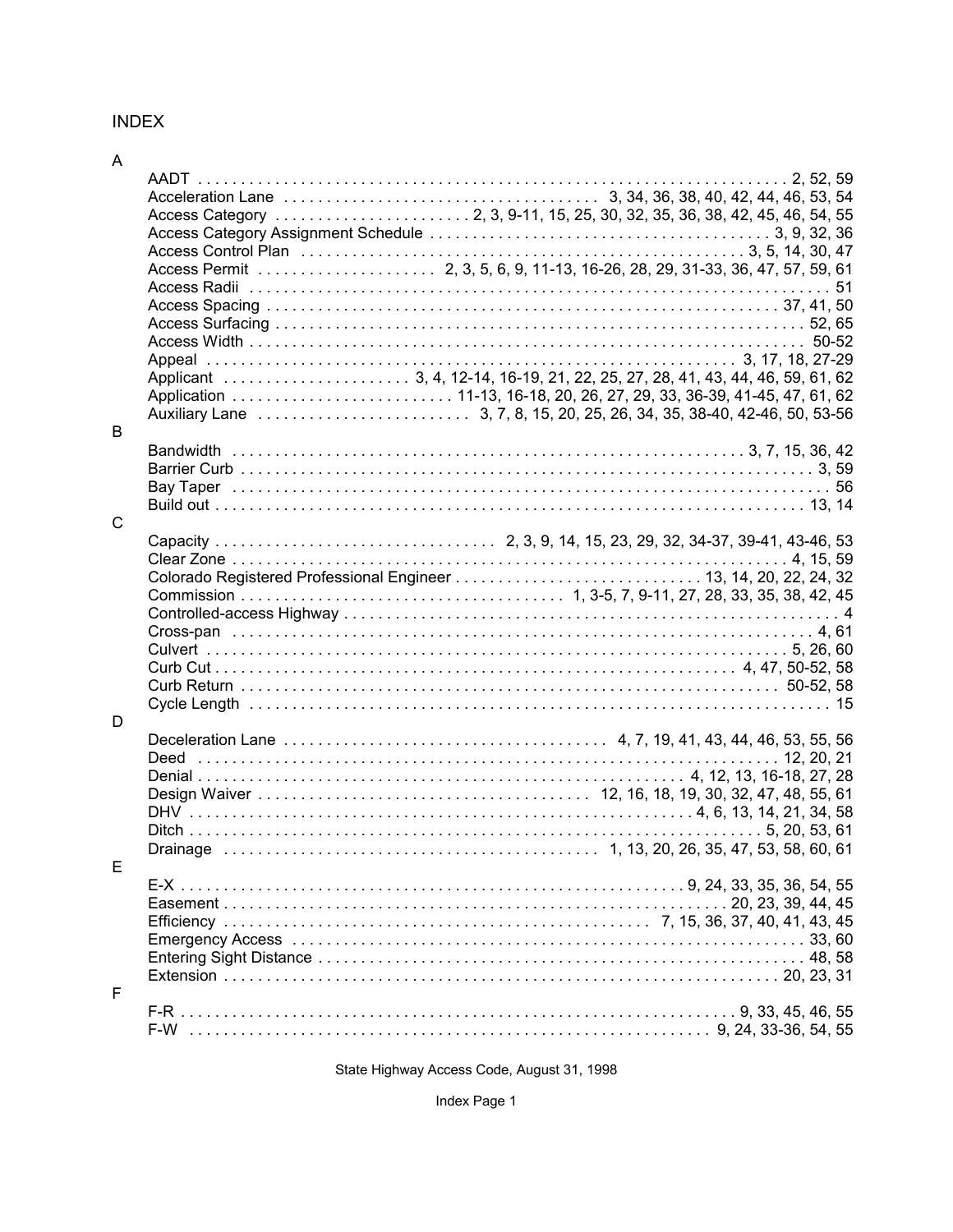| G      | Figure 4 - 1: Information Guide To Basic Auxiliary Lane Elements  54                    |  |
|--------|-----------------------------------------------------------------------------------------|--|
|        |                                                                                         |  |
| L      |                                                                                         |  |
| L      | Left Turn Acceleration Lane (also contained a series and contained a series 140, 42, 46 |  |
| M      |                                                                                         |  |
| N<br>P |                                                                                         |  |
|        |                                                                                         |  |
| R<br>S |                                                                                         |  |
|        |                                                                                         |  |

State Highway Access Code, August 31, 1998

Index Page 2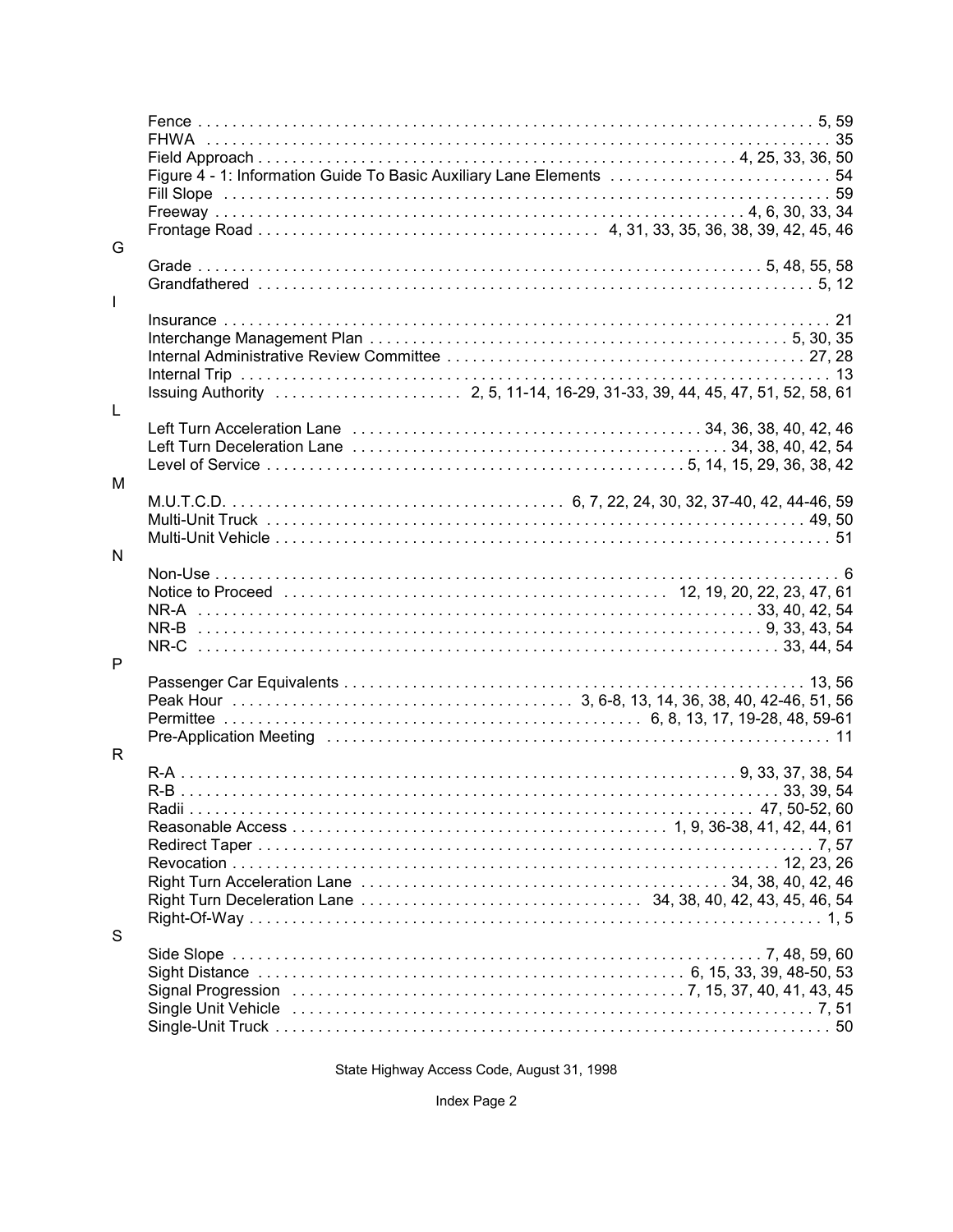| T. |                                                                                 |  |  |
|----|---------------------------------------------------------------------------------|--|--|
|    | Table 3.1: Overview Of The Access Category Classification Hierarchy  33         |  |  |
|    |                                                                                 |  |  |
|    |                                                                                 |  |  |
|    |                                                                                 |  |  |
|    |                                                                                 |  |  |
|    | Table 4 - 4: Stopping And Deceleration Adjustment Factors for Highway Grade  50 |  |  |
|    |                                                                                 |  |  |
|    |                                                                                 |  |  |
|    |                                                                                 |  |  |
|    | Table 4 - 6: Design Criteria For Acceleration And Deceleration Lanes  55        |  |  |
|    |                                                                                 |  |  |
|    |                                                                                 |  |  |
|    |                                                                                 |  |  |
|    |                                                                                 |  |  |
|    |                                                                                 |  |  |
|    |                                                                                 |  |  |
|    |                                                                                 |  |  |
|    |                                                                                 |  |  |
|    |                                                                                 |  |  |
|    |                                                                                 |  |  |
|    |                                                                                 |  |  |
|    |                                                                                 |  |  |
|    |                                                                                 |  |  |
|    |                                                                                 |  |  |
| V  |                                                                                 |  |  |
| W  |                                                                                 |  |  |
|    |                                                                                 |  |  |

State Highway Access Code, August 31, 1998

Index Page 3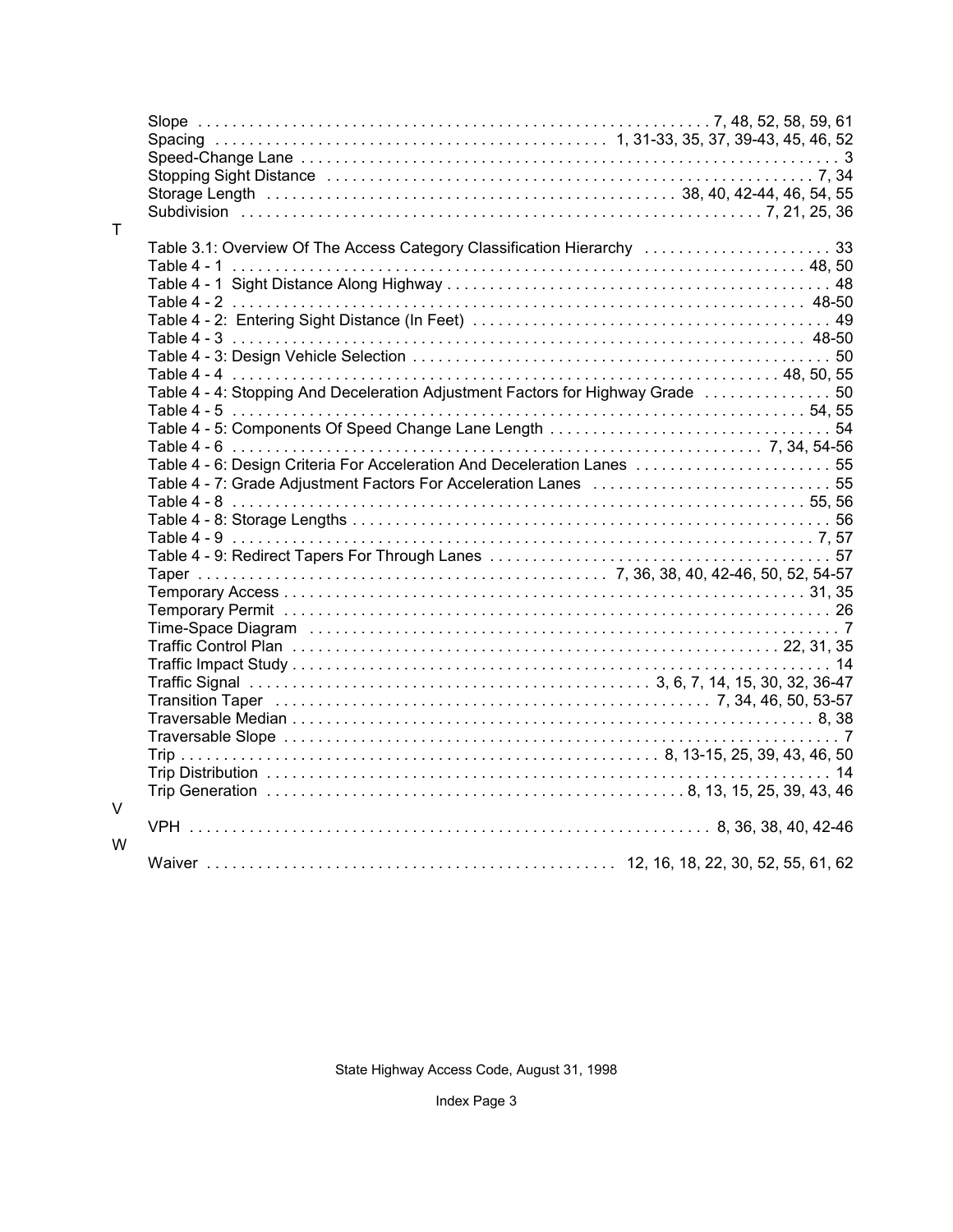#### **State of Colorado, Highway Access Law**

**Section 43-2-147, Colorado Revised Statutes**

Current as of July 1998

**43-2-147. Access to public highways.** (1) (a) The department of transportation and local governments are authorized to regulate vehicular access to or from any public highway under their respective jurisdiction from or to property adjoining a public highway in order to protect the public health, safety, and welfare, to maintain smooth traffic flow, to maintain highway right-of-way drainage, and to protect the functional level of public highways. In furtherance of these purposes, all state highways are hereby declared to be controlled-access highways, as defined in section 42-1-102 (18), C.R.S.

(b) Vehicular access to or from property adjoining a state highway shall be provided to the general street system, unless such access has been acquired by a public authority. Police, fire, ambulance, and other emergency stations shall have a right of direct access to state highways. After June 21, 1979, no person may submit an application for subdivision approval to a local authority unless the subdivision plan or plat provides that all lots and parcels created by the subdivision will have access to the state highway system in conformance with the state highway access code.

(c) The provisions of this section shall not be deemed to deny reasonable access to the general street system.

(2) After consultation with units of local government, the commission, on or before November 15, 1979, shall submit a state highway access code to the legislative council. The legislative council may appoint a committee to review the code and it shall transmit the code and any findings thereon to the senate committee on transportation and the house of representatives committee on transportation and energy at the beginning of the 1980 session of the general assembly.

(3) In reviewing the state highway access code, the legislative committees of reference may approve, approve with modifications, or reject the code. Failure of either or both committees to act on or before March 15, 1980, shall be deemed approval thereof. Should, however, either or both committees specifically reject the code, the committee shall make necessary changes in the access code and resubmit it to the committee of reference at the next regular session of the general assembly.

(4) The commission shall adopt a state highway access code, by rule and regulation, for the implementation of this section, on or after March 16, 1980. The access code shall address the design and location of driveways and other points of access to public highways. The access code shall be consistent with the authority granted in this section and shall be based upon consideration of existing and projected traffic volumes, the functional classification of public highways, adopted local transportation plans and needs, drainage requirements, the character of lands adjoining the highway, adopted local land use plans and zoning, the type and volume of traffic to use the driveway, other operational aspects of the driveway, the availability of vehicular access from local streets and roads rather than a state highway, and reasonable access by city streets and county roads.

(5) (a) After the effective date of the access code, no person shall construct any driveway providing vehicular access to or from any state highway from or to property adjoining a state highway without an access permit issued by the appropriate local authority with the written approval of the department of transportation. If the local authority fails to act within forty-five days after an access permit has been requested, such permit shall be deemed issued subject to written approval of the department of transportation. If the department of transportation does not act upon an access permit within twenty days after notice by the local authority, or within twenty days after local authorities should have acted, whichever is the lesser, such permit shall be deemed approved. Upon written request by a local authority, the department of transportation shall administer or assist in the administration of access permits in that jurisdiction. If the department of transportation undertakes to administer access permits in a jurisdiction, it shall act upon requested access permits within forty-five days of request. If the department of transportation fails to act within forty-five days upon a requested access permit, such permit shall be deemed approved. Access permits shall be issued only in compliance with the access code and may include terms and conditions authorized by the access code.

(b) The issuing authority shall establish a reasonable schedule of fees for access permits issued pursuant to the access code and this section, which fees shall not exceed the costs of administration of access permits.